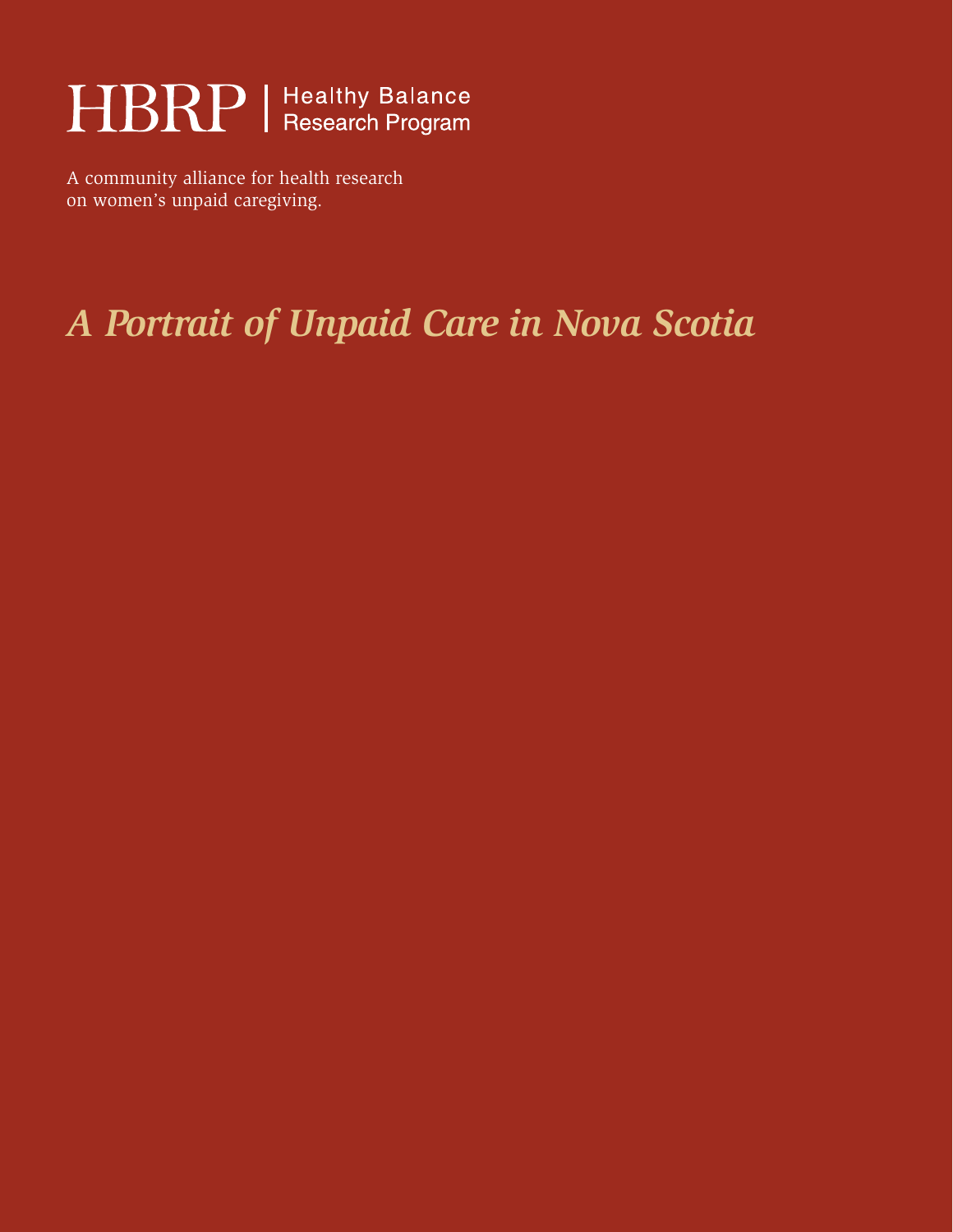*The quality of this document is for screen view only, please do not use for print.*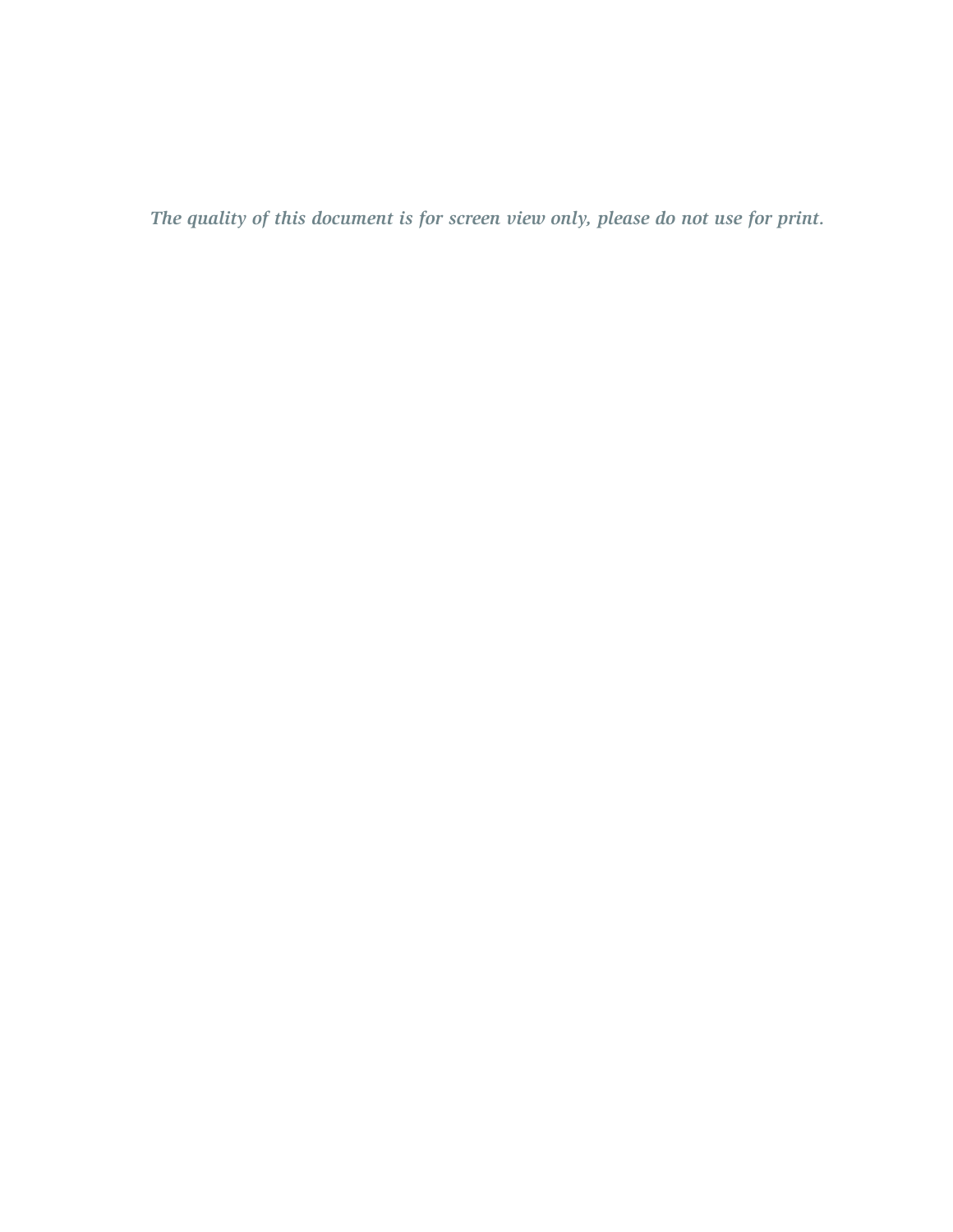

# HBRP | Healthy Balance

A community alliance for health research on women's unpaid caregiving.

# *A Portrait of Unpaid Care in Nova Scotia*

Janice Keefe Glenda Hawkins Pamela Fancey

With contributions from:

Tasha Ellis

April 2006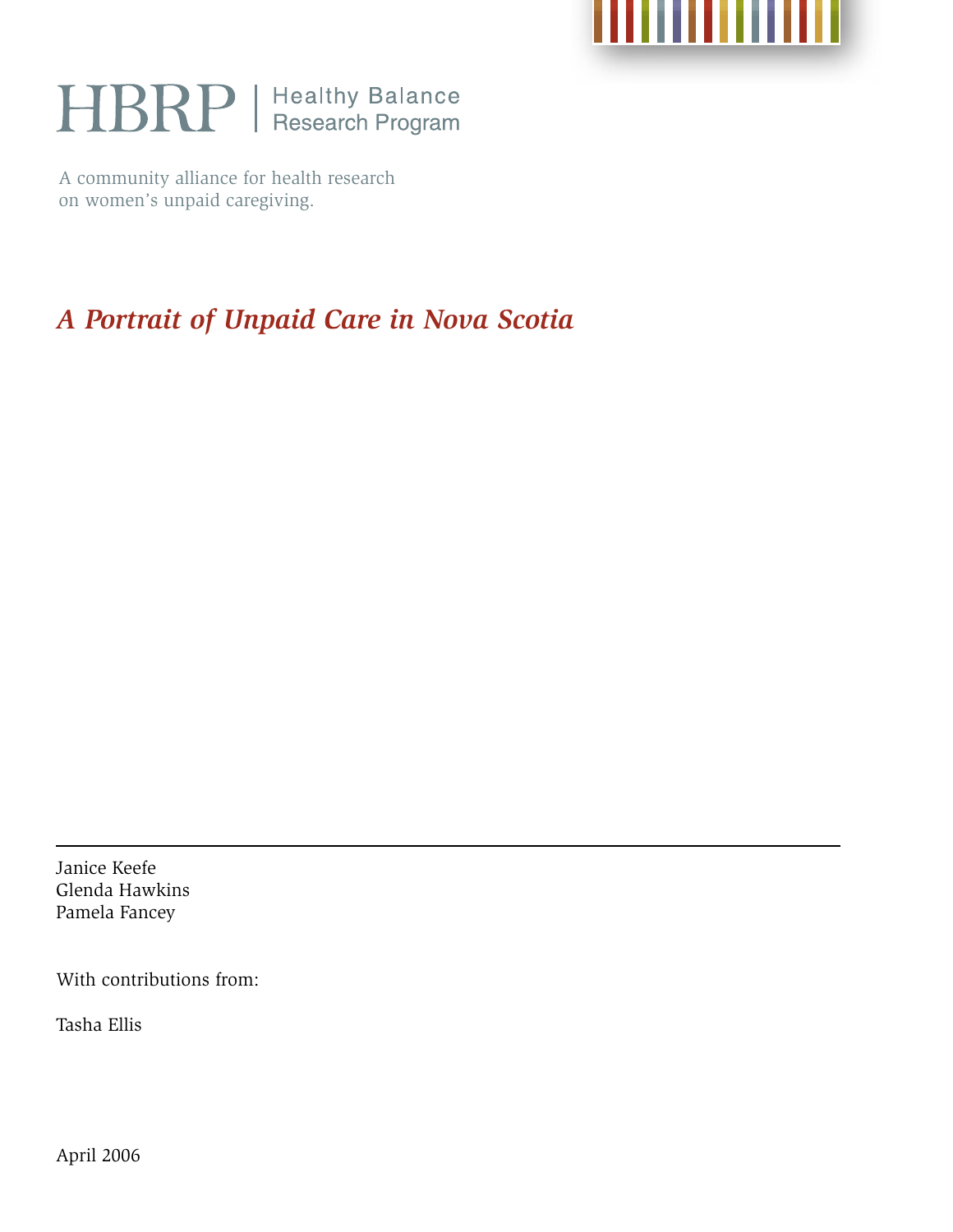© Healthy Balance Research Program

PO Box 745 Halifax, Nova Scotia B3J 2T3 Canada

Tel: 902-424-7630 Fax: 902-424-0573 www.healthyb.dal.ca

Design: FLAME Design

Printed in Canada

ISBN: 0-9689876-4-8









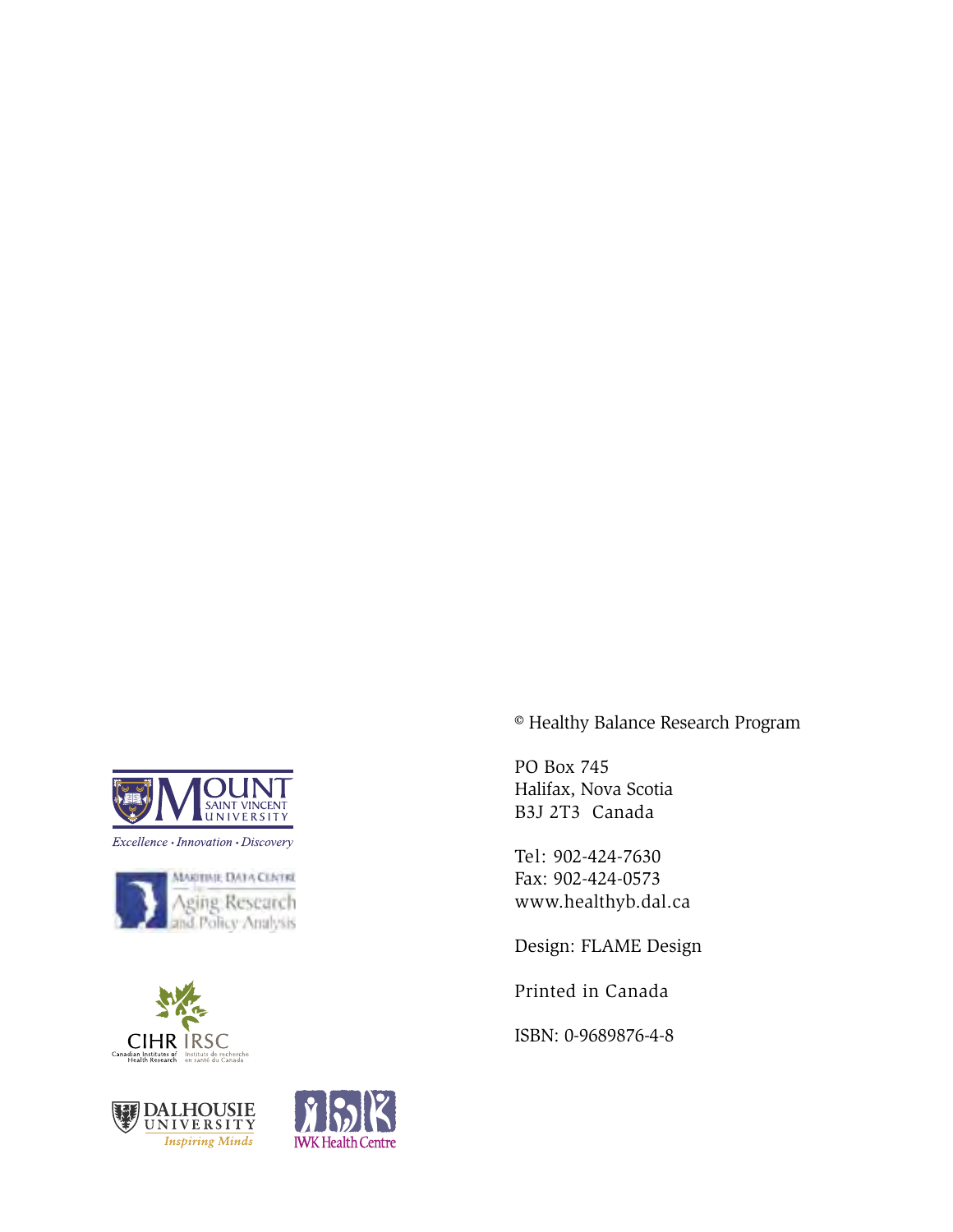# Acknowledgements

We would like to acknowledge the organizations and individuals who have contributed to the Healthy Balance Survey. First, we would like to acknowledge the Healthy Balance Research Program's funder, the Canadian Institutes of Health Research. The research program is led by the Atlantic Centre of Excellence for Women's Health, the Nova Scotia Advisory Council on the Status of Women, and the Institute of Population Health, University of Ottawa.

Second, we would like to express our appreciation to members of the Phase II research team who assisted with the development of the 2005 Healthy Balance Survey: Barbara Clow, Jacqueline Gahagan, Jennifer Jarman, Susan Kirkland, Sheva Medjuck, Brigitte Neumann, Shelley Philips, and Victor Thiessen. We also thank the Population Research Laboratory at the University of Alberta for administering the survey and Brigitte Neumann for her advice and support in developing the contract.

We would like to thank a number of other individuals who contributed to this project: Research Assistants Carla Johnson and Elizabeth Burton for their work on developing the survey and Tasha Ellis and Nadine Brun, for their assistance with the preparation of this report; as well as Healthy Balance team members Cyndi Brannen, Joanne Hussey, and Brigitte Neumann for their review of earlier versions of this report. We appreciate the valuable contribution from all these individuals, but accept full responsibility for any errors or omissions.

Finally, we would like to thank all the Nova Scotians who participated in this survey; because of them we have a better understanding of the caregiving experiences of Nova Scotians.





L'Université canadienne

Canada's university



Nova Scotia **Advisory Council on** The Status of Women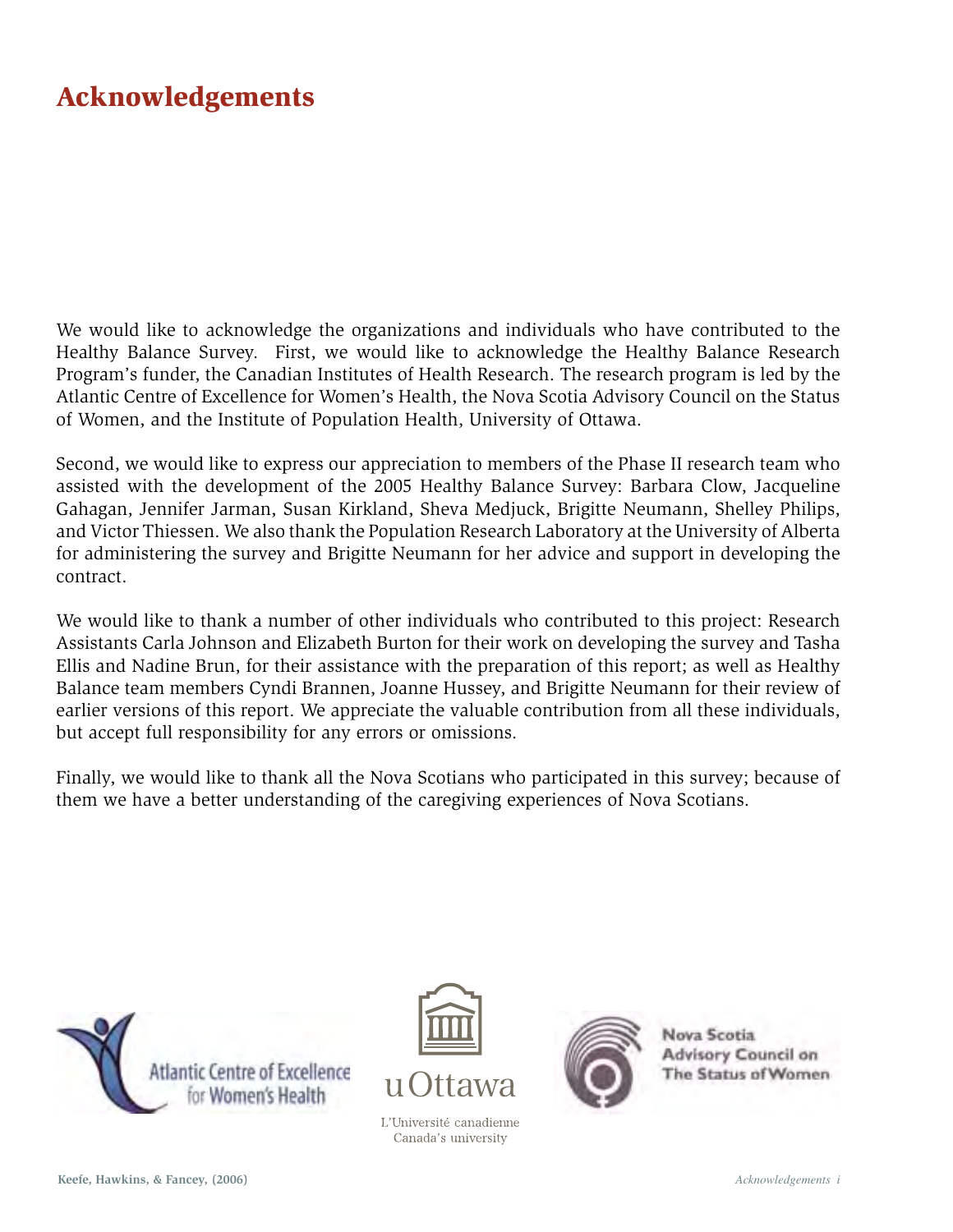<span id="page-5-0"></span>Executive Summary<br>
We tearned in this study<br>
such as the study of the study<br>
such as some tears of the study<br>
of the studies and the first disc and<br>
temporary different disc and the control of the study<br>
mapper that energ *We learned in this study that an estimated 36% of Nova Scotians gave care to someone because of a longterm condition, mental illness, or temporary difficult time. The higher prevalence rates of caregiving in Nova Scotia compared to the Canadian rates raise questions about why this occurs and what as a society we are doing to support these caregivers.*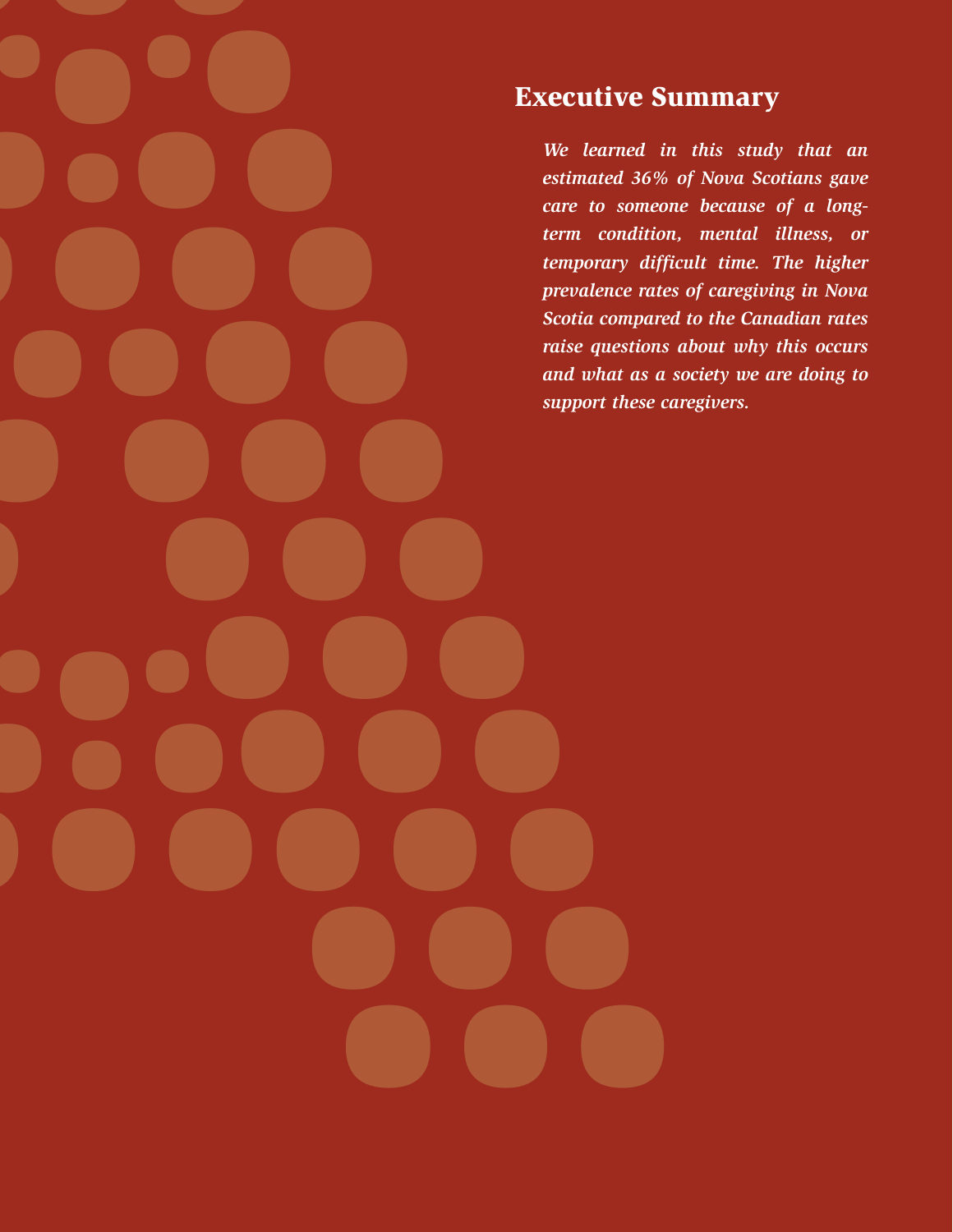

South a larger program of<br>research, entitled A Healthy<br>Balance: A community alliance<br>for health research on women's<br>unpaid caregiving, the Phase<br>MI survey of Nova Scotians<br>focuses on the scope of caregiving in Nova research, entitled *A Healthy Balance: A community alliance for health research on women's unpaid caregiving,* the Phase II survey of Nova Scotians

focuses on the scope of caregiving in Nova Scotia with particular attention to understanding the relationship between caregiving and its impact on the health and economic condition of caregivers and care receivers. This report represents the first in a series of documents presenting research findings.

A telephone survey of English speaking Nova Scotians 19 years of age and older was conducted during winter/spring 2005 on the topic of employment and care responsibilities in Nova Scotia. Data from the Healthy Balance Survey shows that an estimated 36% of Nova Scotians gave care to someone because of a long-term condition, mental illness, or temporary difficult time, 9% reported receiving care, and 58% of the population did neither.

### *Nova Scotia Caregivers*

The profile of men and women caregivers is fairly similar in terms of their socio-demographic and economic characteristics. The majority of caregivers were under 65 years of age, had high levels of life satisfaction and health status, were married or living common-law, lived with others, and were employed in permanent positions. Gender differences are evident in the type and frequency of care provided. Results from the 2005 Healthy Balance Survey indicate that women, who are more likely to participate in caregiving, are also more likely to provide assistance with Activities of Daily Living and Instrumental Activities of Daily Living (ADLs/ IADLs). These activities require the highest frequency in provision, while men are more likely to assist with household maintenance and outdoor work. While the majority of men and women caregivers were adult children of the care recipient, men were more likely to be

a spouse of the person for whom they provide care, whereas women comprised a more diverse range of family relationships such as children, spouse and non-immediate family members. The vast majority (70-80 %) of both men and women provided care to an elderly person who received assistance because of a long-term health problem, and did not reside with the caregiver.

Caregiving responsibilities along with employment and family responsibilities can lead to a variety of social, psychological, physical, career, and financial consequences for women who provide care. These consequences may be even greater in situations where caregivers have no support from family, friends, and/or formal services. We learned in this study that almost all men and women caregivers feel that they have someone they can count on for support. However, only around two-thirds of both men and women have someone who can relieve them on a regular basis from caregiving duties. Policies must be developed and evaluated to ensure that they serve both women and men in an equitable manner.

### *Nova Scotians Receiving Care*

Findings from the 2005 Healthy Balance Survey reveal that Nova Scotians who receive assistance, in comparison to the general Nova Scotia population, are older and mostly not employed. They perceive their health to be poorer and are more likely to experience higher levels of stress. These findings have implications for their well-being and that of their families.

For the most part, age grouping and gender were not related to characteristics of the individual receiving assistance or the type of care he/she received. Differences that did emerge between younger and older adults receiving care were younger adults being less satisfied with life, more likely to be married or co-residing with others and, in terms of care provision, receiving more assistance with orchestrating care. This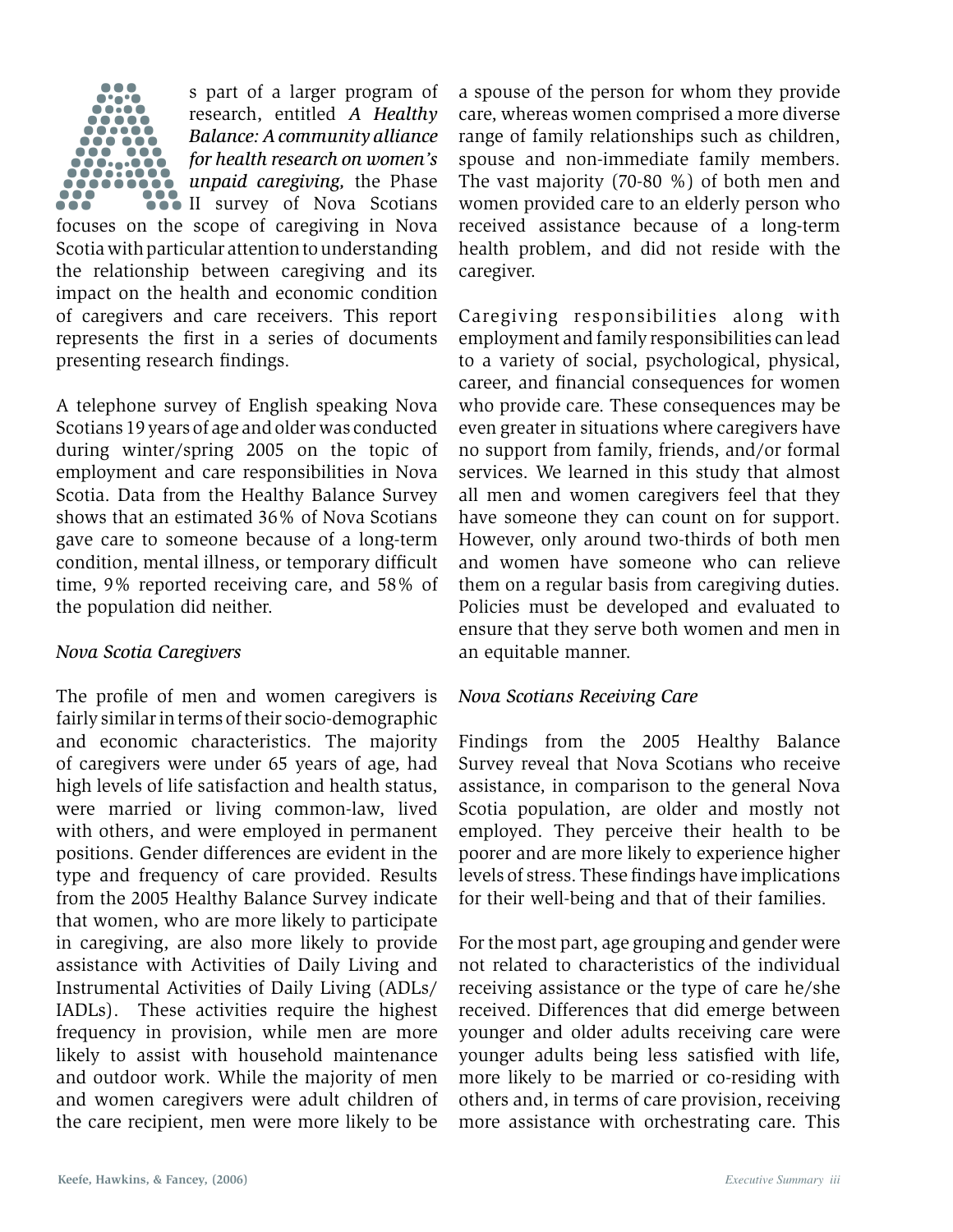study did not find associations between gender and other characteristics of care recipients, with one notable exception. Men who required care were more likely than women who required care to be married or living common-law. Given the importance of spousal support for care receivers, this difference is worth further exploration in future research.

Moreover, when examined by age, this group of individuals appears to have distinctive experiences, in terms of who their care providers are, what type of activities they receive, and the reasons for assistance. A greater proportion of younger adults compared to older adults receiving assistance were less satisfied with life, were married or living common-law, lived with others, received assistance because of a healthrelated temporary difficult time, and relied on immediate family only for assistance. These results suggest the need for further research to broaden the understanding of these differential experiences.

### *Policy Implications*

The higher prevalence rates of caregiving in Nova Scotia compared to the Canadian rates raise questions about why this occurs and what as a society we are doing to support these caregivers. This finding is important because it places the need for adequate caregiver support high on the policy agenda, and requires particularly that intergovernmental discussion of caregiver support take the greater need in Nova Scotia into account. Moreover, gender differences in the type of care provided reinforce previous research that while both men and women provide care, the type of care that women provides tends to be more intense, more frequent and generally more stressful. The practice of assessing caregiver support needs is of crucial importance, to understand their specific needs and the best ways to support them. The policy implications of these gender differences will be further developed in the reports on the employment and health impacts of caregiving.

The number of individuals receiving assistance is only expected to increase. Population health initiatives may reduce or delay the need for assistance from family and friend caregivers. Ensuring a quality of life for this vulnerable population requires access to a range of supports to reflect the diversity of the experiences of living with chronic illness or disability.

While a full discussion of the policy implications of the survey on caregiving has to await the completion of the subsequent analysis on health and employment issues, this report has identified some possible policy direction to consider. In all cases the implications of any implemented policy must be evaluated using gender, diversity, and rural lens.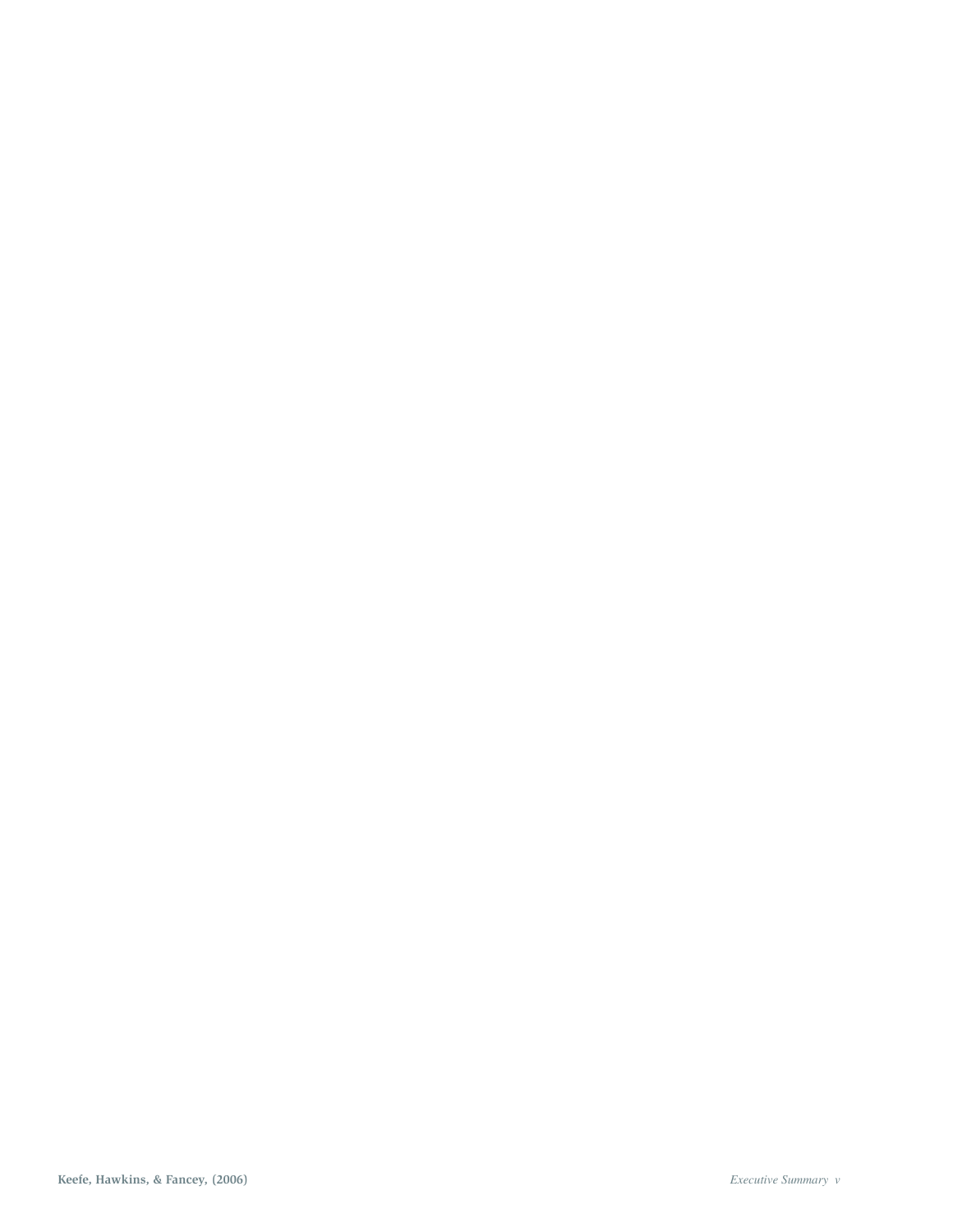t Table of Contents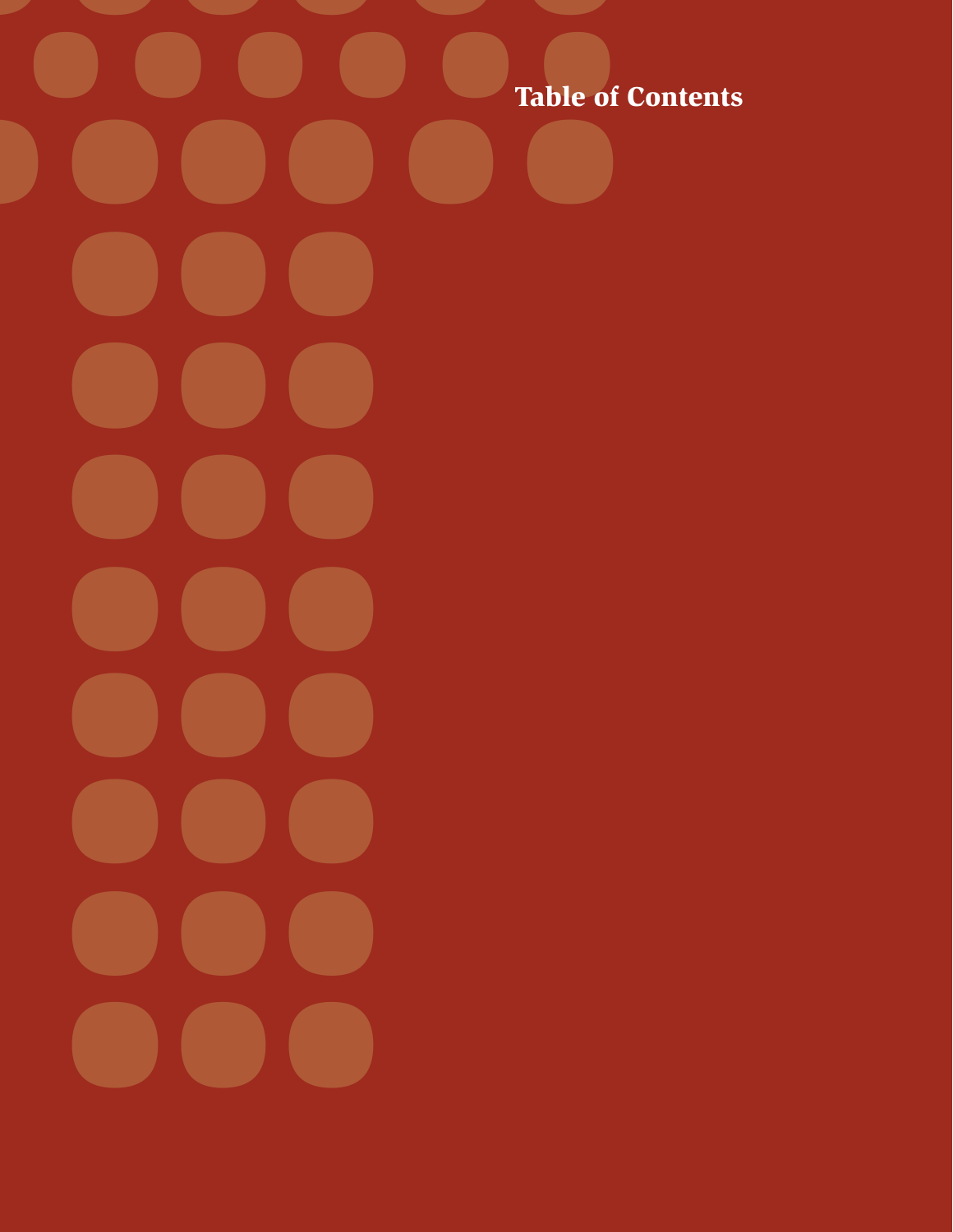| Executive Summary Executive Summary and Alliance and Alliance and Alliance and Alliance and Alliance and Alliance and Alliance and Alliance and Alliance and Alliance and Alliance and Alliance and Alliance and Alliance and  |       |
|--------------------------------------------------------------------------------------------------------------------------------------------------------------------------------------------------------------------------------|-------|
|                                                                                                                                                                                                                                |       |
|                                                                                                                                                                                                                                |       |
|                                                                                                                                                                                                                                |       |
|                                                                                                                                                                                                                                |       |
|                                                                                                                                                                                                                                |       |
|                                                                                                                                                                                                                                |       |
|                                                                                                                                                                                                                                |       |
|                                                                                                                                                                                                                                |       |
|                                                                                                                                                                                                                                |       |
|                                                                                                                                                                                                                                |       |
|                                                                                                                                                                                                                                |       |
| Care for the Caregiver <b>Election</b> 27                                                                                                                                                                                      |       |
|                                                                                                                                                                                                                                |       |
|                                                                                                                                                                                                                                |       |
|                                                                                                                                                                                                                                |       |
|                                                                                                                                                                                                                                |       |
|                                                                                                                                                                                                                                |       |
| Care Provision 20                                                                                                                                                                                                              |       |
|                                                                                                                                                                                                                                |       |
|                                                                                                                                                                                                                                |       |
|                                                                                                                                                                                                                                |       |
| $\text{Summary}_{\dots}$ 35                                                                                                                                                                                                    |       |
| Issues For Policy Consideration <b>Election</b> 26                                                                                                                                                                             |       |
|                                                                                                                                                                                                                                |       |
|                                                                                                                                                                                                                                | 42    |
|                                                                                                                                                                                                                                | 43    |
|                                                                                                                                                                                                                                | 45    |
|                                                                                                                                                                                                                                | $-45$ |
| Sampling Sampling Sampling Sampling Sampling Sampling Sampling Sampling Sampling Sampling Sampling Sampling Sampling Sampling Sampling Sampling Sampling Sampling Sampling Sampling Sampling Sampling Sampling Sampling Sampli | 45    |
|                                                                                                                                                                                                                                |       |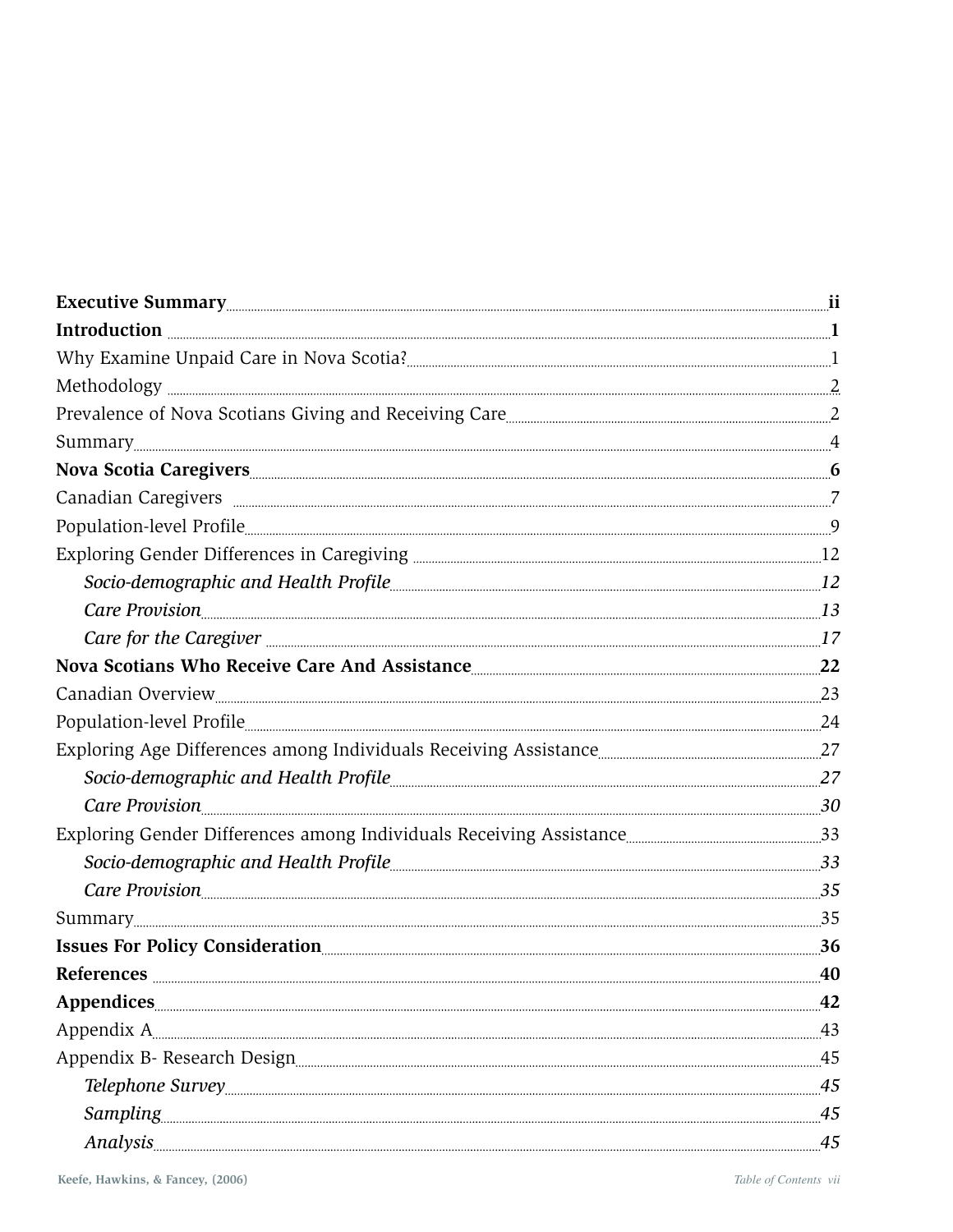<span id="page-11-0"></span>AIntroduction *Family and friends provide the majority of care and assistance that individuals with health limitations receive. This care is typically unpaid and provided mostly by women. … factors suggest an increasing demand for care, yet question the availability and capacity of family and friends as caregivers*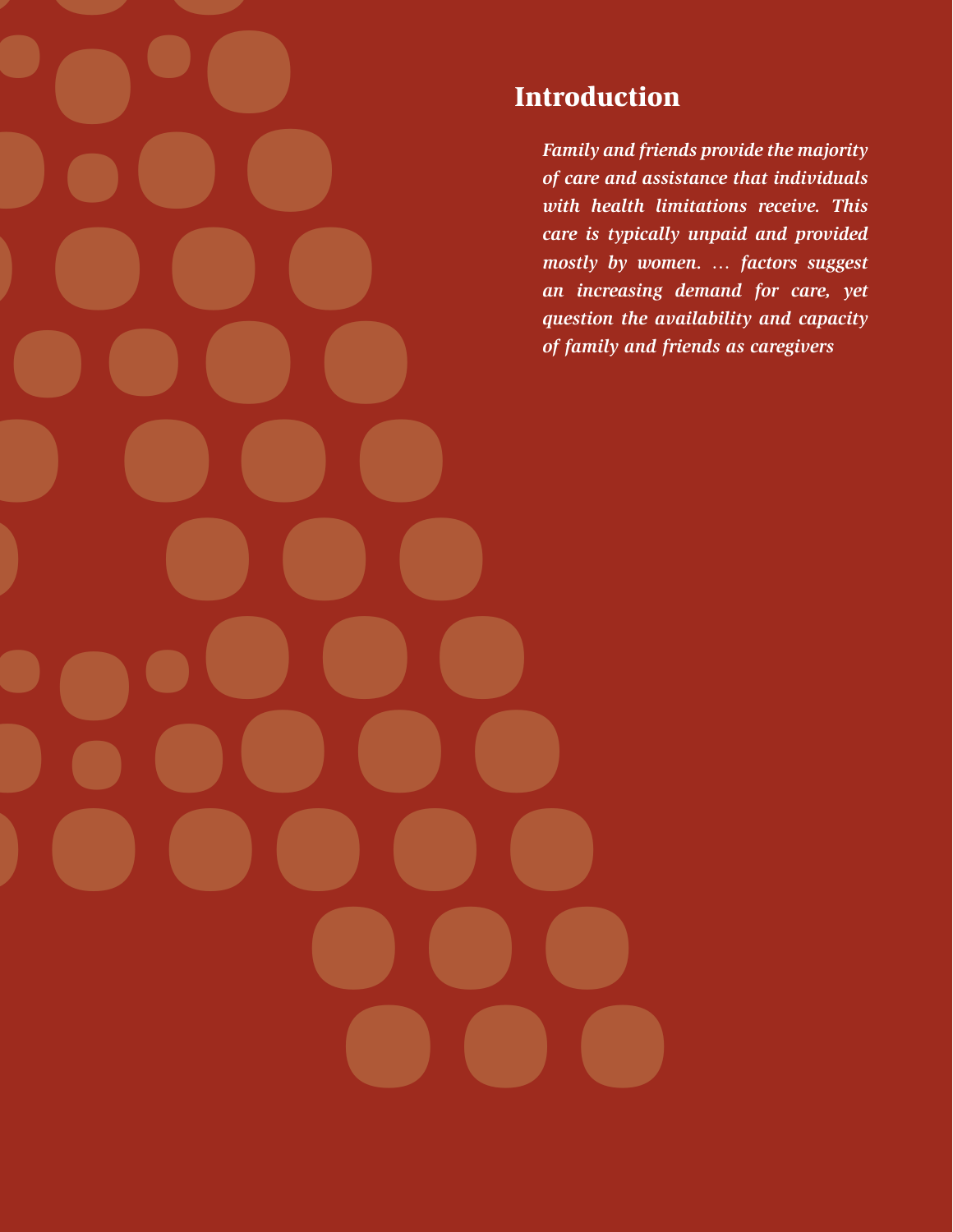



<span id="page-12-0"></span>**Portrait of Unpaid Care in**<br> **Nova Scotia** documents the<br>
extent of caregiving by Nova<br>
Scotians, the impacts of<br>
caregiving, and discusses the<br> **CONFORM** implications of these findings<br>
for policy makers. This report pro *Nova Scotia* documents the extent of caregiving by Nova Scotians, the impacts of caregiving, and discusses the **implications** of these findings

results of a telephone survey conducted with Nova Scotians in 2005 on the topic of unpaid care. The survey is one component of a larger program of research, entitled *A Healthy Balance: A community alliance for health research on women's unpaid caregiving* (www.healthyb. dal.ca). See Appendix A for details.

This report will complement subsequent reports arising from the Nova Scotia survey on unpaid care and employment and unpaid care and health. This collection of publications will be of benefit to community members, government, voluntary organizations, business, and employers with a goal to inform policy development in Nova Scotia.

### **WHY EXAMINE UNPAID CARE IN NOVA SCOTIA?**

Family and friends provide the majority of care and assistance that individuals with health limitations receive. This care is typically unpaid and provided mostly by women. Today, these realities are challenged by the current sociodemographic context which includes population aging, deinstitutionalization, high labour force participation of women, and migration patterns. These factors suggest an increasing demand for care, yet question the availability and capacity of family and friends as caregivers; a premise upon which most current home care policies are based.

The rates of illness and disease throughout Canada are increasing. In Atlantic Canada, the rates of smoking, obesity and physical inactivity, all of which are associated with chronic diseases and conditions, are above national levels (Hayward & Colman, 2003).

In addition, advanced health care provision, utilization, and technology, contribute to an increased life span for individuals living with permanent disabilities or cognitive impairments. This population with health-related limitations is not only growing in size but in diversity. It is projected that by 2026 almost 1 in 5 Canadians will be aged 65 and over (Cranswick, 2002). Accompanying population aging will be an increase in the number of people living in the community with long-term health conditions.

At the present time there continue to be concerted attempts to provide care for adults with chronic conditions and disabilities in the community. This has been evidenced by efforts to reduce hospital stays and the number of beds available in residential care facilities, and, on average, a higher age of admission to long-term care institutions. These policy shifts contribute to an increased number of individuals, many with complex care needs, requiring care in their homes.

The demand for care and assistance will continue to grow. In order to meet the care needs of individuals, the utilization of family and friend networks and formal (government, private agencies, volunteer) networks will need to increase to adequately address care needs. Family and friend caregivers already play a very significant role in the delivery of care services. However, socio-demographic factors challenge the availability of family and friends as care providers. For example, women's increased rate of participation in the paid labour force results in fewer women to provide necessary care or women trying to balance the demands of work and care responsibilities. One study focusing on projecting the availability of family and friend caregivers in the future found that the use of these support networks will decline, while the use of formal support networks will increase of the next 20 years in Canada (Keefe, Légaré & Carrière, 2005).

In addition, in 2001, Nova Scotia's rural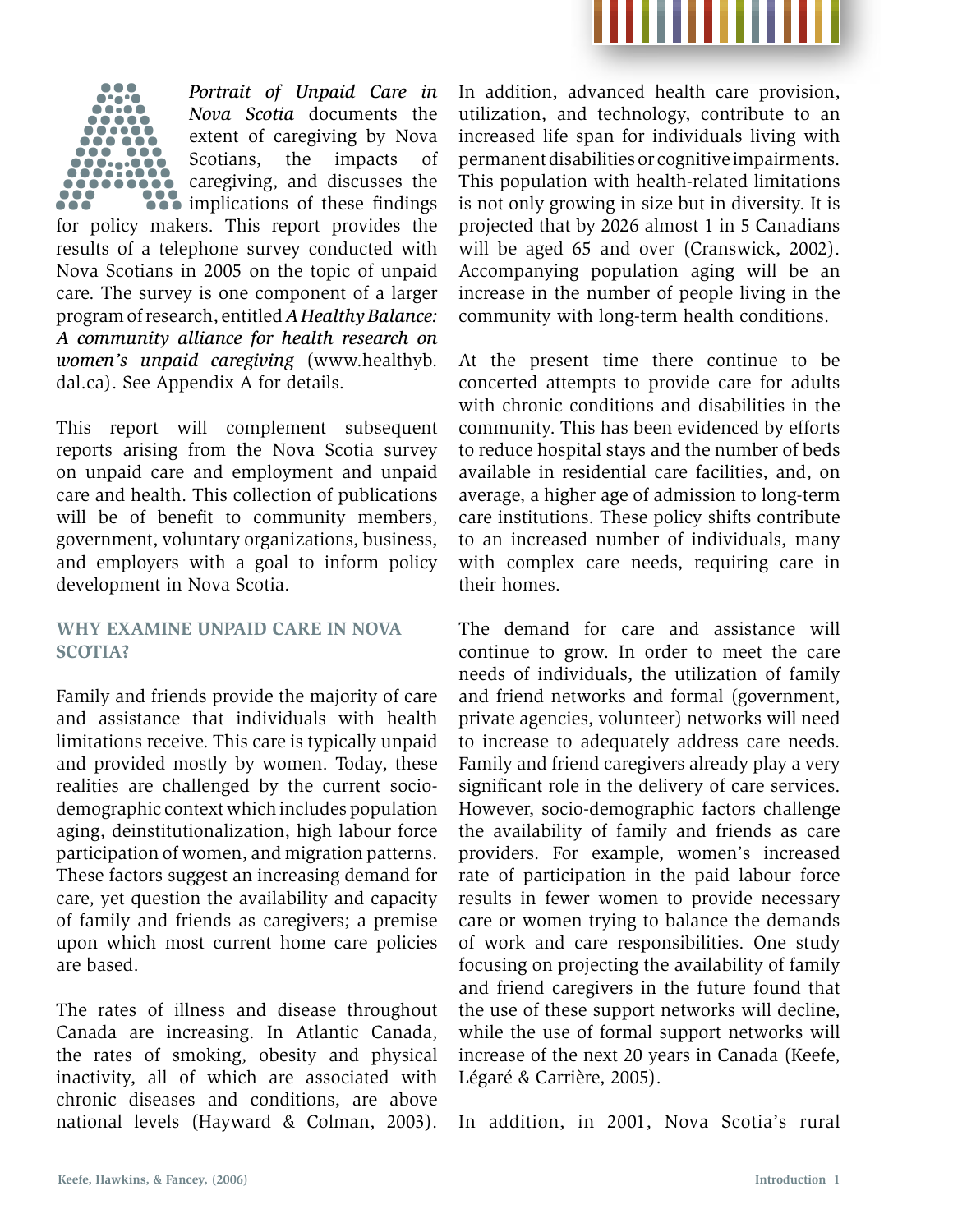<span id="page-13-0"></span>population comprised a larger share of the total population than was the case Canada-wide (37% compared to 21%). In rural Nova Scotia, high levels of unemployment, few post secondary and limited employment opportunities affect income, health, and well-being. Compared to urban Nova Scotia, rural and small town zones have an older age profile, with smaller proportions of children, youth, and young adults and higher proportions of adults and seniors (De Peuter & Sorensen, 2005). This rural reality presents challenges for those in need of assistance as well as those expected to provide care. Despite these challenges, however, rural Atlantic Canadians are actively engaged in unpaid assistance to others, especially seniors. The proportion of rural Atlantic Canadians providing unpaid housework is slightly less than their national counterparts, but the proportion of rural Atlantic Canadians who provide unpaid care or assistance to seniors is similar (Keefe & Side, 2003). This may be a function of fewer formal services available in rural Atlantic Canada. Moreover, greater proportions of women provide such assistance and devote more hours than do men (Keefe & Side, 2003).

Canadian survey data provides information on unpaid care at a national level. The General Social Survey Cycles 11 and 16 both focus on social support and caregiving. While these surveys are helpful, they do not provide sufficient sample size for analysis of Nova Scotians. As the population in need of assistance increases, it is essential to understand more fully who caregivers and individuals receiving care are and the scope of assistance caregivers currently provide. Therefore, as part of the HBRP, a survey was conducted with Nova Scotians to provide timely information on the scope of caregiving in Nova Scotia with particular attention to the relationship between caregiving and its impact on health and economic conditions. The purpose of this report is to provide an overview of those who participate in caring relationships in Nova Scotia from the perspective of both those giving and/or receiving care. This report not only raises awareness about the state of unpaid care in Nova Scotia, but also identifies issues requiring policy attention.

### **METHODOLOGY**

Data presented in this report were obtained from a stratified telephone survey of the NS population conducted in the winter/spring of 2005. The sample in the first part of the Survey consisted of 1,988 English-speaking Nova Scotians 19 years of age and older. The sample is comparable to the NS population as reported by the 2001Canadian Census (see Appendix B). Only those individuals who indicated they gave and/or received care in Part I were invited to participate in Part II. The sample for Part II was also stratified on the basis of give/receive care, rural/urban residency, and male/female. To ensure equal representation by gender and to strengthen comparative analysis, males were over sampled. Part II was completed by 465 respondents. The response rate for Part I was 42% and for Part II was 74%. Detailed information on the sample, comparison with the Nova Scotia population as reported by the Census and definitions used in this report are presented in Appendix B.

### **PREVALENCE OF NOVA SCOTIANS GIVING AND RECEIVING CARE**

Consistent with findings for unpaid work, many Nova Scotians are caregivers. The Healthy Balance Survey demonstrates that in 2005 an estimated 36% (265,693) of Nova Scotians gave care to someone because of a longterm condition, mental illness, or temporary difficult time. Approximately 9% (65,768) of Nova Scotians reported receiving care because of a long-term condition, mental illness, or temporary difficult time. Over half of the Nova Scotia population (58% or 423,961) did not participate in giving and/or receiving care (Figure 1).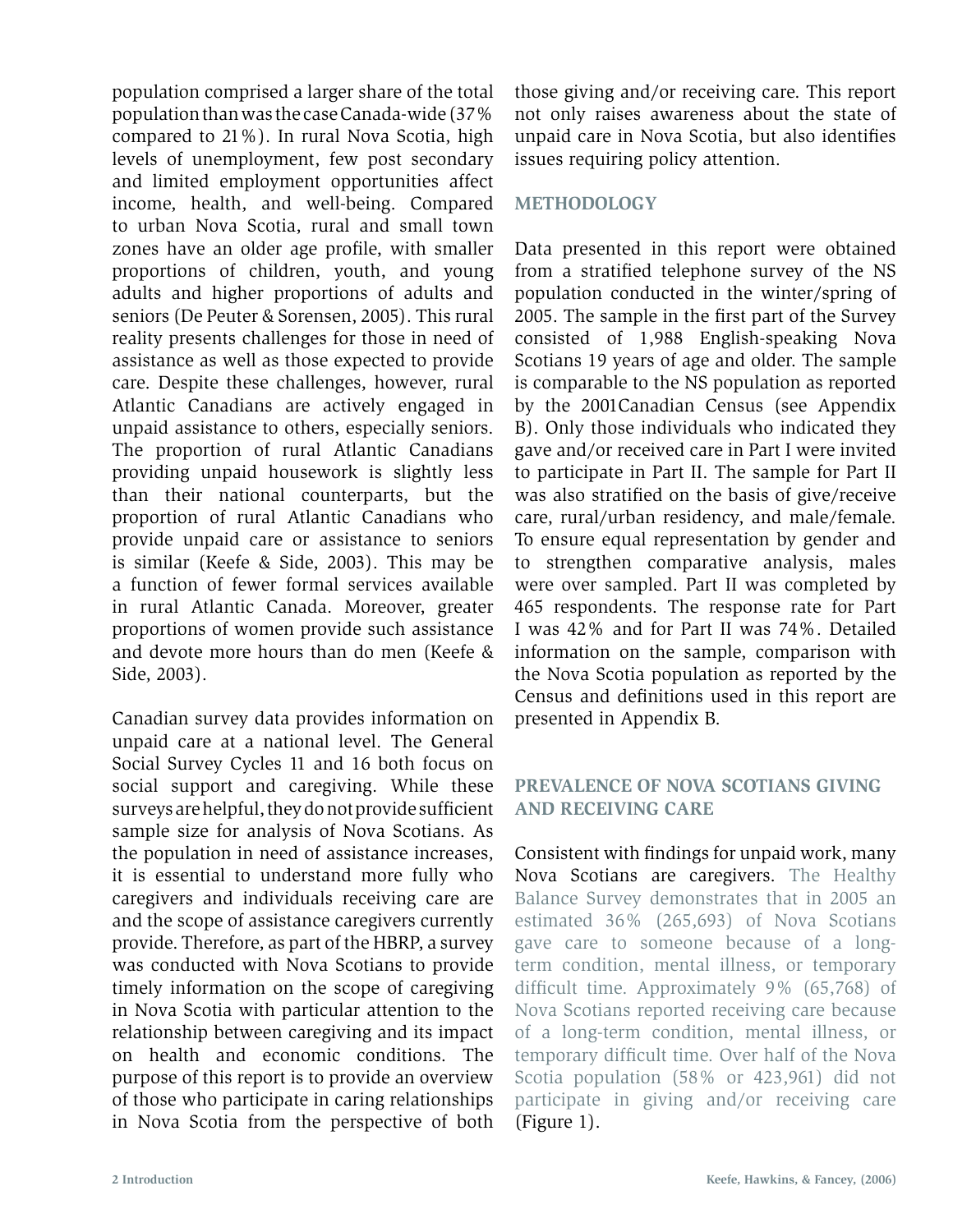

Despite similar methodologies (e.g., telephone survey), research foci, and questions between the Healthy Balance Survey and General Social Survey, the proportion of Nova Scotians giving care is considerably higher than findings at the national level almost 10 years earlier, where in 1996 only 11% of Canadians aged 15 and over were involved in informal caregiving because of a long-term health problem (Keating et al., 1999). This variation in proportions may be partially attributed to differences between the two surveys in age criterion, definition of caregivers, and/or caregiver bias in response rates.1 The time lag of 10 years will also have an influence – other research demonstrated that the proportion of the population who provide care is increasing over time at least partially attributable to population aging (Keefe & Side, 2003). In a comparison with more recent data, namely the 2002 General Social Survey, a similar trend is found. Among caregivers aged 45 and older, about 20% provide care to an older Canadians (aged 65 and older) because of a long term health problem compared to a comparable subset of the Healthy Balance Survey data of 32%<sup>2</sup>. The higher proportion of women caregivers in Nova Scotia echoes Lethbridge and colleagues findings that women in Atlantic Canada were more likely to be caregivers than other Canadian women (Lethbridge et al. 2005). This higher prevalence of caregivers in Nova Scotia may be due in part to Nova Scotia having the second-highest proportion of individuals 65 years of age and older, high disability and chronic illness rates, and a high proportion of residents in rural areas where extensive formal services may be less readily available.

The proportion of Nova Scotians who stated that they received care in the 12 months prior to the survey seems to be somewhat low (9%). Comparing these findings to statistics

### Figure 1

Proportion of Nova Scotians 19 years of age and older engaged in caring relations. (Adjusted weights;  $n = 1988$ )



reported in other studies is difficult given differences in survey samples. In 2001, more than three million Canadians aged 15 and over, representing 12% of the Canadian population, were limited in their everyday activities due to a physical, psychological, or health related condition or problem (Statistics Canada, 2004). In 1996, the majority of Canadians (80% of non-seniors and 73% of seniors) living in the community reported receiving assistance with their everyday activities. However, when looking at the reason behind needing assistance, only 3% of non-seniors and over 20% of Canadian seniors needed assistance because of a longterm health problem or physical limitation. In 2001, this senior population represented around 1 million Canadians.

The ratio of caregivers to those who receive care estimated from this survey is high – suggesting four caregivers for every person who receives assistance with care. Possible explanations for the higher incidence of caregivers are listed in the above paragraph. Several factors may account for the lower prevalence of Nova Scotians who receive care. First, individuals may not self-identify themselves as care recipients,

<sup>1.</sup> The Healthy Balance Survey age cut-off was 19 years, and caregivers who were providing care because of long-term health problems or temporary difficult times were included. In the 1996 General Social Survey the age cut off was 15 years, and Statistics Canada reports generated thus far, have only examined those who provided care because of long-term health problems, whereas the Healthy Balance Survey includes those caring for others due to temporary difficult times.

<sup>2.</sup> The estimate using Healthy Balance data includes individuals who provide assistance with temporary difficult times and a factoring applied to the subsample of 45 and older caregivers to limit the comparison group to care of older Nova Scotians (aged 65 and older).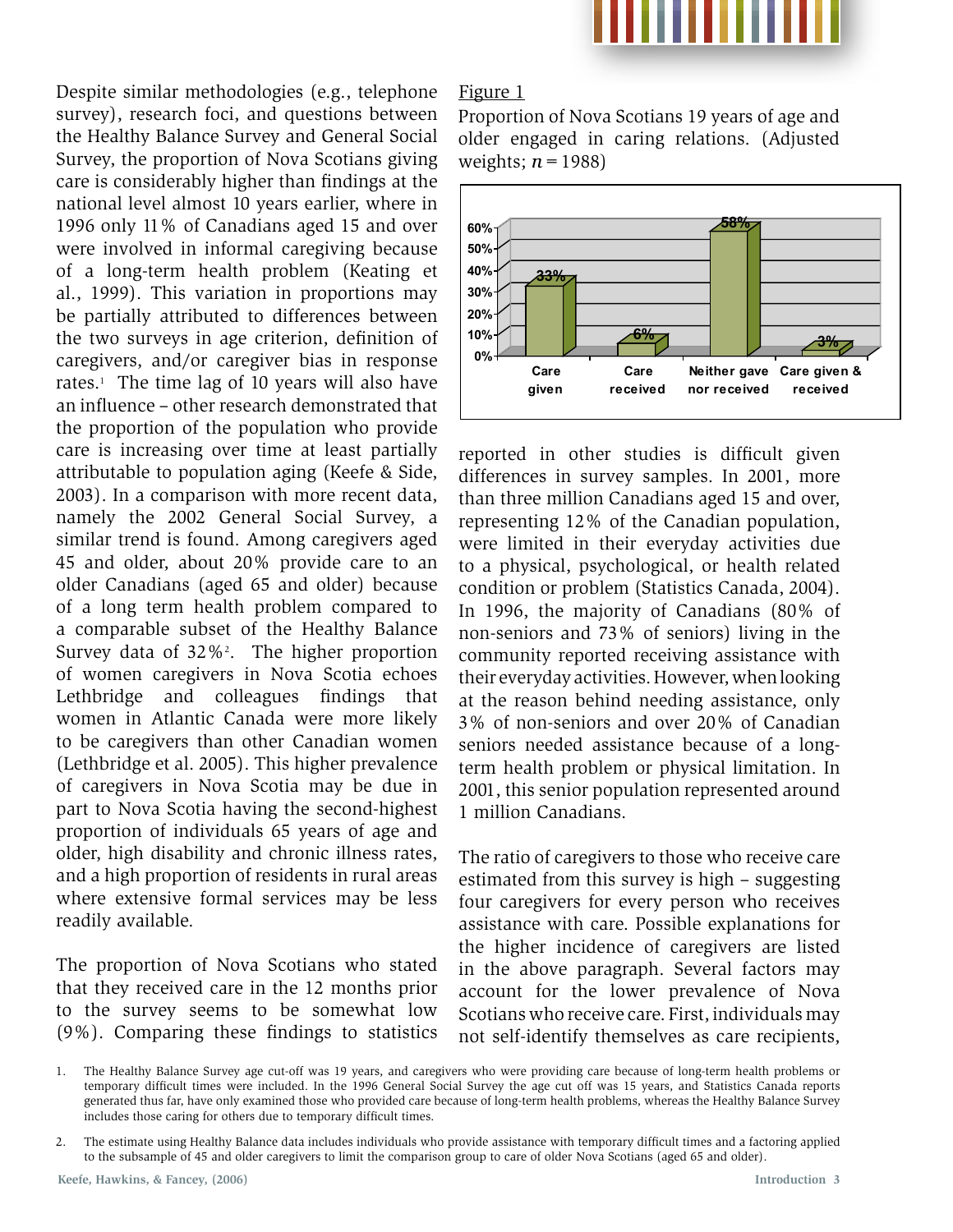<span id="page-15-0"></span>individuals receiving care may be less likely to answer the phone or agree to be interviewed due to the severity of health limitations, and individuals receiving care represent a small proportion of the population in general so they are harder to access using random techniques. Also, a large number of individuals with activity limitations and health problems either do not need assistance or else simply do not receive assistance. They have either made adaptations and can live independently without assistance from others,they may not need or want care, or else do not know how to obtain it.

Around 3% of Nova Scotians participated in both giving and receiving care. This represents a very unique group of individuals characterized by a higher proportion of women, rural residents, and individuals less than 65 years of age (75%). Unfortunately, the sample size is too small for any reliable analysis.

### **SUMMARY**

The remainder of this report is organized into 3 sections, with focuses on Nova Scotians who give care, those who receive care, and implications for policy, respectively. The first two sections begin with a brief review of current knowledge to understand the caregiver and care recipient population within the context of national level results. One section highlights gender differences among caregivers in Nova Scotia, while another section explores in greater detail how Nova Scotians who receive care differ by age and gender, according to individual, living context, socio-economic status, and care provision characteristics. The final section presents the implications of key findings from previous sections for policy makers within provincial and federal governments and key stakeholder organizations.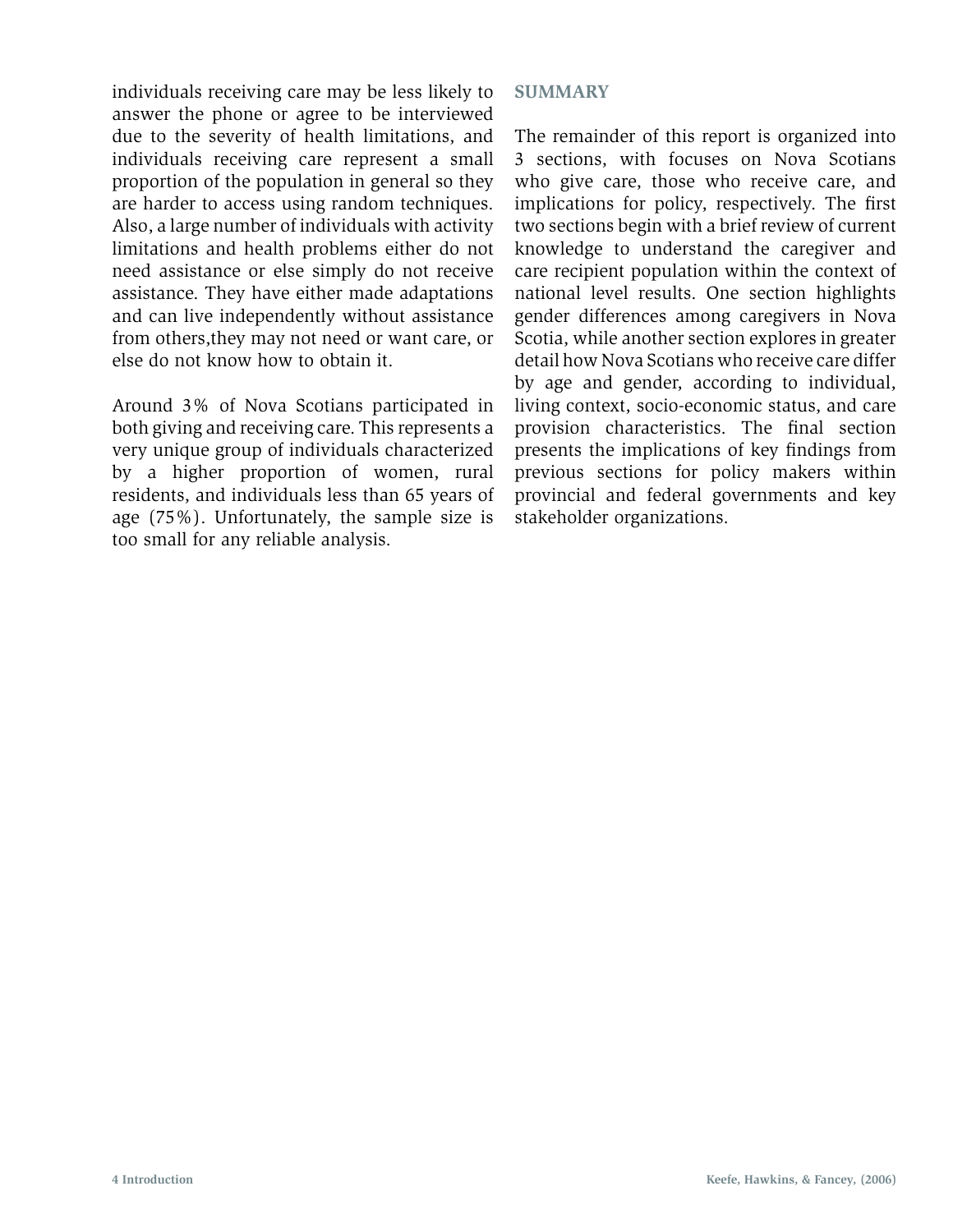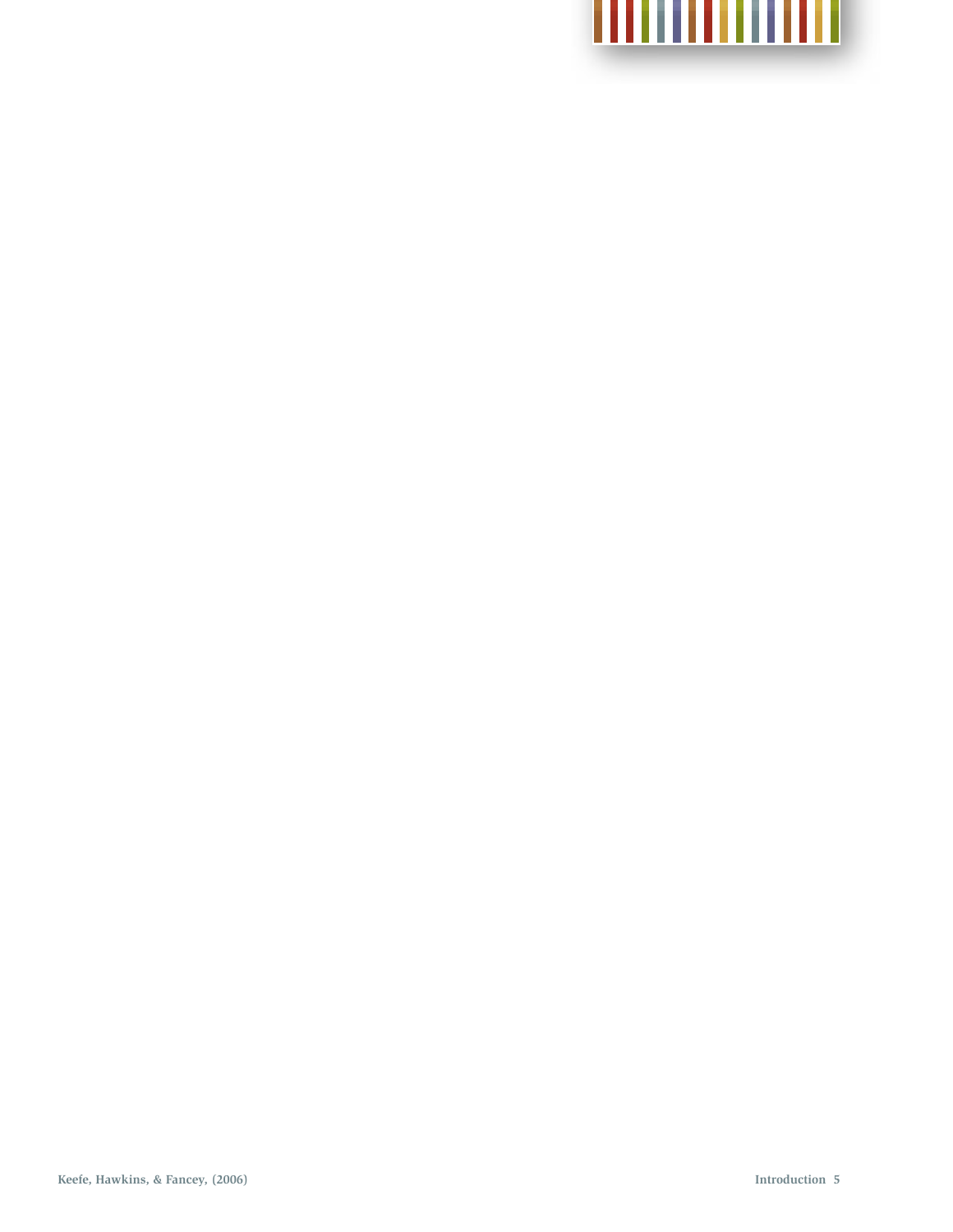# Nova Scotia Caregivers

<span id="page-17-0"></span>Nova Scotia Ca<br>
Conder differences in a conder difference of the property of the conder product in a<br>
conder function product in a conder product on a conder product on the conder product on the conder product on the conde *Gender differences in the type of care provided found in our study, reinforce previous research that while both men and women provide care, the type of care that women provide tends to be more intense, more frequent, and generally more stressful*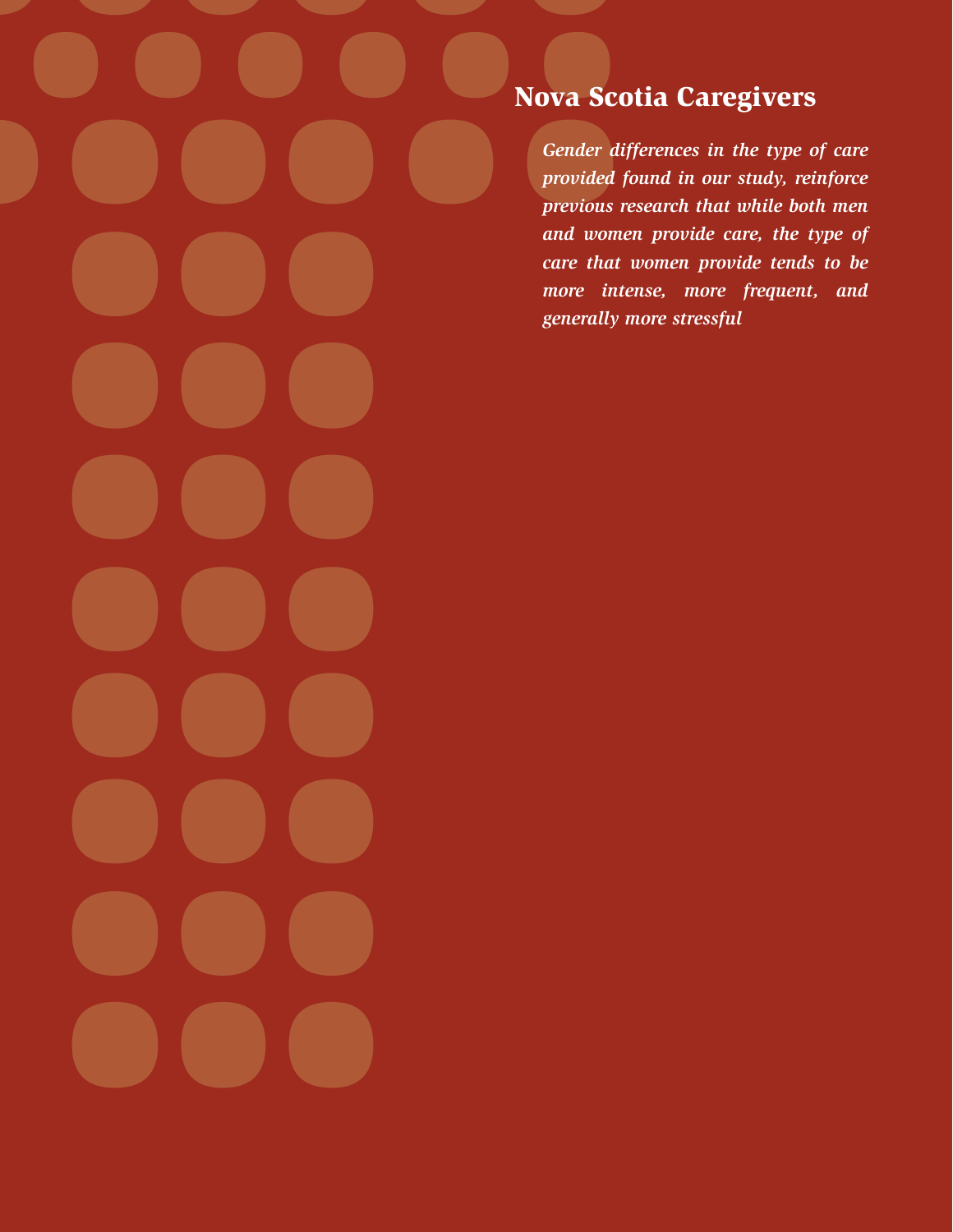

<span id="page-18-0"></span>T his section focuses on Nova Scotians who provided care, attention, or other forms of assistance for any individuals who have a longterm condition, mental illness, are experiencing a temporary difficult

time or who were ill, frail or disabled within the last 12 months. First, current knowledge about caregiving is provided. Next, a comparison of Nova Scotians who are caregivers and who are not is presented, using statistics weighted to reflect the population. Finally, a sample of 409 Nova Scotia caregivers is analyzed by gender to show distinctive differences in the caregiving experience for men and women.

### **CANADIAN CAREGIVERS**

In 1996, 11% of Canadians 15 years of age and older provided care to someone because of a long-term health condition (Keating et al., 1999). According to results from the 2002 General Social Survey, 20% of Canadians aged 45 and over were providing care to a senior (aged 65 and over) – almost 2.4 million (Fast, 2005). These studies have also shown that caregivers tend to be female, married, employed, have at least high school education, and live in urban areas (Fast, 2005).

Caregiving, while often limited to the context of eldercare, includes the provision of assistance to children, youths, and adults of working age with short or long-term health problems or limitations. In 2001, family caregivers in Canada provided assistance to nearly one million individuals between the ages of 16 and 64 with a long-term health condition (Roeher Institute, 2003). Sixty-nine percent of caregivers to adults with disabilities were aged 45 and under (Roeher Institute, 2003). The majority of these caregivers were parents or partners (74%), followed by sons, daughters, or siblings (17%). It is important to note that over time, caregivers can change, especially in the situation of adults with lifelong disabilities. Initially, parents are most likely to assume

caregiving responsibilities from birth or the onset of disability. However, when parents are no longer able to provide care because of death of a parent(s), or if the progression of disability is more than they can handle due to their own health status in later life, care may then fall to siblings or formal support services.

When examining literature around care provision to seniors, spouses are more likely to be primary caregivers followed by daughters, daughters-in- law, and sons. Siblings who live close by are more likely to help with Instrumental Activities of Daily Living (e.g., transportation, shopping) than with personal care. Similarly, other family members such as nieces, nephews, and cousins are less likely to help and the help they do provide tends to be with transportation and grocery shopping, but not personal care (Chappell, 1992; Keating et al., 1999).

Caregivers provide assistance to people of various ages and levels of disability. On average, Canadians provide care to more than one individual at the same time, for just over two years. Most commonly, caregivers live near the elderly person they provide care for, and few live with the care recipient (Cranswick, 2002; Keating et al., 1999). Residency patterns and proximity to individuals who receive care are important characteristics to examine; especially in Nova Scotia where close to 40% of the population consists of rural and small town residents (De Peuter & Sorensen, 2005). In 1996, 25% of Canadian caregivers 15 years of age and older lived in rural areas. Most rural caregivers are between the ages of 30 and 49, are married or in a common-law relationship, live with others, and have no children (Keating et al., 1999). Rural communities often have limited resources and services. As migration to urban areas increases, the need for both caregivers and formalized services in rural areas will increase.

Family and friend caregivers play a significant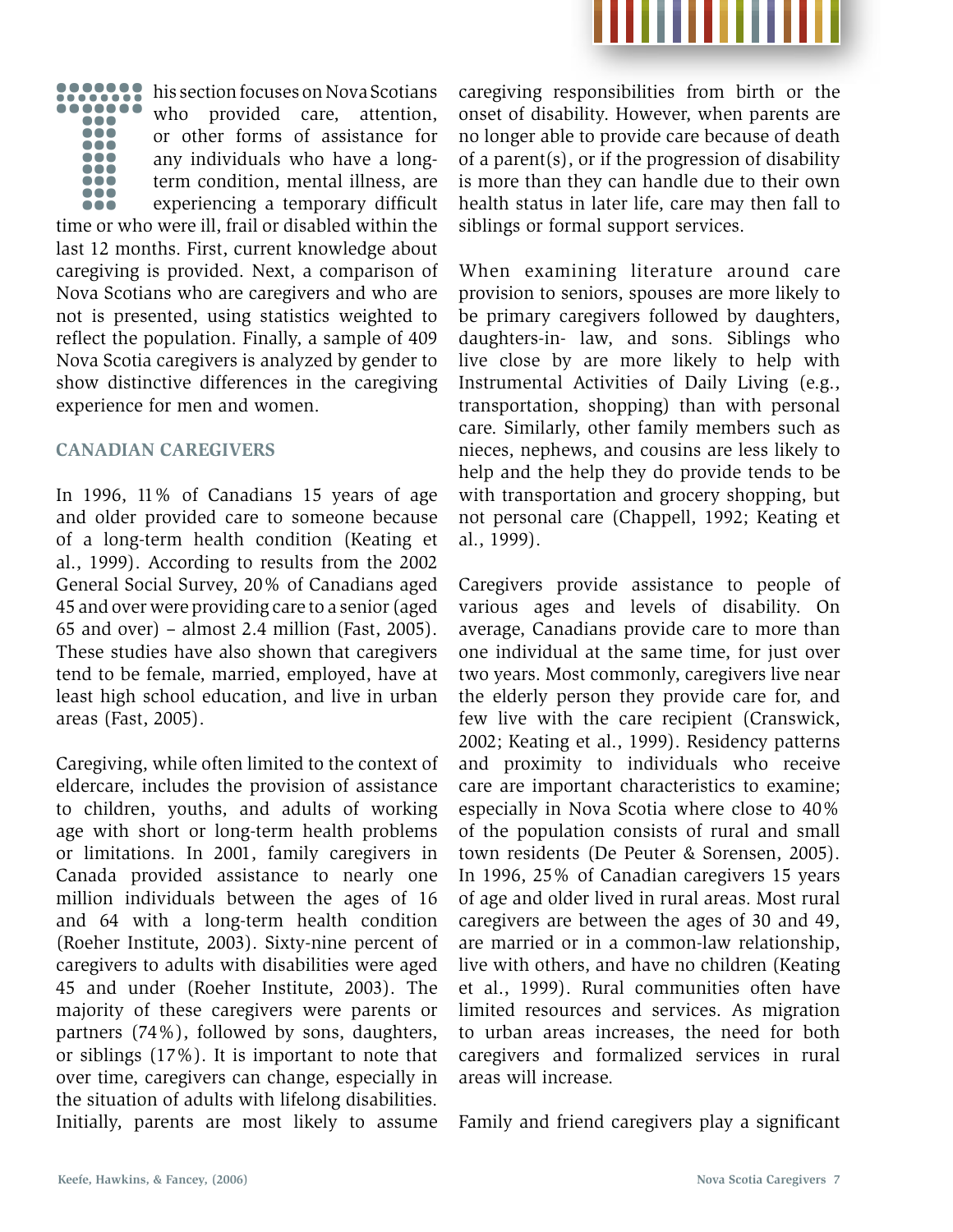role in the delivery of care and assistance. They provide an estimated 70% to 80% of the care to disabled seniors living at home (Hébert et al., 2001). Similarly, Lafrenière and colleagues (2003) found that family and friend caregivers spend proportionately more time providing care than formal providers. In fact, more than 70% of the hours of services provided to disabled seniors were attributed to family and friends.

Caregivers to younger or older adults with disabilities assist with the provision of a range of activities, including, but not limited to activities inside the home (cleaning, meal preparation, laundry), outside the home (house maintenance, outdoor work), transportation, banking/bill payment, shopping, care management, and personal care (bathing, toileting, hygiene) (Cranswick, 2002; Statistics Canada, 2004).

### *The Gendered Nature of Care*

Women are predominantly the caregivers to seniors at 61% compared to 39% of men (Keating et al., 1999). Furthermore, adult daughters assume the greater amount of caregiving responsibility towards parents (Guberman & Maheu, 1999; Keating et al., 1994).

Gender differences in caregiving become most visible when type of care provided is examined. Women are also predominantly involved in the most time-consuming and demanding activities: household chores and personal care. A greater proportion of men provides house maintenance and repair which were less time demanding (Fast, 2005; Keating, 1999). On average, Canadian women are providing in total, more hours of paid and unpaid work than men. Regional differences exist in the amount of time devoted to paid and unpaid work; women in Atlantic Canada provide over 80 hours/week compared to women in the rest of Canada who provide around 73 hours/week (MacDonald et al., 2005). Furthermore, differences between rural and urban communities exist; a greater proportion of women provided unpaid care or assistance to seniors compared to men in rural Atlantic Canada (Keefe & Side, 2003).

The gender differences in caregiving are important because women are also more likely to assume family responsibilities including unpaid childcare and housework which can have social, physiological, physical, and economic implications (Lethbridge, MacDonald, & Phipps, 2005; Sawatzky & Fowler-Kerry, 2003).

### *Impacts of Caregiving*

Most caregivers agree that their caregiving experience has both positive and negative aspects. In 2001, around 80% of caregivers recognized the intrinsic rewards associated with providing care – giving back and strengthening the relationship between the caregiver and the person to whom they provide care (Cranswick, 2002). However, many caregivers experience negative consequences associated with providing care. Social and psychological consequences include burnout, stress, and perceived burden. Physical injury may occur, through heavy lifting and stress-related conditions such as hypertension. Economic consequences may include job disruption, inability to accumulate pension credits, and high out-of-pocket costs associated with caregiving in the home. Cranswick (2002) found that one-third of caregivers to seniors incurred extra expenses, 1 in 10 had health problems associated with providing care, including sleep deprivation, and a significant number reported labour market interruptions.

Interestingly, a higher proportion of women reported experiencing labour market interruptions compared to their male counterparts. The proportion of women caregivers between the age of 45 and 54 who had to change their work patterns was twice that of male caregivers (Cranswick, 2002). The distinctive work patterns of women are intimately connected to gender role expectations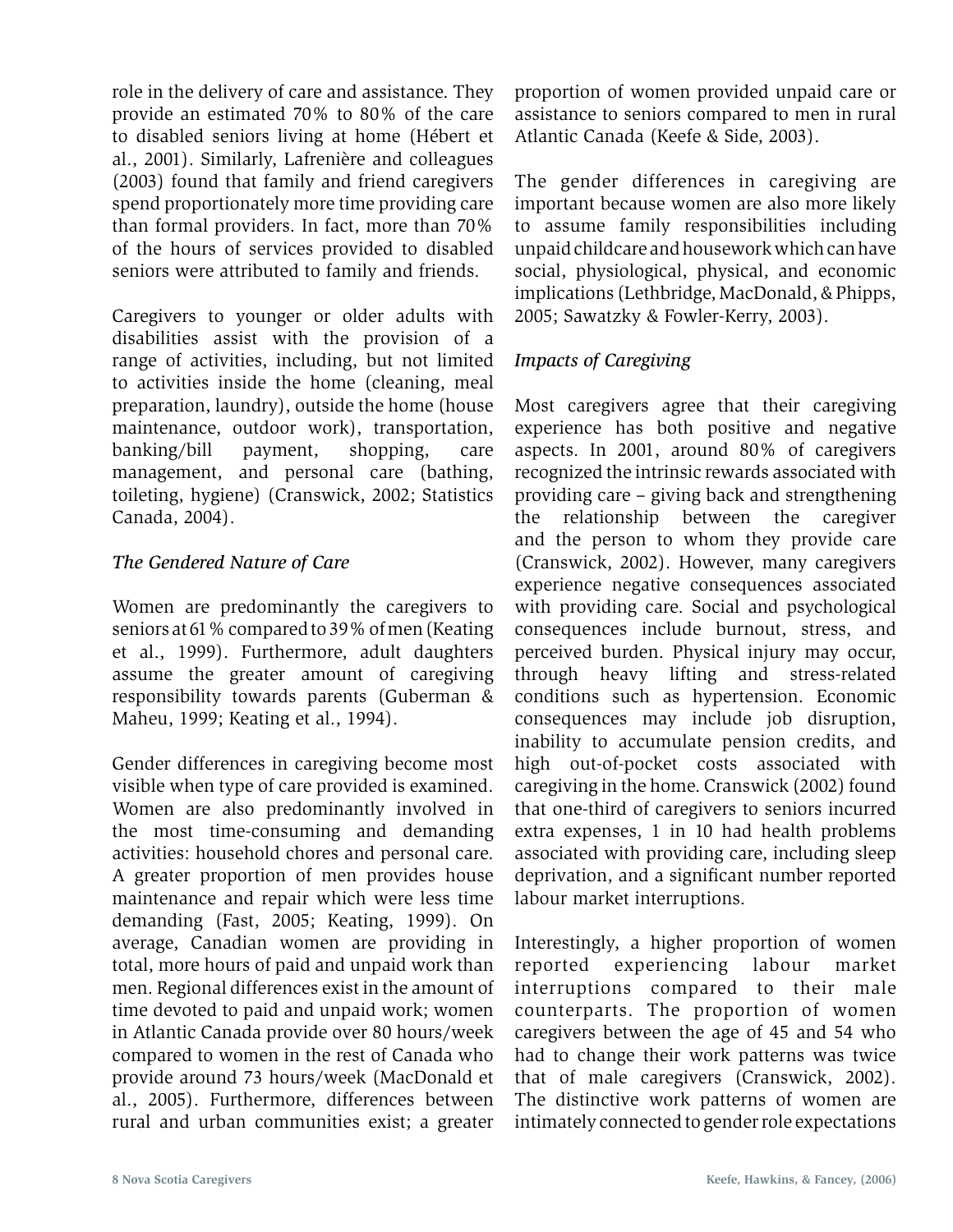

<span id="page-20-0"></span>that perpetuate assumptions about women as "natural nurturers" who ought to place priority on providing care as opposed to concentrating on their career. Women indicate more work and family conflict in terms of their caregiving responsibilities than men (Kramer & Kipnis, 1995). Women who do work have more competing demands placed on them as they try to balance family, work, and caregiving (Gahagan et al., 2004). The continual imbalance resulting from inadequate support, will not only result in further stress and burden on women caregivers, but continue to disadvantage them in the labour market.

Sawatzky & Fowler-Kerry (2003) note that caregiving can affect personal identity, adapting and coping, and health. Caregivers must often reconfigure their personal lifestyles and work lives in order to provide care with associated long lasting impacts.

### *Availability of Caregivers*

Over the last few years many factors have affected the availability of caregivers to provide care within the home. Factors such as increased labour force participation rates of women, life expectancy, divorce rates, reconstituted families, sandwich generation families, geographical mobility, and a decrease in fertility rates are critically questioning the availability of caregivers, especially women, who already take on the bulk of caregiving responsibilities, to continue in this role. Caregivers of adults with disabilities also face additional challenges due to diminishing health, income, and social support as they age. These factors have challenged and continue to challenge the caregiver's ability to provide essential care. It is important to understand caregiving as it exists now in Canada and in Nova Scotia, so that we can prepare to meet the needs of caregivers in the future and ensure their sustainability in the long-term.

There is still much to learn and understand

about who caregivers are, especially in Nova Scotia. Given the potential impact of future demographic and health characteristics, it is necessary that we understand who caregivers in Nova Scotia are and how they differ from other Nova Scotians who do not participate in caregiving activities. Given the significance that gender plays in the provision of care, this analysis will further explore how women and men who provide care differ on individual, living context, socio-economic, and care provision characteristics in an effort to determine the key implications for policy makers within Nova Scotia.

### **POPULATION-LEVEL PROFILE**

Using Healthy Balance Survey data, a comparison of Nova Scotia caregivers to non-caregivers according to individual characteristics, residency and paid labour force participation are displayed in Tables 1, 2, and 3 respectively.

### *Individual Characteristics*

Table 1 illustrates the differences between those who give care and those who do not. Women in Nova Scotia made up the majority of caregivers (56%), although, a significant proportion of men (44%) were also involved in giving care to persons because of long-term health problems or a temporary difficult time. Women and men differed in terms of the type and amount of caregiving they do. These differences are examined in more detail later in this section. Only 12% of caregivers were aged 65 and over, compared to almost 20% of non-caregivers in the same age group. In other words, a greater proportion of Nova Scotians who provided care, compared to those who did not, were under the age of 65. This population also faced other responsibilities, such as employment and childcare.

Nova Scotians with and without caregiving responsibilities reported similar levels of life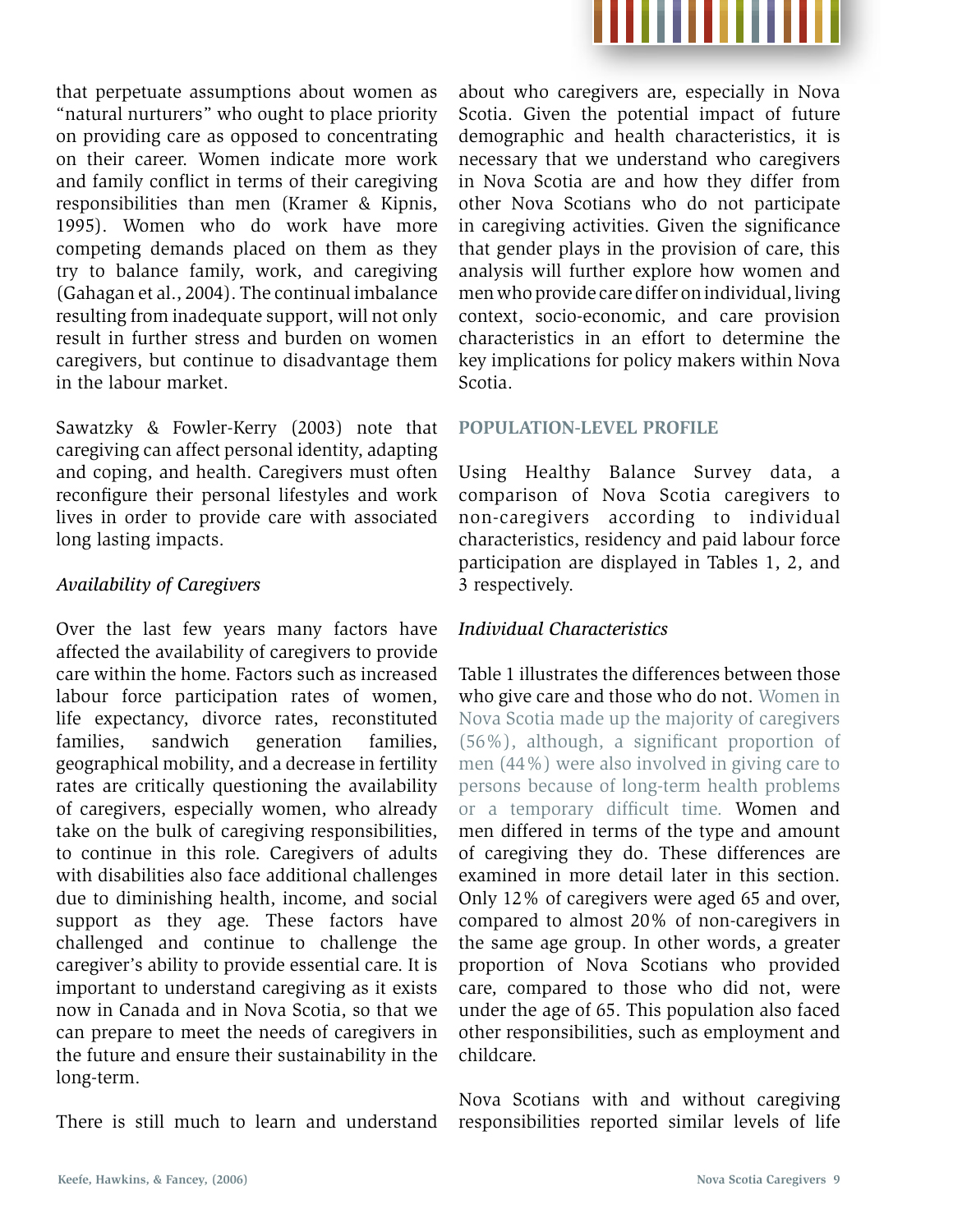satisfaction and health status (Table 1). They differed however in self-reported stress. A higher proportion of Nova Scotia caregivers compared to non-caregivers experienced higher levels of stress (27% compared to 19%).

|                                 | <b>Caregivers</b><br>$n = 723$ | <b>Non-Caregivers</b><br>$n = 1266$ | Chi-Square |
|---------------------------------|--------------------------------|-------------------------------------|------------|
|                                 | $\%$                           | %                                   | $\chi^2$   |
| Gender                          |                                |                                     |            |
| Women                           | 56                             | 49                                  | $8.2**$    |
| Men                             | 44                             | 51                                  |            |
| Age                             |                                |                                     |            |
| 19-44                           | 43                             | 51                                  | $41.7***$  |
| 45-64                           | 45                             | 31                                  |            |
| $65+$                           | 12                             | 18                                  |            |
| Perceived health status         |                                |                                     |            |
| Excellent/very good             | 59                             | 58                                  | .32        |
| Good                            | 26                             | 27                                  |            |
| Fair/poor                       | 14                             | 15                                  |            |
| Life satisfaction               |                                |                                     |            |
| Very satisfied                  | 47                             | 49                                  | .57        |
| Somewhat satisfied              | 43                             | 42                                  |            |
| Somewhat/very dissatisfied      | 10                             | 10                                  |            |
| Level of stress                 |                                |                                     |            |
| Not at all/not very stressful   | 30                             | 37                                  | $17.5***$  |
| A bit stressful                 | 44                             | 44                                  |            |
| Quite a bit/extremely stressful | 27                             | 19                                  |            |

*Residency*

There was no significant difference in the proportion of caregivers who lived in rural and urban areas compared to non-caregivers, with just under half of both groups living in rural communities (Table 2). The availability of formal support and services in rural areas is often limited compared to urban areas. This suggests that family and friends may be relied on more in rural communities to fill this gap, however this was not consistent with our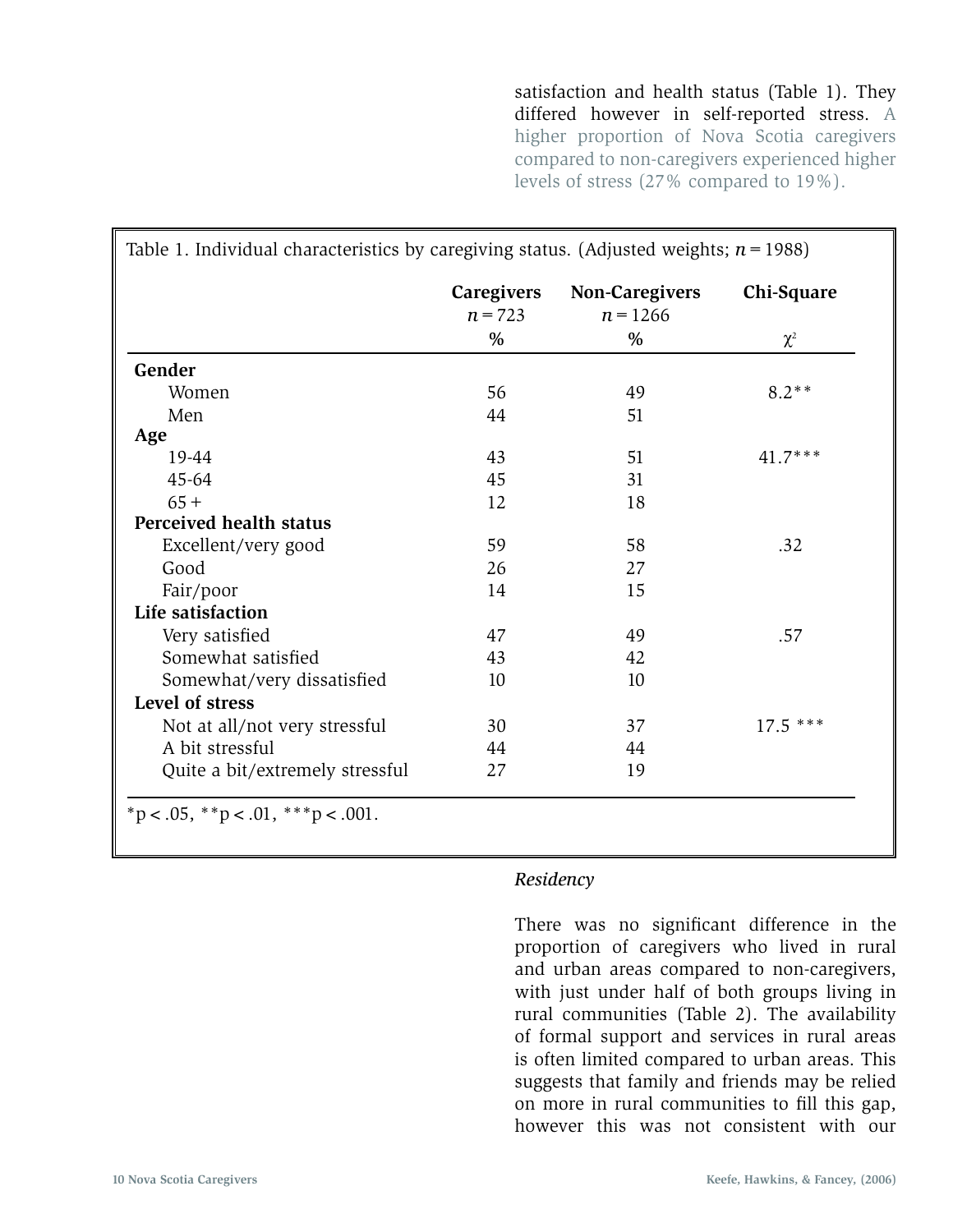

findings. It is, however, important to note that we are describing the location of caregivers; even though caregivers may live in urban areas, they may be traveling to rural areas to provide care. This relationship is examined later in this section.

### *Paid Labour Force Participation*

For the most part, caregivers were distinguished from non-caregivers on the basis of paid labour force participation (Table 3). Despite the often-demanding nature of providing care, a high proportion of caregivers worked in the paid labour force. Similar to non-caregivers,

almost half of caregivers worked full-time. A lower proportion of caregivers compared to non-caregivers reported being non-employed (Table 3). There was a slight difference in the proportion of caregivers and non-caregivers working in permanent positions, 68% compared to 75% respectively. Although caregivers may be somewhat similar to non-caregivers in terms of their employment, interruptions such as reduced hours, distractions, and passing up opportunities may be greater among caregivers. A detailed analysis of employed caregivers and their costs and consequences of combine employment and caregiving will be examined in a subsequent report.

|           | <b>Caregivers</b><br>$n = 723$ | <b>Non-Caregivers</b><br>$n = 1266$ | Chi-Square |
|-----------|--------------------------------|-------------------------------------|------------|
|           | $\%$                           | $\%$                                | $\chi^2$   |
| Residency |                                |                                     |            |
| Urban     | 51                             | 53                                  | .96        |
| Rural     | 49                             | 47                                  |            |

|  | Table 3. Labour force participation by caregiving status. (Adjusted weights; $n = 1988$ ) |  |
|--|-------------------------------------------------------------------------------------------|--|

|                                   | <b>Caregivers</b><br>$n = 723$<br>$\frac{0}{0}$ | <b>Non-Caregivers</b><br>$n = 1266$<br>$\frac{0}{0}$ | Chi-Square<br>$\chi^2$ |
|-----------------------------------|-------------------------------------------------|------------------------------------------------------|------------------------|
| Employment                        |                                                 |                                                      |                        |
| Not employed                      | 41                                              | 47                                                   | $7.7*$                 |
| Employed full-time                | 47                                              | 45                                                   |                        |
| Employed part-time                | 12                                              | 9                                                    |                        |
| Type of employment of full-time & |                                                 |                                                      |                        |
| part-time employees               |                                                 |                                                      |                        |
| Permanent                         | 68                                              | 75                                                   | $6.9*$                 |
| Casual/contract/seasonal/other    | 20                                              | 15                                                   |                        |
| Self-employed                     | 13                                              | 10                                                   |                        |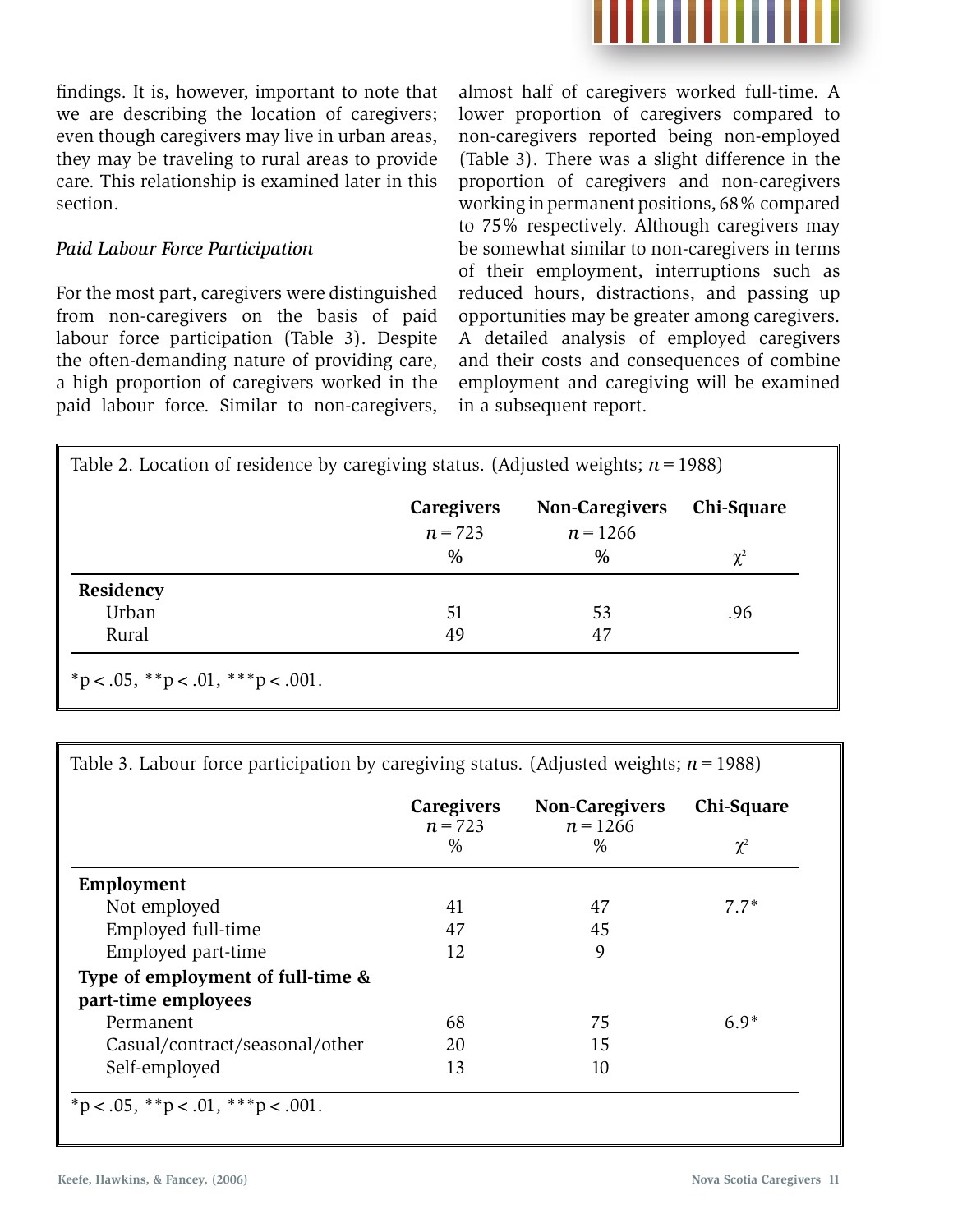<span id="page-23-0"></span>This profile of caregivers at the populationlevel portrays a group of individuals, mostly women, who in addition to caregiving responsibilities balance employment, mostly full-time and permanent, with their other family responsibilities. The focus of the next section will be on understanding how women and men differ as caregivers.

### **EXPLORING GENDER DIFFERENCES IN CAREGIVING**

This section will highlight findings from a gender comparison of Nova Scotia caregivers according to individual characteristics, living context, paid labour force participation, care provision (including geographic location, activities, and frequency of provision), and care for the caregiver.

### **Socio-demographic and Health Profile**

### *Individual Characteristics*

There were no significant gender differences amongst caregivers on age, health status, life satisfaction, or stress (Table 4). About half of men and women caregivers were between the ages of 45 and 64. The majority of both men and women caregivers perceived their health status as excellent or very good and were satisfied with life. However, over one-quarter of men and women caregivers felt very stressed.

### *Living Context*

As shown in Table 5, around three-quarters of men and women caregivers were married, but a greater proportion of women were widowed compared to men (9% compared to 2%). This

|                                 | Men<br>$n = 176$ | Women<br>$n = 233$ | Chi-Square |
|---------------------------------|------------------|--------------------|------------|
|                                 | %                | %                  | $\chi^2$   |
| Age                             |                  |                    |            |
| 19-44                           | 33               | 39                 | 1.7        |
| 45-64                           | 53               | 50                 |            |
| $65+$                           | 14               | 12                 |            |
| Perceived health status         |                  |                    |            |
| Excellent/very good             | 57               | 61                 | 1.12       |
| Good                            | 26               | 22                 |            |
| Fair/poor                       | 17               | 17                 |            |
| Life satisfaction               |                  |                    |            |
| Very satisfied                  | 47               | 51                 | 2.6        |
| Somewhat satisfied              | 41               | 42                 |            |
| Somewhat/very dissatisfied      | 13               | 8                  |            |
| Level of stress                 |                  |                    |            |
| Not at all/not very stressful   | 33               | 27                 | 2.4        |
| A bit stressful                 | 38               | 45                 |            |
| Quite a bit/extremely stressful | 29               | 28                 |            |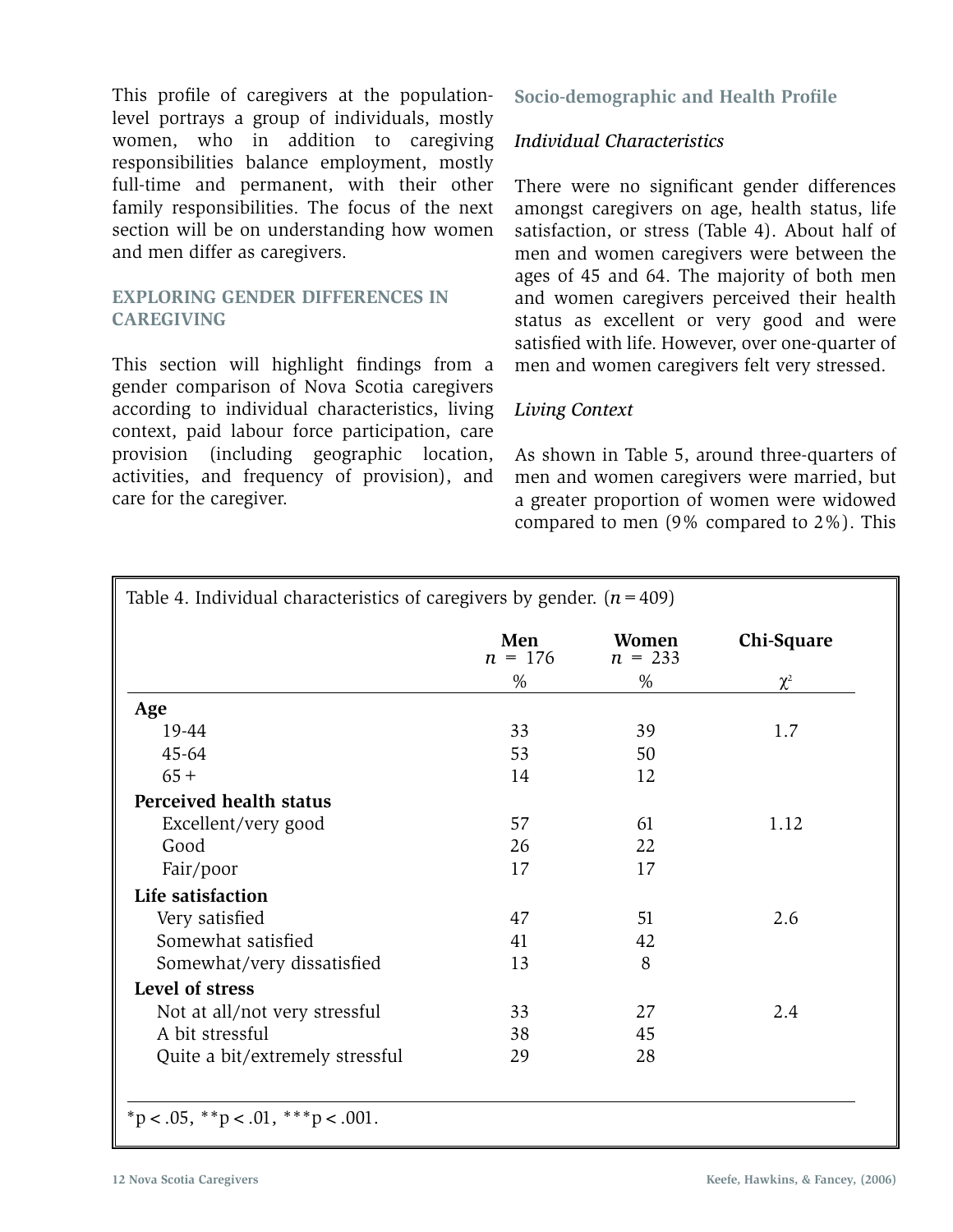

|                       | Men<br>$n = 176$ | Women<br>$n = 233$ | Chi-Square |
|-----------------------|------------------|--------------------|------------|
|                       | $\%$             | $\%$               | $\chi^2$   |
| <b>Marital status</b> |                  |                    |            |
| Married/common-law    | 74               | 74                 | $9.4*$     |
| Divorced/separated    | 11               | 8                  |            |
| Widowed               | $\overline{2}$   | 9                  |            |
| Never married/single  | 12               | 9                  |            |
| Living arrangement    |                  |                    |            |
| Living alone          | 13               | 11                 | $\cdot$    |
| Living with others    | 87               | 89                 |            |
| Length in community   |                  |                    |            |
| $0-3$ yrs             | 10               | 14                 | 1.1        |
| $4 + yrs$             | 90               | 86                 |            |

<span id="page-24-0"></span>Table 5. Living context characteristics of caregivers by gender.<sup>3</sup> ( $n = 409$ )

finding has implications in terms of available support for women in their caregiving role. Many wives provide care to a husband prior to his death, and then, as their own health status deteriorates, they may continue to provide care for other family members or neighbours/friends despite finding themselves with very limited social and economic resources to support their caregiving role. The majority of caregivers lived with others, with only 13% and 11% of men and women caregivers, respectively, living alone. Most of the caregivers in this survey have lived in their community for four or more years.

### *Socio-economic Status*

Men and women caregivers differed on several socio-economic status characteristics. As in the total population, male caregivers were more likely to work full-time, while women were more likely to work part-time. Twenty percent more men than women caregivers were employed full-time (Table 6). This has major implications for women. First, women are less likely to be able to access support benefits, pension plans, and higher wage, as

these are usually key characteristics of full-time employment. Second, they have lower incomes from which to access resources on their own. No differences were reported in the proportion of men and women caregivers with permanent positions. Not only were women slightly less likely to be employed, but also women were more likely to hold part-time and casual positions than their male counterparts. The education and household income of men and women caregivers did not differ significantly.

### **Care Provision**

### *Providing Care*

The vast majority of men and women caregivers in Nova Scotia, as shown in Figures 2 and 3, provided care to an elderly person and provided assistance to someone because of a long-term health problem. Meeting the needs of this population may be very demanding, as their care responsibilities will likely continue over an extended period of time. Almost 50% of both men and women were adult children providing care to an elderly parent. Because many were

<sup>3.</sup> Residency was not included in this analysis, as findings would be a direct result of stratification techniques using gender and rural/urban residency.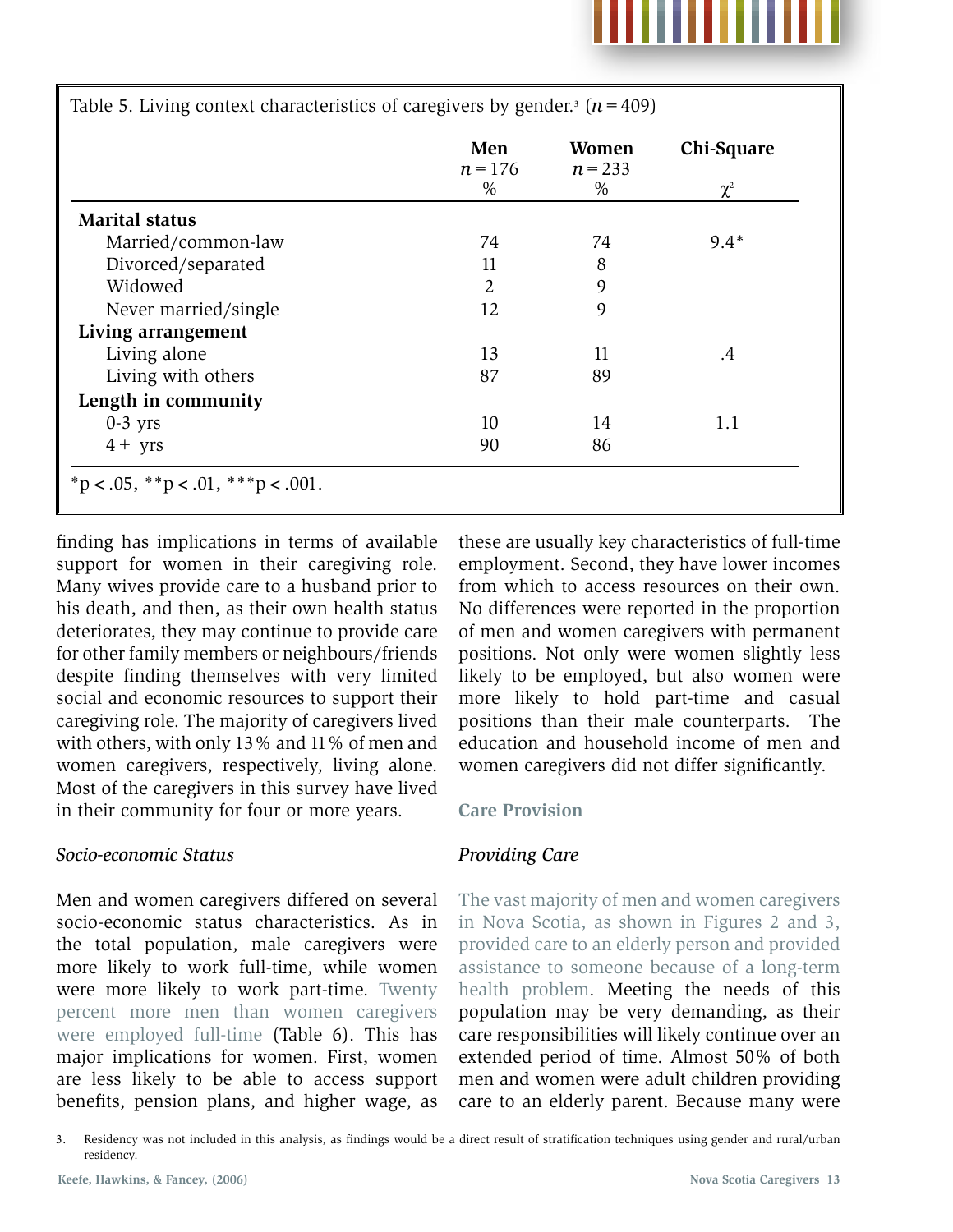|                                | Men<br>$n = 176$ | <b>Women</b><br>$n = 233$ | Chi-Square |
|--------------------------------|------------------|---------------------------|------------|
|                                | $\%$             | %                         | $\chi^2$   |
| <b>Education level</b>         |                  |                           |            |
| < High school                  | 13               | 11                        | 7.9        |
| High school diploma            | 17               | 18                        |            |
| Some college or university     | 15               | 24                        |            |
| Diploma/certificate            | 19               | 22                        |            |
| At least post-secondary        | 36               | 26                        |            |
| Employment                     |                  |                           |            |
| Not employed                   | 42               | 47                        | $25.9***$  |
| Employed full-time             | 54               | 34                        |            |
| Employed part-time             | 5                | 20                        |            |
| Type of employment             |                  |                           |            |
| Permanent                      | 64               | 66                        | 1.1        |
| Casual/contract/seasonal/other | 19               | 22                        |            |
| Self-employed                  | 17               | 12                        |            |
| Household gross income         |                  |                           |            |
| \$0-\$19,999                   | 9                | 11                        | 5.9        |
| \$20,000-\$39,999              | 18               | 25                        |            |
| \$40,000-\$59,999              | 24               | 27                        |            |
| $$60,000 +$                    | 50               | 37                        |            |

Table 6. Socio-economic characteristics of caregivers by gender. (*n*=409)

 $*p < .05, **p < .01, **p < .001.$ 

### Figure 2

Proportion of caregivers providing care by reason.



*Note: percentages do not total 100% due to multiple responses*

### Figure 3

Proportion of caregivers providing care to children, adults, and elderly persons.



*Note: percentages do not total 100% due to multiple responses*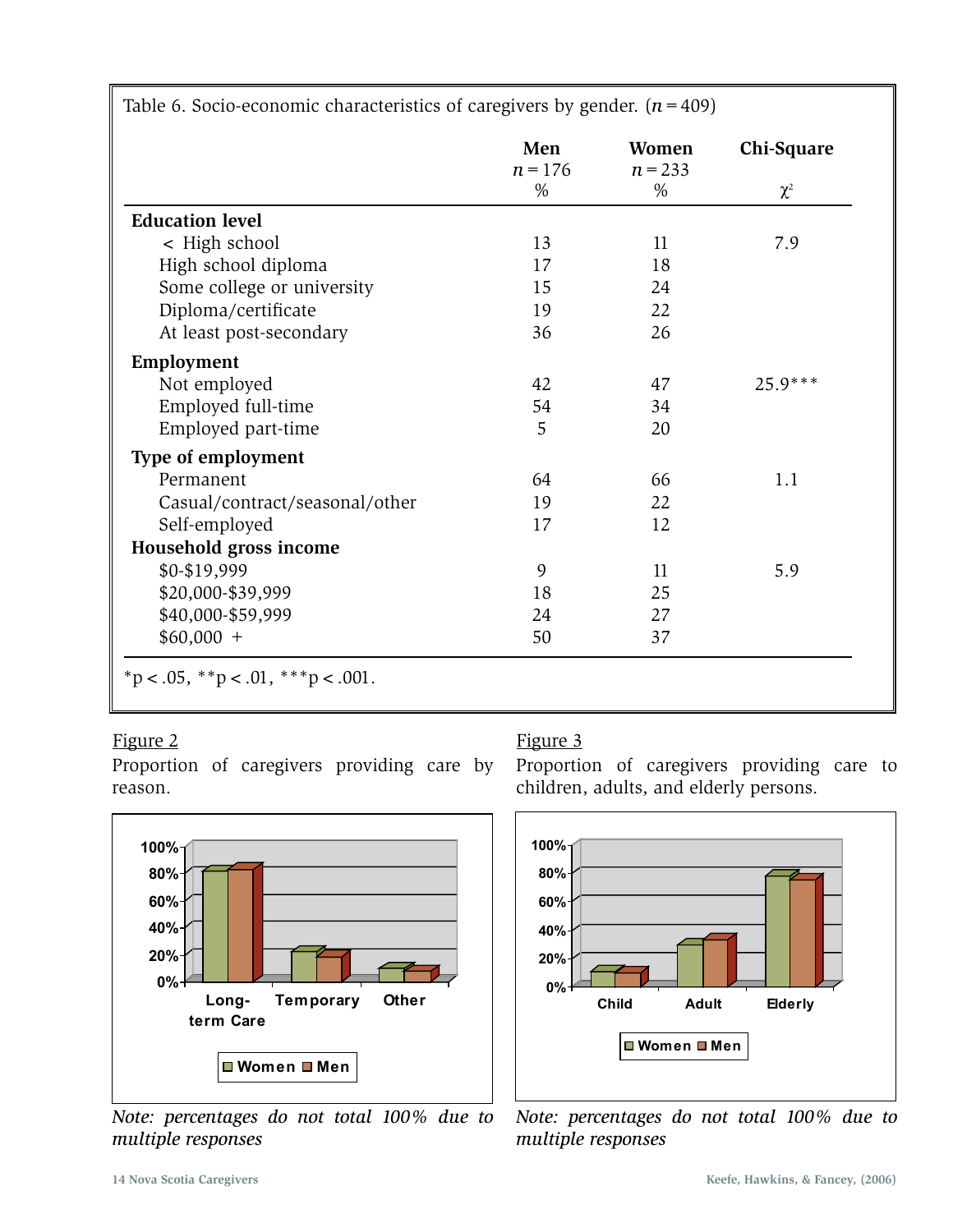adult children providing care, they were also more than likely balancing these caregiving responsibilities with employment and other responsibilities. Gender differences existed in that men were more likely to provide care to a spouse, and women were more likely to provide care to other family members<sup>4</sup> (Figure 4). These differences reflect national trends, in that women caregivers tend to engage in a series of caregiving activities, first for children, later for elderly parents and other family members, and eventually for their spouse. Male caregivers, on the other hand, are more likely to be a spouse or immediate family member. Since older women have more years of life with various disabilities, if their spouse is living, it is these spousal caregivers who are more likely to provide the necessary care.

### *Geographic Location and Caregiving*

As shown in Figure 5, the majority of both men and women caregivers provided assistance to someone living outside their home only (over 60%). Care recipients are choosing to age in place, and to enable this, support policies must be in place for care recipients as well as caregivers, who may travel long or short

### Figure 4



The relationship of caregivers to the person for whom they provide care.

### *Note: percentages do not total 100% due to multiple responses*

## Figure 5

Proportion of caregivers providing care to persons who reside inside and/or outside the caregiver's home.



<sup>4.</sup> Other family members include grandparents, grandchildren, cousins, aunts, uncles, nieces, and nephews.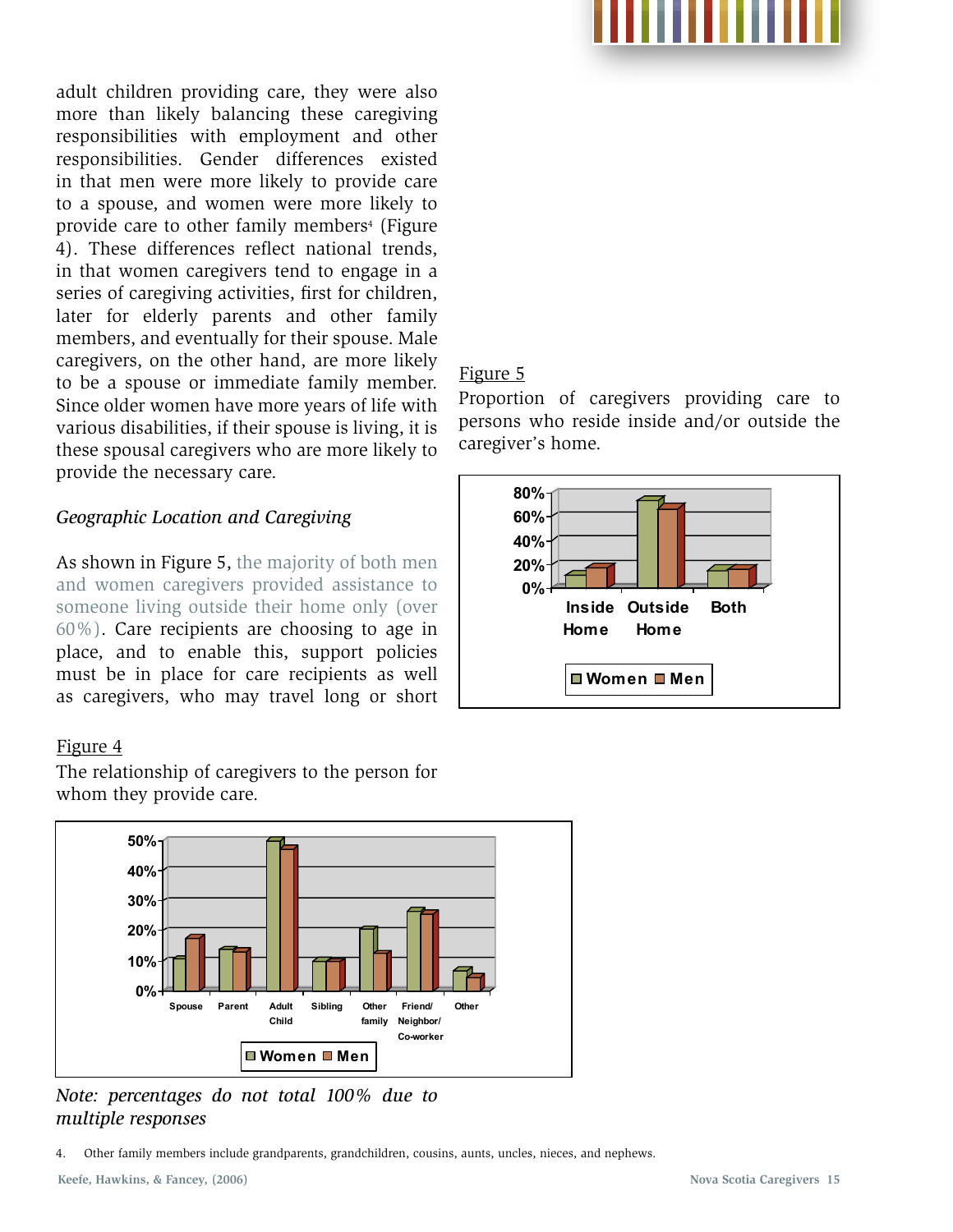| caregiver's residence. $(n = 286)$ | (one-way) from their residence to the individuals they provide assistance for, by location of |                                   |                        |  |  |
|------------------------------------|-----------------------------------------------------------------------------------------------|-----------------------------------|------------------------|--|--|
|                                    | <b>Urban</b><br>$n = 107$<br>$\%$                                                             | <b>Rural</b><br>$n = 179$<br>$\%$ | Chi-Square<br>$\chi^2$ |  |  |
| Up to 15 minutes                   | 58                                                                                            | 67                                | 3.4                    |  |  |
| 16-30 minutes                      | 29                                                                                            | 13                                | $12.3***$              |  |  |
| 31-59 minutes                      | 5                                                                                             | 8                                 | 1.3                    |  |  |
| 1 hour or more                     | 16                                                                                            | 17                                | $\cdot$                |  |  |

Table 7. Percentage of caregivers (not in same household) who travel this amount of time

 $*p < .05, **p < .01, **p < .001.$ 

| Table 8. Major categories of activities by tasks. |                                                                 |
|---------------------------------------------------|-----------------------------------------------------------------|
| <b>Activities</b>                                 | <b>Tasks</b>                                                    |
| Activities of Daily Living (ADLs)                 | <b>Cleaning house</b>                                           |
| /Instrumental Activities of Daily Living          | Doing laundry                                                   |
| (IAD <sub>L</sub> )                               | Preparing meals, cleanup                                        |
|                                                   | Personal care                                                   |
|                                                   | Check on individual receiving care at night                     |
| Psycho-social support                             | Checking up on others                                           |
|                                                   | Reassure individual receiving care                              |
|                                                   | Get person to participate in activities                         |
|                                                   | Providing emotional support                                     |
| <b>Facilitation/Supervision</b>                   | Interpret for individual receiving care                         |
|                                                   | Organize/train support workers                                  |
|                                                   | Prevent injuries/wandering                                      |
|                                                   | Stay in house so individual feels safe                          |
|                                                   | Improve relations between individual                            |
|                                                   | receiving care and others                                       |
|                                                   | Change unwanted behaviors                                       |
| <b>Orchestrating care</b>                         | <b>Monitoring services</b><br>Locating services                 |
|                                                   | Arranging appointments                                          |
|                                                   | Arranging transportation                                        |
|                                                   | Banking and paying bills                                        |
|                                                   |                                                                 |
| Transportation/Shopping                           | <b>Providing transportation</b><br>Accompanying to appointments |
|                                                   | Shopping for groceries/ other items                             |
|                                                   |                                                                 |
| House Maintenance/ Outdoor work                   | Doing house maintenance                                         |
|                                                   | Outdoor work                                                    |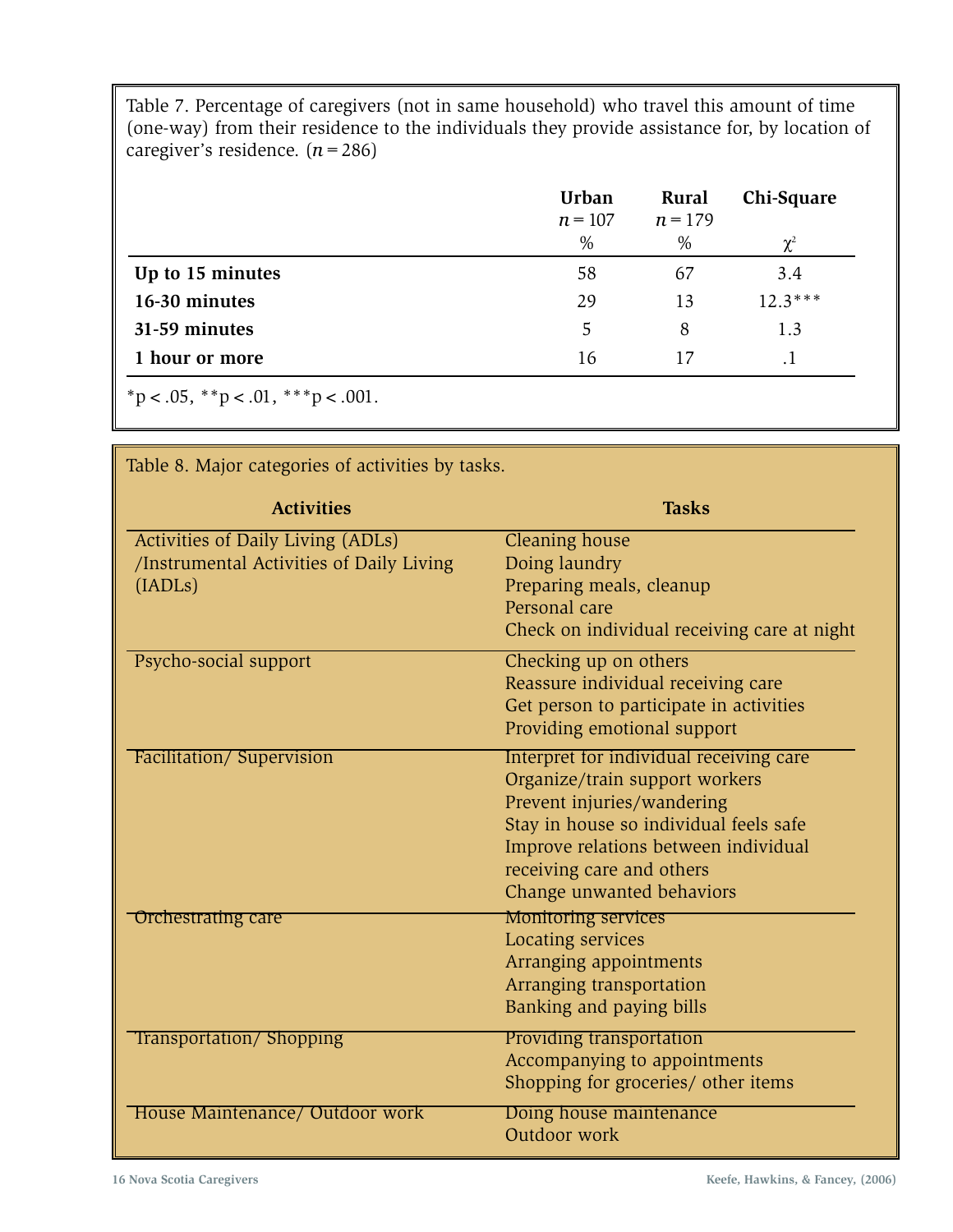

<span id="page-28-0"></span>distances to provide care. Of those providing care to someone outside their home, there were no significant differences in the proportion of men and women living within designated time intervals to those for whom they provide care (Table 7). Over half of men and women caregivers provided care to someone who lived within 15 minutes of their home. Although the majority of caregivers did not live with the individual receiving care, they were still reasonably close to the people for whom they provided care. Over 15% of both men and women caregivers, however, lived at a considerably distance, over an hour, from the care recipient. This geographic distance may affect the type of activities with which they provide assistance, the amount of care provided, or both. This analysis is limited in that it does not include the cumulative amount of time spent traveling to all care recipients. Additional analysis will need to examine the amount of distance by the frequency with which the caregiver provided assistance. Previous research has highlighted the challenges many caregivers face when their home, that of the care recipient, and their workplace take them in three different directions (Joseph & Hallman, 1996).

Proportion of caregivers providing assistance by type of activity.

Do caregivers in urban areas travel to rural areas, presumably where their parents live, to provide care? As shown in Table 7, rural and urban caregivers, for the most part, do not differ in travel time to their care recipient except for those who are at least 16-30 minutes away from the person they provided care. In this case, a significantly greater proportion of urban caregivers were traveling within 16-30 minutes to provide care. This may reflect individuals driving out of the urban core to provide care to family members in nearby rural areas or it could be that greater travel time is a function of urban life (e.g., traffic congestion).

### *Activities and Caregiving*

In order to describe the varied activities that caregivers assist with, more than 20 individual tasks were grouped into six major activity categories (see Table 8).<sup>5</sup>

Figure 6 shows that the most common activities that men and women caregivers provided assistance with were transportation and shopping (82% each) followed by psychosocial support (80% of women versus 76% of men). Both Nova Scotia men and women caregivers were less likely to provide assistance Eigure 6<br>With house maintenance and facilitation/



5. A Principal Component Analysis using varimax rotation of 25 activities was conducted on the sample of caregivers, yielding 6 factors with eigen values greater than one.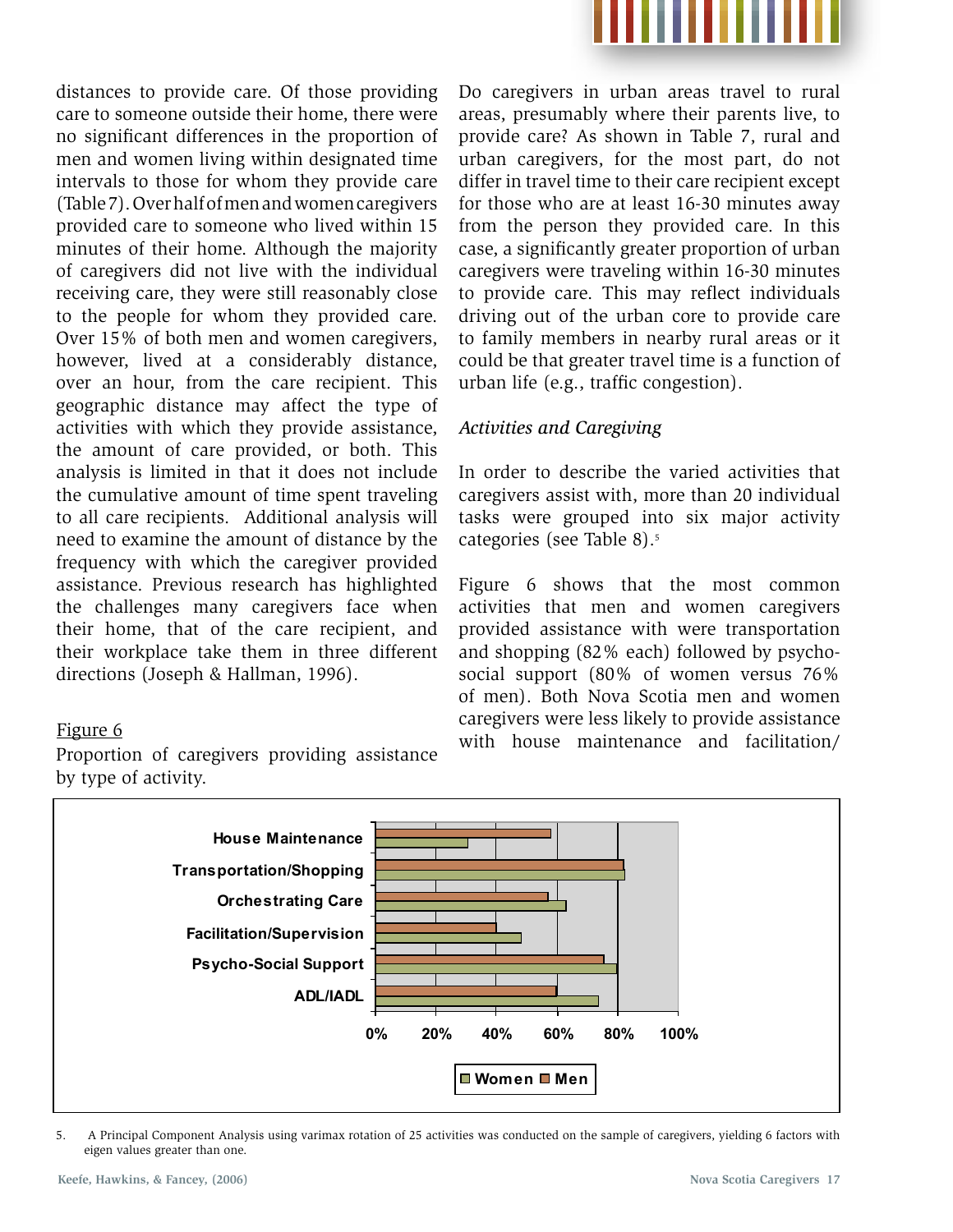|                                   | Men                  | <b>Women</b>      | Chi-square |
|-----------------------------------|----------------------|-------------------|------------|
|                                   | $n = 176$<br>%       | $n = 233$<br>$\%$ | $\chi^2$   |
| <b>Total tasks</b>                |                      |                   |            |
| Less than weekly                  | 17                   | 12                | 1.9        |
| Weekly-daily                      | 31                   | 29                |            |
| More than daily                   | 52                   | 58                |            |
| <b>ADL/IADL</b>                   |                      |                   |            |
| None                              | 38                   | 24                | $9.6*$     |
| Less than weekly                  | 11                   | 16                |            |
| Weekly-daily                      | 24                   | 26                |            |
| More than daily                   | 27                   | 34                |            |
| Psycho-social support             |                      |                   |            |
| None                              | 22                   | 18                | 6.6        |
| Less than weekly                  | 13                   | 15                |            |
| Weekly-daily                      | 35                   | 26                |            |
| More than daily                   | 31                   | 42                |            |
| <b>Facilitation/Supervision</b>   |                      |                   |            |
| None                              | 59                   | 50                | $9.9*$     |
| Less than weekly                  | 9                    | 20                |            |
| Weekly-daily                      | 18                   | 14                |            |
| More than daily                   | 15                   | 16                |            |
|                                   |                      |                   |            |
| <b>Orchestrating care</b><br>None | 41                   | 35                | 2.6        |
| Less than weekly                  | 30                   | 38                |            |
| Weekly-daily                      | 20                   | 19                |            |
| More than daily                   | 9                    | 8                 |            |
|                                   |                      |                   |            |
| House maint./outdoor work         |                      |                   |            |
| None                              | 40                   | 69                | $32.5***$  |
| Less than weekly                  | 32                   | 17                |            |
| Weekly-daily                      | 24<br>$\overline{4}$ | 12<br>3           |            |
| More than daily                   |                      |                   |            |
| <b>Transportation/shopping</b>    |                      |                   |            |
| None                              | 15                   | 15                | 1.8        |
| Less than weekly                  | 38                   | 37                |            |
| Weekly-daily                      | 35                   | 40                |            |
| More than daily                   | 12                   | 8                 |            |

Table 9. Frequency of activity provision of caregivers by gender.  $(n=409)^6$ 

<sup>6.</sup> These data are not standardized and are based on factors identified in factor analysis. The frequency of activity provision is in part resulting from the number of tasks included within each activity.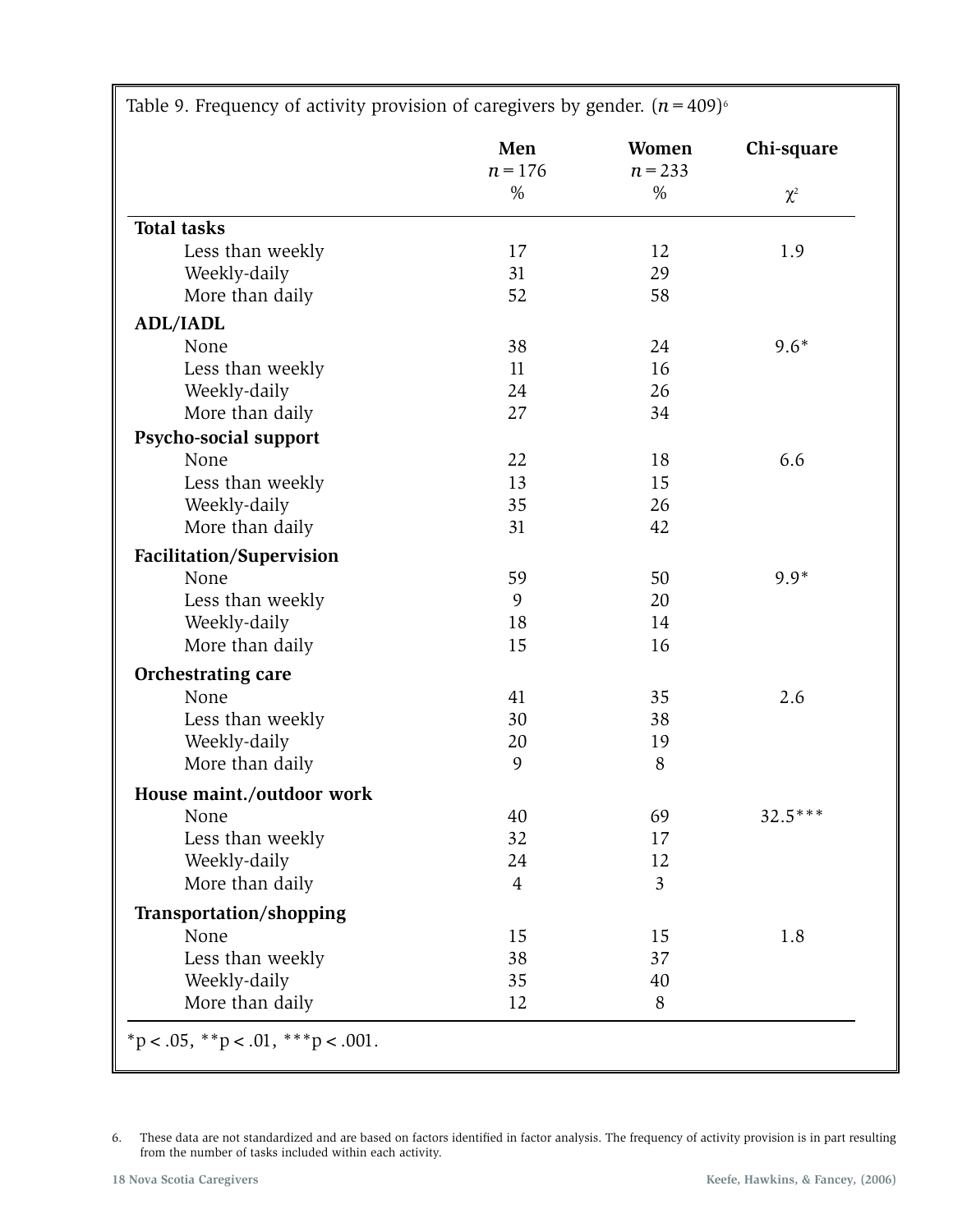

supervision compared to the other activities. There were significant gender divisions within the delivery of two of these activities. First, a greater proportion of women provided assistance with ADLs and IADLs (cleaning, laundry, personal care, etc.) than men. Men, on the other hand, were more likely than women to provide assistance with outdoor work and household maintenance. These findings are consistent with gender divisions of caregiving at the national level (Cranswick, 2002; Fast, 2005).

The frequency in which activities were provided differed according to gender. Not only did a greater proportion of women provide ADL/IADL activities, but these were also the most frequently provided activities, with over one-third of women providing more than one of these tasks on a daily basis (Table 9). The nature of ADL/IADL activities and the

frequency in which they are provided suggests that the individual receiving care has high care needs. Providing care to individuals with high care needs will only make caregivers more prone to greater stress as they balance work and family responsibilities with spending more time providing care activities. Traditional gender differences are also evident in men being more frequent providers of outdoor work and household maintenance compared to women but in this case, the frequently tends to be on a weekly basis rather than daily as in the case of ADL/IADL activities. This raises serious consequences for women since their care work tends to be more intense, more frequent and more stressful than men's care work.

### **Care for the Caregiver**

In terms of support, around 91% of men and 96% of women caregivers reported having at

| Table 10. Caregivers perceived support, available support and mean stress score by gender.<br>$(n = 409)$ |                                           |                                           |                          |  |
|-----------------------------------------------------------------------------------------------------------|-------------------------------------------|-------------------------------------------|--------------------------|--|
|                                                                                                           | <b>Perceived Support</b><br>$\frac{0}{0}$ | <b>Available Support</b><br>$\frac{0}{0}$ | <b>Stress Score</b><br>M |  |
| Men                                                                                                       | 91                                        | 64                                        |                          |  |
| Women                                                                                                     | 96                                        | 66                                        |                          |  |

### Figure 7

Proportion of caregivers providing assistance by type of activity.



*Note: percentages do not total 100% due to multiple responses*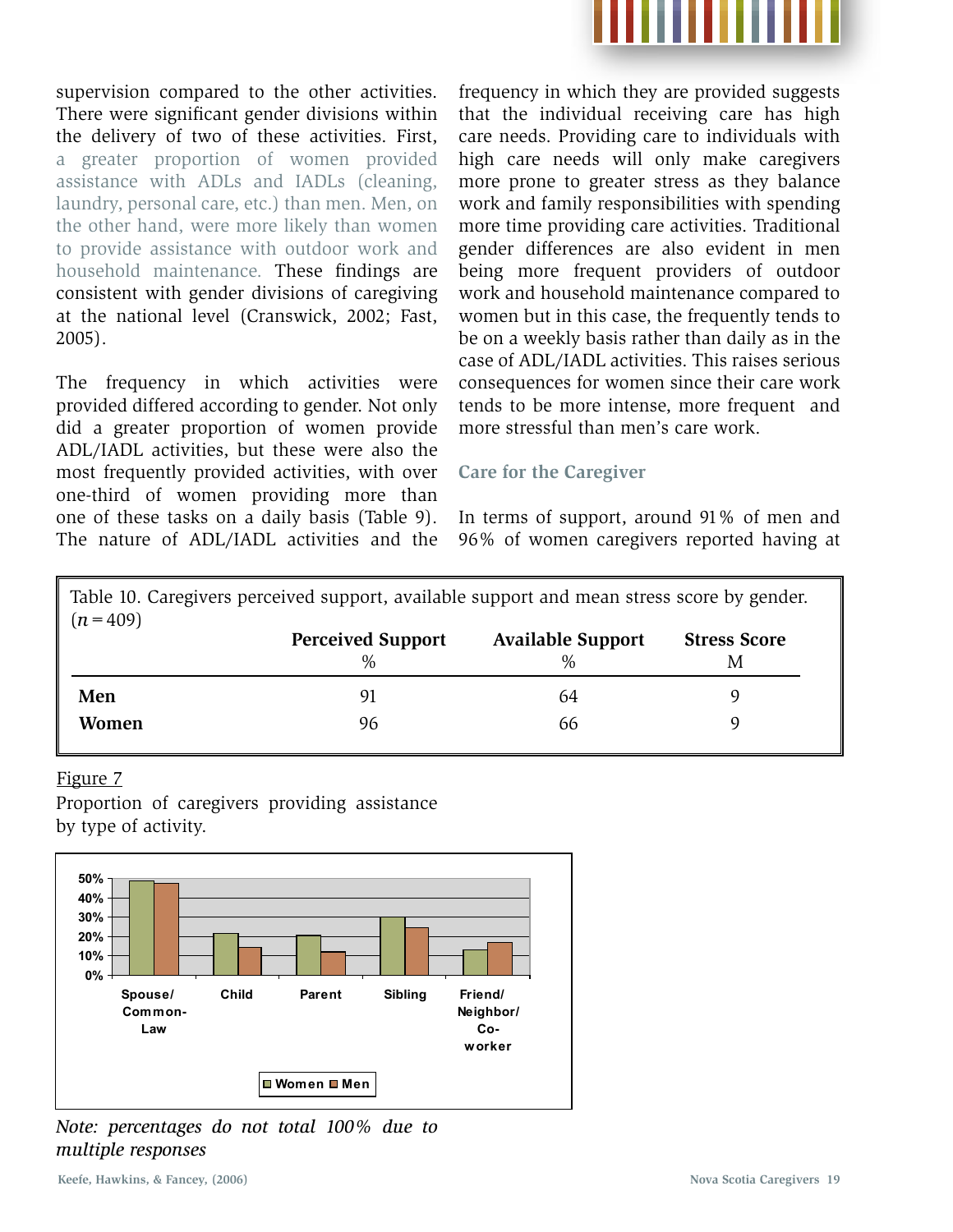Although nearly all said they have someone they could count on for support, only 64% and 66% of men and women respectively reported that they have someone who can relieve them on a regular basis from their caregiving duties (Table 10). While the perception of support among caregivers was fairly high, the proportion with available support for caregiving duties was 30% lower. The question remains why caregivers do not take advantage of other supports – is it because the nature and amount of assistance they provide is not great enough to warrant assistance from others? Are they uninformed about sources of support from outside the family, is it too costly? Do caregivers, particularly women, perceive this as their own responsibility and hesitate to involve others? Or does the person receiving assistance prefer family support, or even refuse support from "strangers"? The complex dynamics of help-seeking by caregivers are described and discussed by Gahagan et al. (2004) and further elucidated in ethnographic case studies by Beagan et al. (2005).

The majority of both men and women caregivers indicated that their spouse or common-law partner was the person they could count on for support (see Figure 7). Siblings were identified as another important support system, but to a lesser extent than spouses or common-law partners. Given that the majority of caregivers in this sample were providing care to an elderly parent, one might expect siblings to play an even larger role. One explanation might be that caregivers perceive this support as psychosocial support for themselves, not necessarily support for the person they provide care. Another explanation is that an individual's spouse is typically the most available person in a caregivers' support network given their proximity to the caregiver.

### **SUMMARY**

Women in Nova Scotia made up the majority of caregivers (56%), although, a significant proportion of men (44%) were also involved in giving care to persons because of long-term health problem or temporary difficult time.

On average, the profile of men and women caregivers was similar in terms of their individual, living context, and socio-economic characteristics. It was only with care provision and characteristics related to support that the difference between men and women caregivers became apparent, and the reality of how caregivers, especially women, can become overwhelmed by caregiving responsibilities was demonstrated. Results from the 2005 Healthy Balance Survey indicated that women, who were more likely to participate in caregiving generally, were also more likely to provide assistance with ADLs/IADLs, activities requiring the most frequency in provision. Judging by the frequency in which these activities were provided, this suggests that women were more likely to be responsible for individuals with high care needs. This responsibility along with employment and family responsibilities may lead to a variety of social, psychological, physical, career, and financial consequences for women who provide care.

These consequences may be even greater in situations where caregivers have limited support from family, friends, and/or formal services. We learned in this study that almost all men and women caregivers felt that they had someone they can count on for support. However, only around two-thirds of both men and women reported receiving relief on a regular basis from caregiving duties from someone. Women caregivers were further disadvantaged, in that they are more likely to be widowed and therefore were less likely to have a spouse available as a primary source of support. Moreover since a greater proportion worked in part-time positions they would be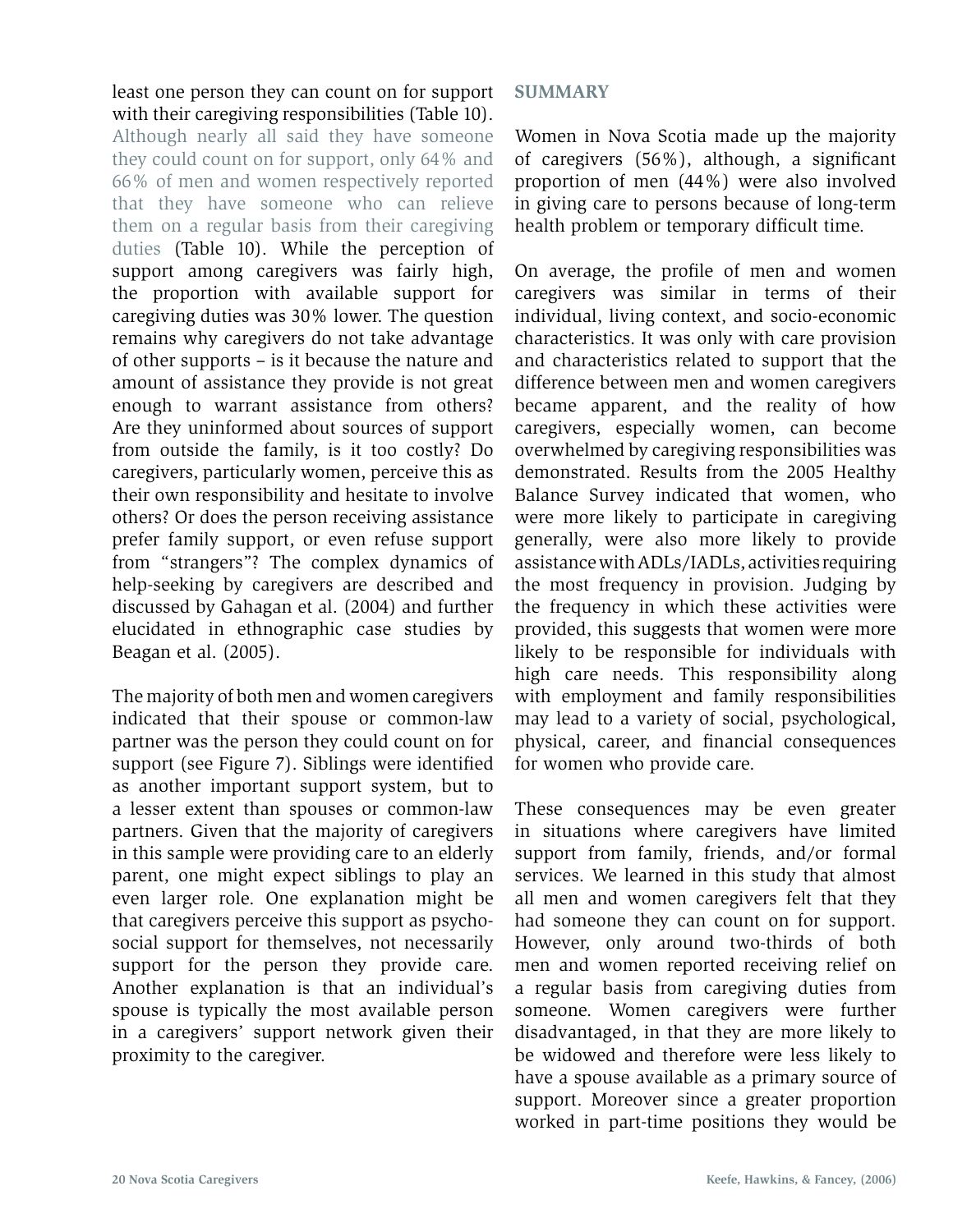# ,,,,,,,,,,,,,,,,

less likely to have access to support policies through their employment. It is with this in mind that policies must be developed and evaluated to ensure that they serve both women and men in an equitable manner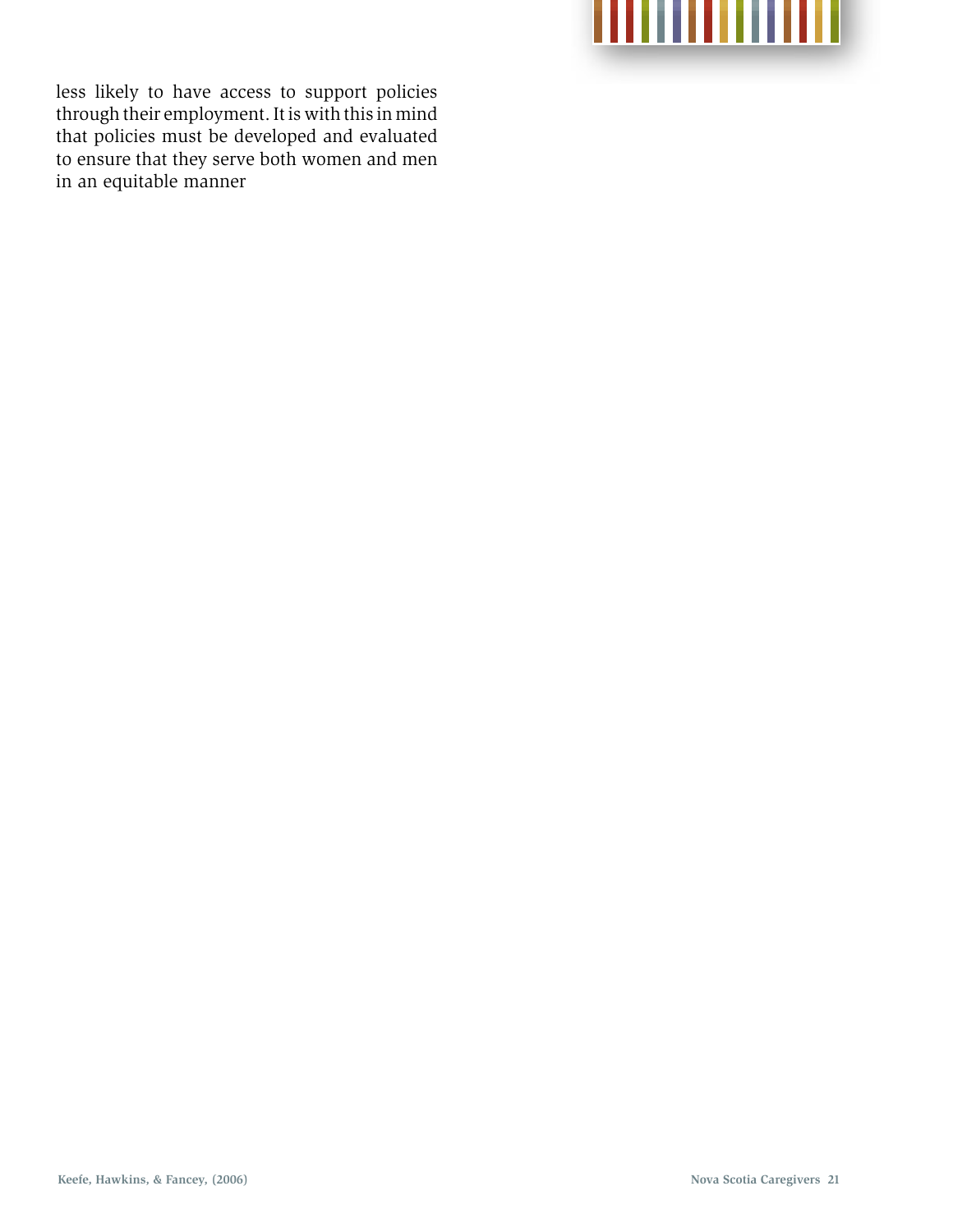# Nova Scotians Who Receive Care And Assistance

*This study has demonstrated that Nova Scotians receiving assistance represent a very diverse group of individuals. Therefore this diversity must be considered in order to ensure that policy and programs are effective*

<span id="page-33-0"></span>Nova Scotians<br>
Care And Assis<br>
This study has a<br>
Nova Scotians<br>
The study has a<br>
Nova Scotians<br>
The study has a<br>
Nova Scotians<br>
The considerably and prove<br>
mast consider the considerably<br>
mast consider the considerably<br>
ma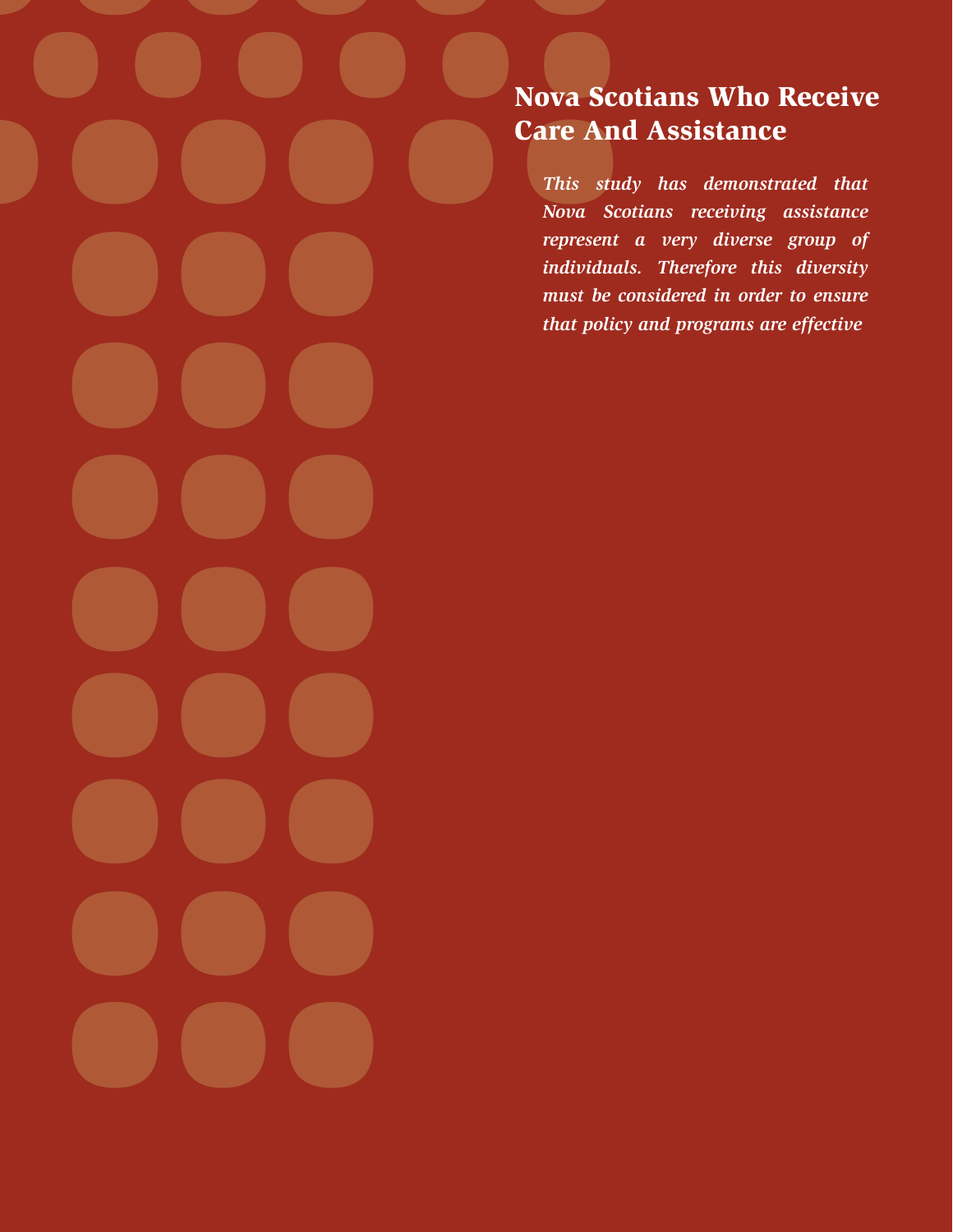

<span id="page-34-0"></span>**Example 12**<br> **Example 13**<br> **Example 13**<br> **Example 14**<br> **Example 14**<br> **Example 14**<br> **Example 14**<br> **Example 14**<br> **Example 14**<br> **Example 14**<br> **Example 14**<br> **Example 14**<br> **Example 14**<br> **Example 14**<br> **Example 14**<br> **Example 14** his section focuses on Nova Scotians who received care/assistance<sup>7</sup>, attention, or errands from any organization or individual because of a long-term condition, mental illness or temporary difficult time

or because they were ill, frail or disabled within the last 12 months. First, current knowledge about adults who receive assistance from others is provided. Next, a comparison of Nova Scotians who receive assistance in relation to the general Nova Scotia population is presented (weighted). Finally, a sample of 89 Nova Scotians who received assistance is analyzed by age to understand distinctive differences in the experience for those 19-54 years of age and 55 years of age and older. Gender differences among Nova Scotians who receive care will also be examined within this section.

### **CANADIAN OVERVIEW**

The number of individuals with long or shortterm health conditions who are able to receive the care they need within the home has grown over the last few decades due to a range of factors. Strategies to reduce the cost of services, such as deinstitutionalization, provision of acute care services within the home, advances in technology and pharmacology, along with increased life expectancy, and population aging has increased the number of individuals with short or long-term conditions in the community, who now often rely on formal support and/or assistance from family and friends (Evans et al., 2001; Fast, 2005).

In 2001 more than three million Canadians representing 12% of the Canadian population, were limited in their everyday activities due to a health related condition or problem (Statistics Canada, 2004). When this definition is broadened, the percentage receiving assistance is even higher. In fact, in 1996 the majority of Canadians (80% of non-seniors and 73% of seniors) living in the community reported receiving assistance with their everyday

activities. However, when looking at the reason behind needing assistance, only 3% of nonseniors and over 20% of Canadian seniors needed assistance because of a long-term health problem or physical limitation (Keating et al., 1999). In 2001, this senior population represented around 1 million Canadians (Cranswick, 2002).

Equally important in discussions of individuals receiving assistance is the younger population of adults with disabilities. It is estimated that approximately 3% of children (0-14 years of age) and 15% of adult (15 years of age and older) experience limitations in their everyday activities because of physical, psychological, or health conditions according to the 2001 Participation and Activity Limitation Survey (PALS) (Statistics Canada, 2004).

Individuals receiving care range in age, degree of acuteness, and reason for their condition. A greater proportion of seniors typically receive care because of a long-term health condition. Cranswick (2002) noted that 32% of senior women and 21% of senior men in Canada receive assistance because of a long-term health condition. Results from PALS indicate that adults with disabilities are more likely to be women, less educated, unemployed, and have low incomes (Statistics Canada, 2004). Furthermore, women receiving care who were age 65 and over were less likely to live with a spouse and more likely to live alone than men who received care (Cranswick, 2002).

Duration of need for assistance may vary across individuals receiving care, as their reasons for need differ. While some have long-term care needs due to aging or lifelong disabilities, others may have short-term care needs due to serious illness of themselves or family members. Changes in life expectancy, range of disabilities, and adequacy of formal services and support will play a role in changing care needs in the future.

<sup>7.</sup> Care and assistance will be used interchangeable throughout this section and refers to the non-financial assistance provided by caregivers.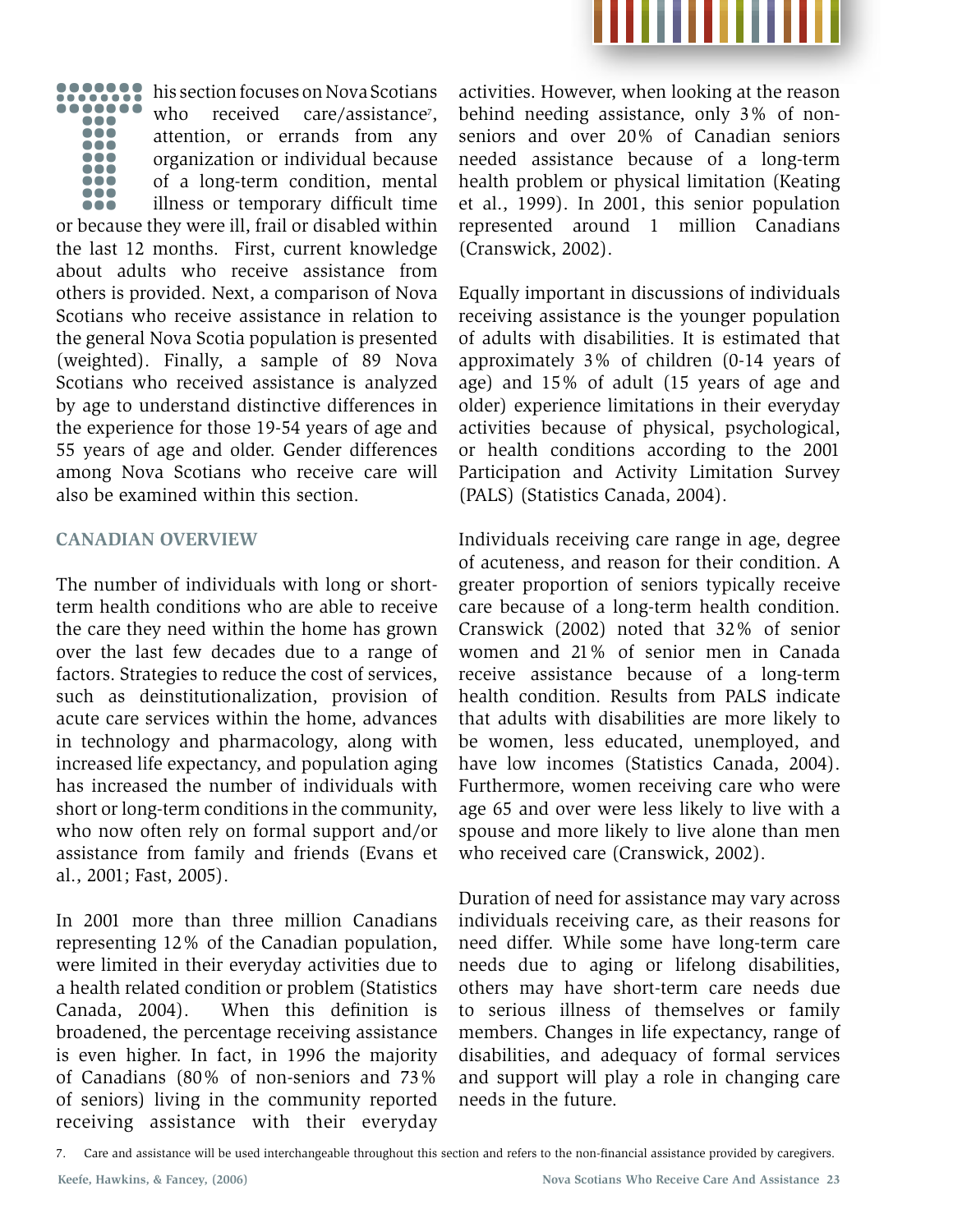### <span id="page-35-0"></span>*Support Networks of Individuals Receiving Care*

The support networks of individuals receiving care can be varied, including any combination of formal and family/friend support. Studies have shown that women typically have larger support networks, as women tend to be involved in more social interaction and mutual aid which facilitate closer relationships with friends and neighbours (Matud, Ibanez, Marrero, & Carballeira, 2003). Conversely, men receiving care may rely more on family members and other older neighbours within the community because they may not have large social networks or be willing to ask for help outside this network. This may balance out, in that men tend to marry younger women who are therefore likely to be available to provide care in times of need, whereas women are widowed at an earlier age and will have to rely on their larger support network for assistance. In addition, seniors with long-term health conditions are more likely to receive care from family and friends (39% of women, 46% of men), while care provision from formalized services is lower for women (25%) and men (24%) (Cranswick, 2002).

According to PALS, in 2001 63% of adults with disabilities who receive help obtain it from members of their family living with them, 42% from family members not living with them, 24% from friends or neighbours, and 14% from other sources.

### *Challenges to Individuals Receiving Care in the Home*

Individuals receiving care face several challenges in meeting their care needs within their own homes and communities. First, the composition of the family is evolving. For instance, approximately one third of marriages result in divorce (Statistics Canada, 2004). The stress of this situation may be heightened, especially when caregiving responsibilities are present. Research is lacking on how evolving family forms cope and what impact this has on individuals receiving care. These family forms may make it more difficult for family members to uphold caregiving responsibilities, which may result in a greater reliance on formal care services. Another family form that can affect individuals receiving care is the dual-earner couple which is increasing due to the need for both partners within the home to work and contribute to the household income. A study by Keefe and Medjuck (1997) found that economic factors impact on the degree of strain due to a lack of resources.

A second challenge for individuals receiving assistance with care, especially in rural areas, is the unavailability and inaccessibility of services within their communities. Efforts to deinstitutionalize people from hospitals and long-term care settings were not met with equal efforts to increase the availability of services within the community to support adults and seniors with care needs.

In order to understand what policies will benefit individuals receiving care who reside in their own home, one must first understand who these individuals are in terms of their sociodemographic and health profile and their care needs. By understanding the population that receives care, further work can be conducted to develop services, social programs, and policies that will strengthen an individual's ability to live independently within their community.

### **POPULATION-LEVEL PROFILE**<sup>8</sup>

First a comparison between Nova Scotians who receive care and assistance to all adult Nova Scotians by individual characteristics, residency, and paid labour force participation are displayed in Tables 11, 12, and 13 respectively.<sup>9</sup>

<sup>8.</sup> Data for this section are based on respondents from Part I of the Healthy Balance Survey and the data are weighted to the population of Nova Scotia according to age, gender and rural/urban residency.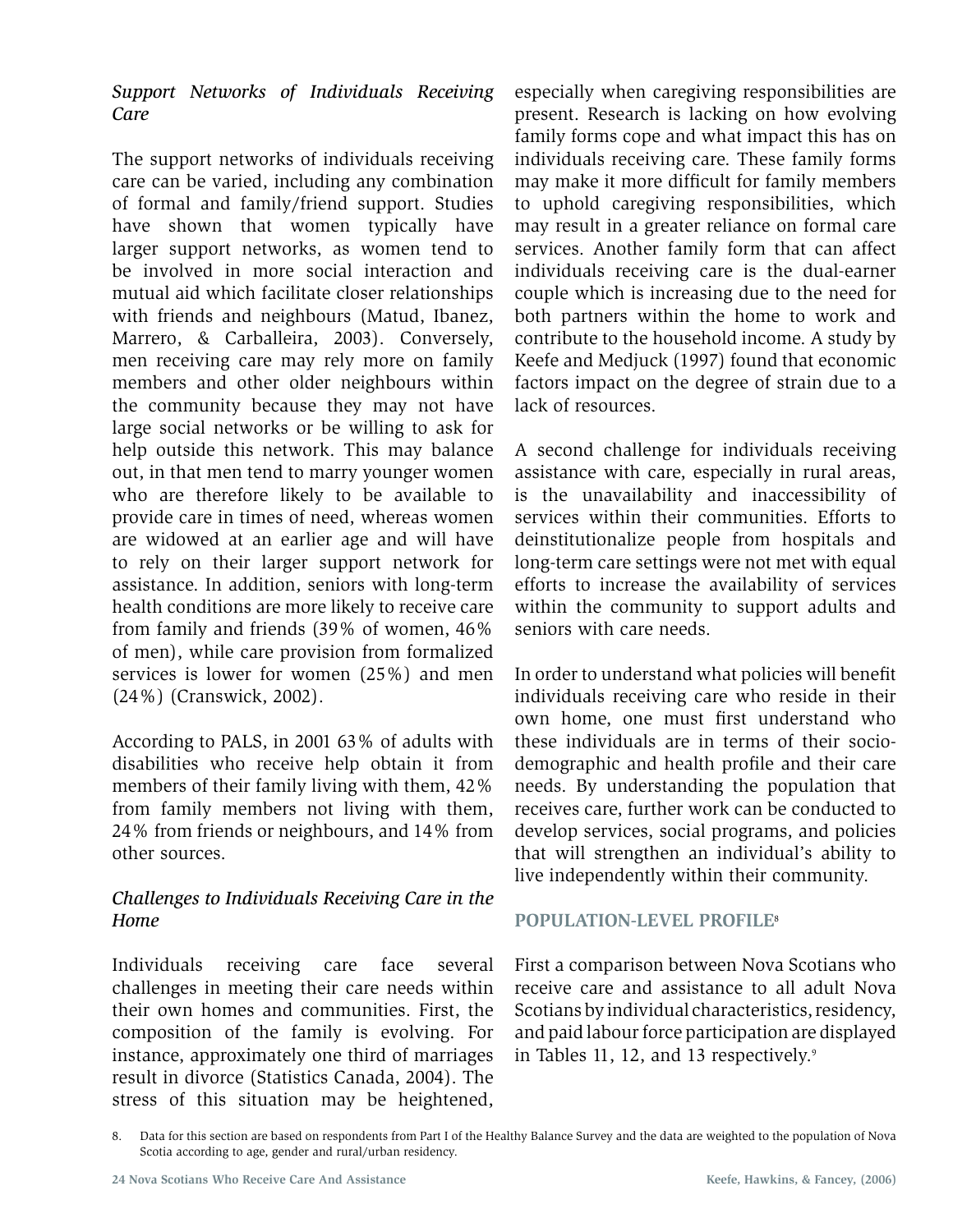### *Individual Characteristics*

In comparison to adult Nova Scotians in general, a greater proportion of individuals receiving care were older and in poorer health (Table 11). Almost 30% of Nova Scotians receiving assistance were 65 years of age and older, compared to only 16% of the adult Nova Scotian population. Around 40% of Nova Scotians receiving assistance reported their health as fair or poor, compared to only 15% of all Nova Scotians. A greater proportion of Nova Scotians who receive care compared to the general population reported higher levels of stress (27% compared to 22%). Although Nova Scotians receiving assistance may be challenged by higher care needs and lower health status,

Table 11. Individual characteristics, individuals receiving assistance and all Nova Scotians. (Adjusted weights; *n*=1988)

| - 0                             | <b>Individuals</b><br>Receiving Assist. Nova Scotians<br>$n = 179$ | All<br>$n = 1988$ |
|---------------------------------|--------------------------------------------------------------------|-------------------|
|                                 | %                                                                  | %                 |
| Age                             |                                                                    |                   |
| 19-44                           | 34                                                                 | 48                |
| 45-64                           | 36                                                                 | 36                |
| $65+$                           | 29                                                                 | 16                |
| Gender                          |                                                                    |                   |
| Women                           | 55                                                                 | 52                |
| Men                             | 45                                                                 | 48                |
| Perceived health status         |                                                                    |                   |
| Excellent/very good             | 28                                                                 | 59                |
| Good                            | 31                                                                 | 27                |
| Fair/Poor                       | 41                                                                 | 15                |
| Life satisfaction               |                                                                    |                   |
| Very                            | 37                                                                 | 48                |
| Somewhat satisfied              | 44                                                                 | 42                |
| Somewhat/very dissatisfied      | 19                                                                 | 10                |
| Level of stress                 |                                                                    |                   |
| Not at all/not very stressful   | 38                                                                 | 34                |
| A bit stressful                 | 35                                                                 | 44                |
| Quite a bit/extremely stressful | 27                                                                 | 22                |

9. Chi-square analysis was not conducted as the populations are not independent of one another, i.e. individuals receiving assistance are included in the Nova Scotia population.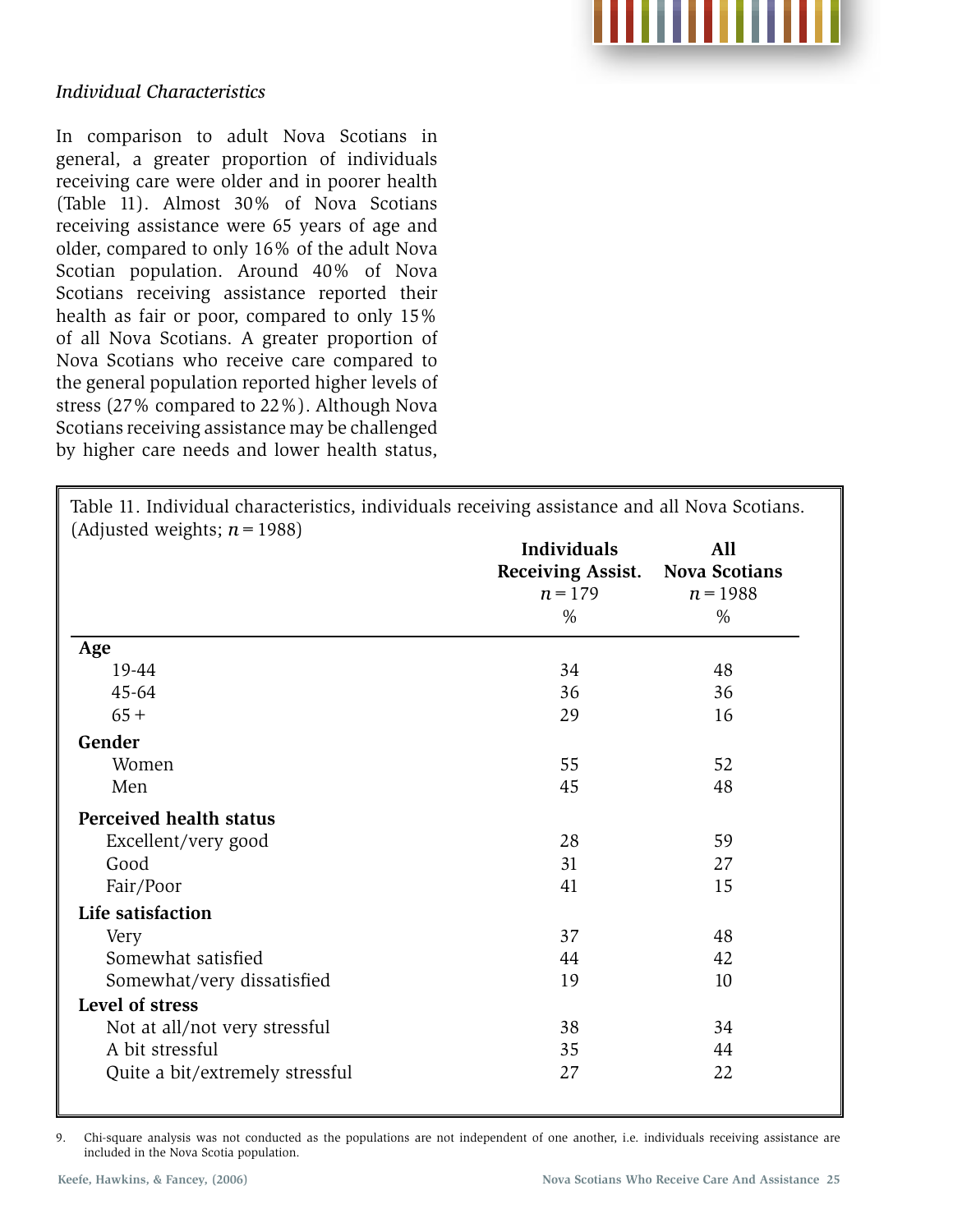| <b>All Nova Scotians</b> |
|--------------------------|
|                          |
|                          |
|                          |
|                          |
|                          |

Table 12. Location of residence, individuals receiving assistance and all Nova Scotians.

Table 13. Paid labour force participation, individuals receiving assistance and all Nova Scotians. (Adjusted weights; *n*=1988)

| <b>Individuals Receiving</b><br>Assist.<br>$n = 179$ | All<br><b>Nova Scotians</b><br>$n = 1988$ |
|------------------------------------------------------|-------------------------------------------|
| %                                                    | $\%$                                      |
|                                                      |                                           |
| 67                                                   | 45                                        |
| 28                                                   | 45                                        |
| 5                                                    | 10                                        |
|                                                      |                                           |
| 63                                                   | 72                                        |
| 20                                                   | 17                                        |
| 17                                                   | 11                                        |
|                                                      |                                           |

over 80% indicated being very or somewhat satisfied with life.

### *Residency*

Among Nova Scotians who receive assistance there is little difference in the proportion who live in rural or urban communities compared to all Nova Scotians (Table 12). This finding is different than expected given the higher proportion of seniors in rural Nova Scotia and the resource based industry where disability and illness may be more prevalent. On the other hand, this expectation may be countered by the migration of individuals with disabilities to urban areas due to insufficient supports in the rural communities.

### *Paid Labour Force Participation*

Table 13 illustrates that almost 70% of those receiving care and assistance were not employed, compared to 45% of the Nova Scotia population as a whole. This difference may be attributed to the higher, on average, age and poorer health status of Nova Scotians receiving care. However, individuals receiving care who were employed full-time represent 28% of the sample. Also, a greater proportion was self-employed compared to Nova Scotians in general. On a positive note this form of employment may be better suited to someone with health challenges, but it also means that they have less access to workplace benefits/policies which would help defray costs associated with their health conditions.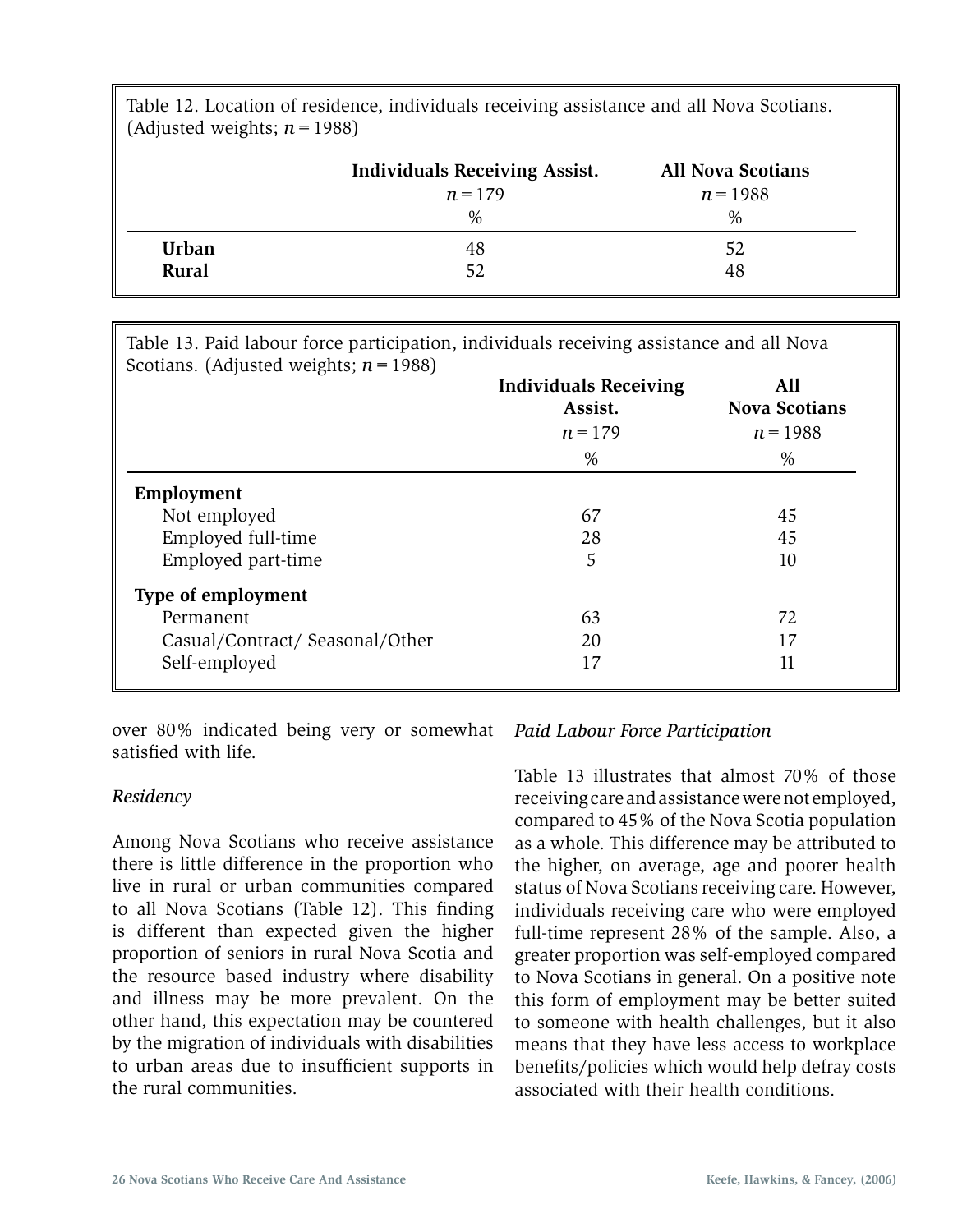

<span id="page-38-0"></span>In summary, a greater proportion of individuals receiving care, when compared to the general adult population, was older, in poorer health, and experienced more stress. Over 30% of Nova Scotians receiving care were employed, mostly in full-time permanent positions, compared to almost 55% of all Nova Scotians. Individuals receiving care represent a diverse group, differing in age, limitations, reasons for needing assistance, and employment. One possible underlying reason explaining why individuals receiving care may differ is age. Therefore, we chose to conduct a comparison of Nova Scotians receiving care by age (19 to 54 years and 55 years and over). We believe that this comparison will prove most effective when addressing strategies to support Nova Scotians who receive care.

### **EXPLORING AGE DIFFERENCES AMONG INDIVIDUALS RECEIVING ASSISTANCE**

The data for this section are based on a subsample of 89 Nova Scotians who receive assistance because of a long-term health condition or a health-related temporary difficult time and completed Part II of the Healthy Balance Survey.10 This section compares these individuals by age (19-54 and 55 and older) according to individual, living context, socio-economic status, and care provision characteristics.

### **Socio-demographic and Health Profile**

### *Individual Characteristics*

Although no significant age differences emerged, 47% of older adults (55 years of age and older) receiving assistance indicated

|                                 | 19-54<br>$n = 46$ | 55 and over<br>$n = 43$ | Chi-Square |
|---------------------------------|-------------------|-------------------------|------------|
|                                 | $\%$              | $\%$                    | $\chi^2$   |
| Gender                          |                   |                         |            |
| Men                             | 41                | 37                      | 0.2        |
| Women                           | 59                | 63                      |            |
| Perceived health status         |                   |                         |            |
| Excellent/very good             | 26                | 30                      | 1.4        |
| Good                            | 35                | 23                      |            |
| Fair/poor                       | 39                | 47                      |            |
| Life satisfaction               |                   |                         |            |
| Very satisfied                  | 17                | 49                      | $10.0**$   |
| Somewhat satisfied              | 61                | 37                      |            |
| Somewhat/very dissatisfied      | 22                | 14                      |            |
| Level of stress                 |                   |                         |            |
| Not at all/not very stressful   | 18                | 40                      | 5.5        |
| A bit stressful                 | 38                | 33                      |            |
| Quite a bit/extremely stressful | 44                | 28                      |            |

10. Respondents who reported non-health-related temporary difficult times were excluded from analysis, this represented 13 Nova Scotians. This was done in an effort to provide a more homogeneous sub-sample of individuals receiving care.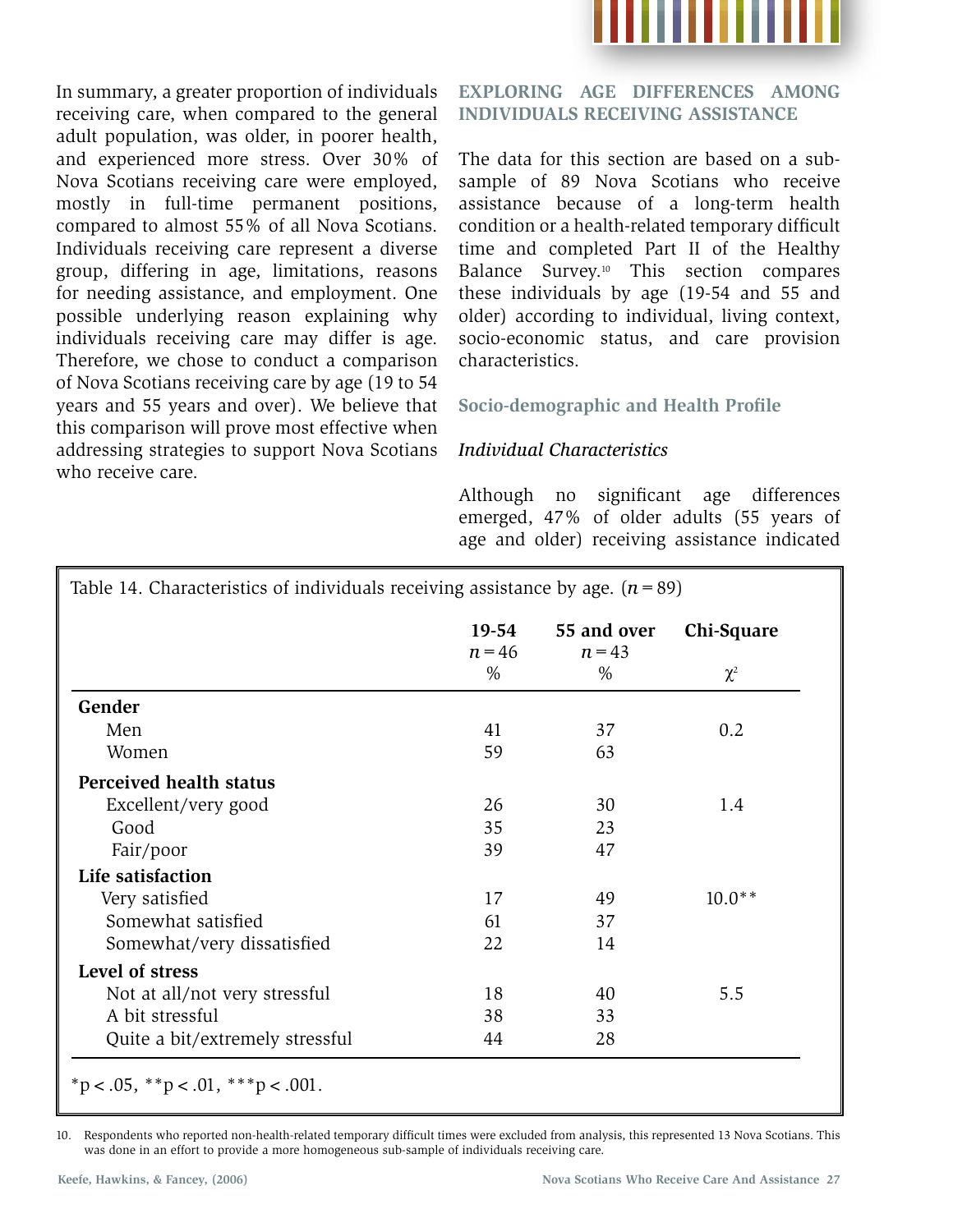their health status as fair/poor compared to 39% of younger adults (19 to 54 years of age) – individuals who perceived their health status of poor quality may have greater care needs (Table 14). Significant age differences occur in regards to life satisfaction. Data from the 2005 Healthy Balance Survey indicated that almost half of older adults were very satisfied with life, compared to only 17% of younger adults receiving care (Table 14). This difference in life satisfaction may be attributed to expectations of health at certain ages. For example, older adults receiving assistance may be more satisfied with their life because increasing health limitations are universally accepted as part of the aging process, so these individuals are more accepting of their reality because it is anticipatory. On the other hand, the need for care at a culturally inappropriate age may be a source of lower life satisfaction. Although chi-square analysis indicates no significant different  $(p=.06)$ , the prevalence of higher stress appears to be more dominant in younger adults, opposed to older adults (Table 14). This finding is reasonable given that younger adults may have more demands placed on them in terms of employment, childcare, and household responsibilities. It also may be partially attributed to the fact that they are facing substantial barriers, stigma, and discrimination directed at them as persons with disabilities. Such stressors would, of course, increase their level of reported stress.

### *Living Context Characteristics*

A similar proportion of both younger and older adults receiving assistance lived in urban areas (approximately 50%) and have lived in their community for at least four years (over 80%) (Table 15). Individuals receiving assistance differed by age group on marital status and living arrangement. Similar to findings in the larger Canadian population, older Nova Scotians receiving assistance were more likely to be widowed, 40% compared to 0% of younger

|                       | 19-54            | 55 and over      | Chi-Square |
|-----------------------|------------------|------------------|------------|
|                       | $n = 46$<br>$\%$ | $n = 43$<br>$\%$ | $\chi^2$   |
| Residency             |                  |                  |            |
| Urban                 | 50               | 51               | 0.0        |
| Rural                 | 50               | 49               |            |
| <b>Marital status</b> |                  |                  |            |
| Married/common-law    | 57               | 37               | $22.6***$  |
| Divorced/separated    | 22               | 12               |            |
| Widowed               | $\theta$         | 40               |            |
| Never married/single  | 22               | 12               |            |
| Living arrangement    |                  |                  |            |
| Living alone          | 22               | 55               | $10.2**$   |
| Living with others    | 78               | 45               |            |
| Length in community   |                  |                  |            |
| $0 - 3$ yrs           | 20               | 9                | 1.8        |
| $4 + yrs$             | 80               | 91               |            |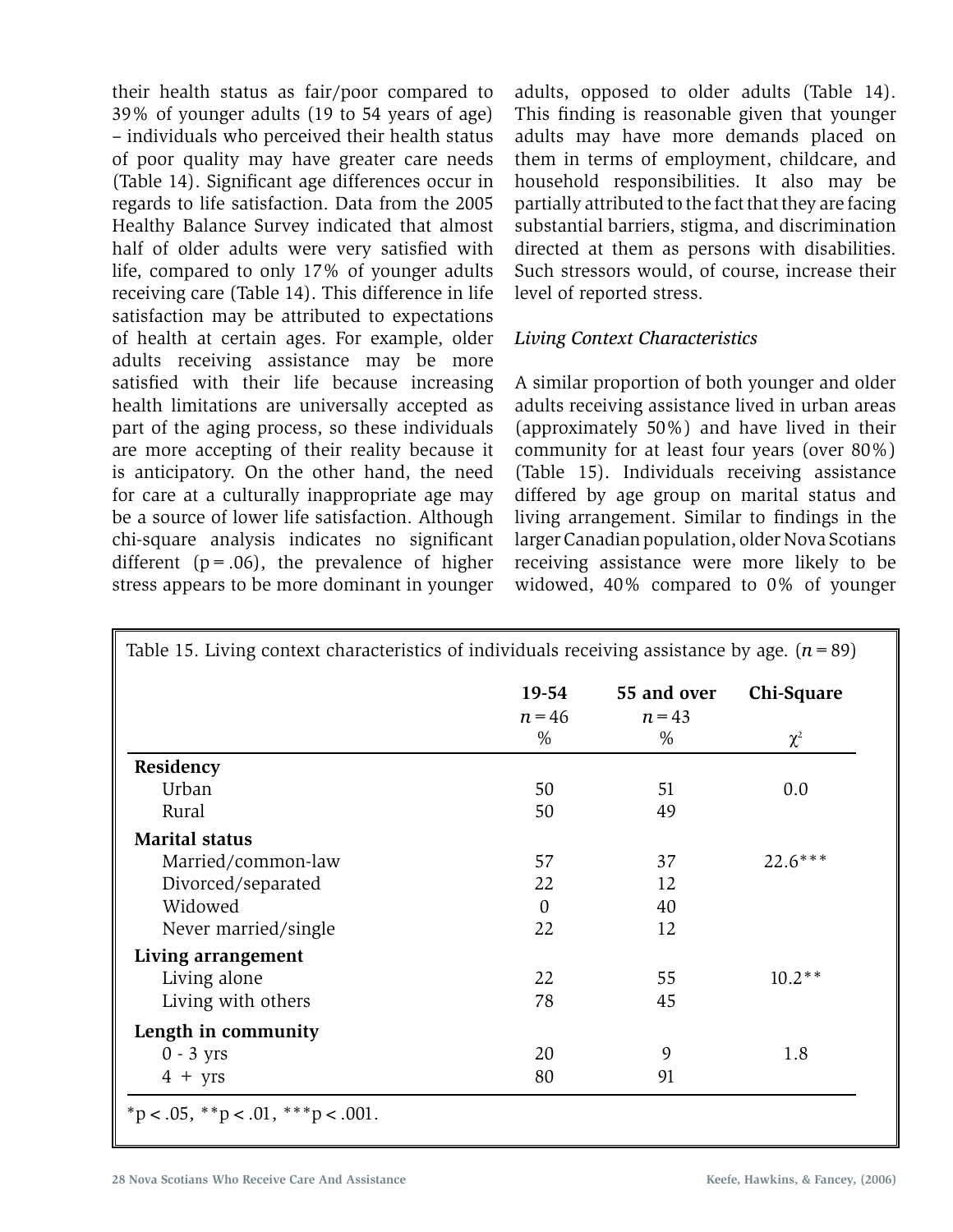

|                             | 19-54    | 55 and over  | Chi-Square |
|-----------------------------|----------|--------------|------------|
|                             | $n = 46$ | $n = 43$     |            |
|                             | $\%$     | %            | $\chi^2$   |
| <b>Education level</b>      |          |              |            |
| High School diploma or less | 20       | 44           | 6.6        |
| Some college or university  | 24       | 19           |            |
| Diploma/certificate         | 26       | 14           |            |
| At least post-secondary     | 30       | 23           |            |
| Employment                  |          |              |            |
| Not employed                | 46       | 98           | $  a$      |
| Employed full-time          | 46       | 2            |            |
| Employed part-time          | 8        | $\mathbf{0}$ |            |
| Household gross income      |          |              |            |
| \$0-\$19,999                | 17       | 30           | 3.1        |
| \$20,000-\$39,999           | 31       | 26           |            |
| \$40,000-\$59,999           | 19       | 26           |            |
| $$60,000 +$                 | 33       | 17           |            |

Table 16. Socio-economic characteristics of individuals receiving assistance by age.  $(n=89)$ 

adults in this study and they were more likely to live alone than their younger adult counterparts. This has implications in terms of the support network for individuals receiving assistance. Older adults may be more vulnerable, since they are less likely to be married, less likely to have live-in support, their support networks are likely smaller, and they will have to rely on children, siblings, friends, or formal services. The literature suggests that this network is often limited in terms of its availability and its assistance with tasks.

### *Socio-economic Status*

There were some similarities and differences in the socio-economic characteristics defining younger and older adults receiving assistance. While chi-square analysis indicates no significant difference, a greater proportion of older adults receiving assistance reported their highest level of education as high school or less (44%) compared to younger adults receiving assistance (20%) (Table 16). Lower education has implications on income which can affect resource availability and indirectly may affect the health status of the individual.

Very few older adults were employed full-time at the time of the survey, only 2%, compared to 46% of younger adults (Table 16). This finding speaks to larger employment trends, where those 55 years of age and older are more likely to be retired. Plus, given that this population depicts those receiving care, increases in care needs as one ages decreases the likelihood of employment. The high proportion of younger adults who were employed may place them at an advantage as they may have access to workplace benefits and support policies. However, they may also be at more risk for stress and burden as they are balancing their own care needs with employment and family responsibilities (Table 16).

As shown in Table 16, there was no significant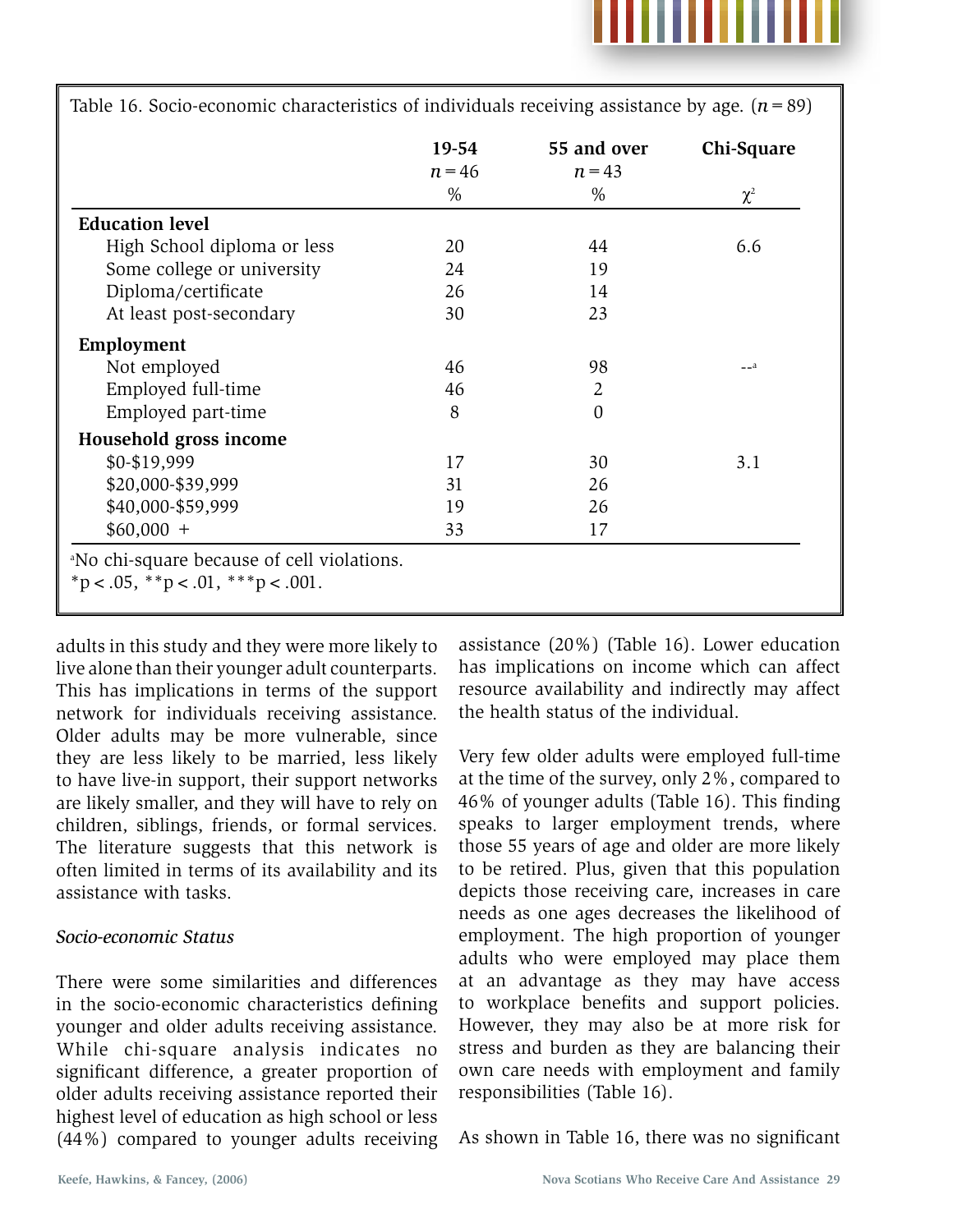### <span id="page-41-0"></span>Figure 8

Proportion of individuals receiving assistance by reason.



*Note: percentages do not total 100% due to multiple responses*

### Figure 9

Proportion of individuals receiving assistance from caregivers who live inside and/or outside their home.



difference in household income between younger and older adults receiving assistance. In general, the incomes of persons with disabilities in Nova Scotia are significantly lower then those in the general population and particularly are so among working-aged women with disabilities, where the unemployment rate is highest (Nova Scotia Advisory Council on the Status of Women, 2004).

### **Care Provision**

Not only did younger and older adults receiving assistance differ according to their sociodemographic and health profile, but they also differed in terms of who they received assistance from, what activities they received assistance with, and why they needed assistance. For example, the majority of both younger and older adults received assistance because of a long-term health problem; however a much larger proportion of younger adults received assistance due to health-related temporary difficult times than older adults (Figure 8). This suggests that older adults may require care for prolonged periods of time in order to live independently. As for younger adults receiving assistance, they may need acute care, but for shorter durations, which impacts on the type of care that is needed and who provides the care.

A slightly greater proportion of younger adults received assistance from someone who lived within their home only, but the majority of both younger and older adults received assistance from a non-reside caregiver (Figure 9). This is consistent with previous findings that younger adults were more likely to be married and living with others.

Older adults, who potentially have a smaller network, may rely more on people who live outside their house for assistance. With this in mind, the relationship of individuals receiving assistance to their source of support was examined. Chi-square results indicate no significant difference between age groups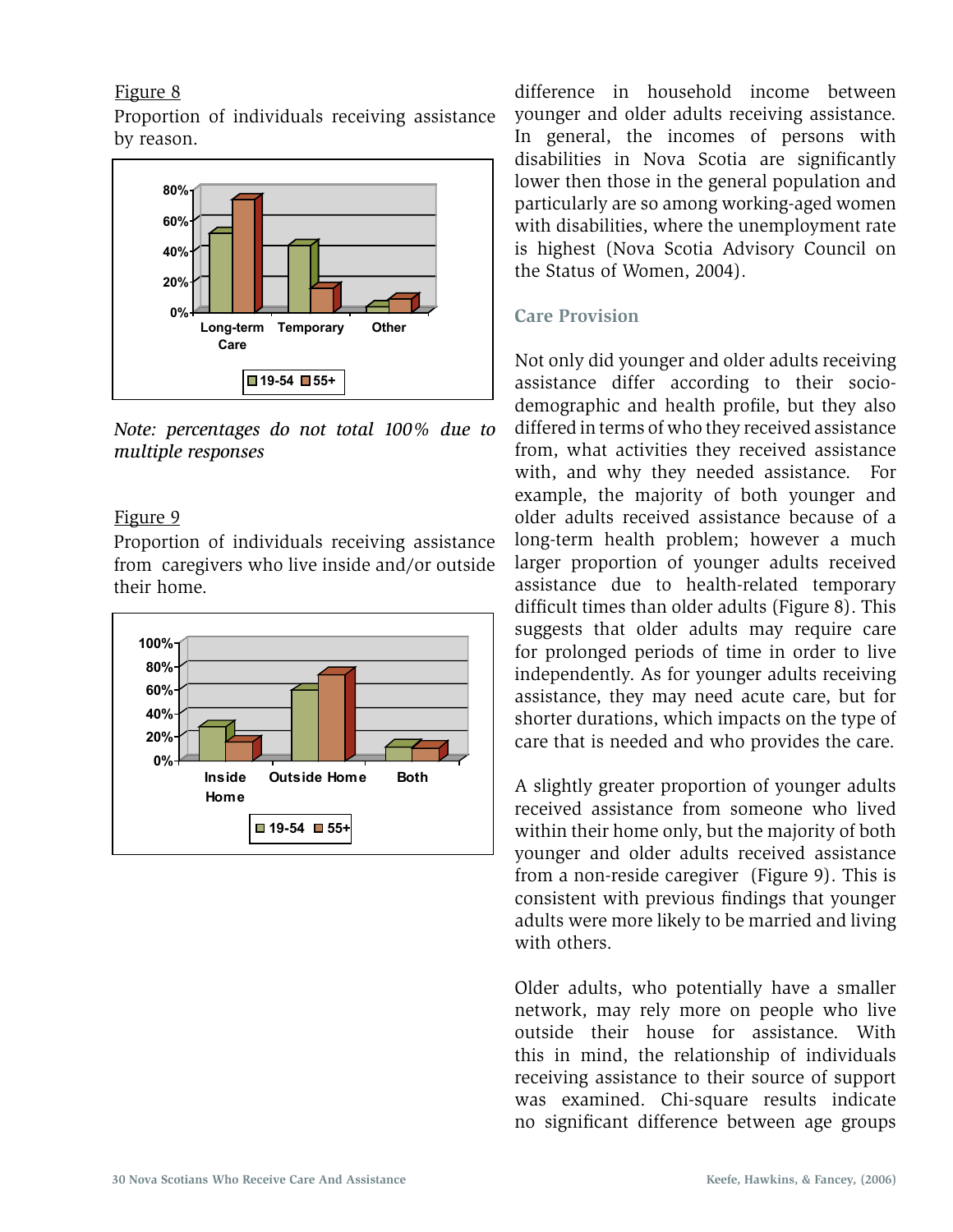(Figure 10). In a separate analysis, results show that older adults were more likely to receive assistance from home care agencies (33% of older adults compared to only 7% of younger adults).

According to the literature, the relationship of the individual receiving assistance to the provider may affect the types of activities received. Care tasks were grouped into 6 activities: ADLs/ IADLs, psycho-social support, facilitation/ supervision, orchestrating care, transportation/ shopping, and house maintenance (see Table 8). Younger and older adults differed significantly on two types of activities: orchestrating care and transportation/shopping. A greater proportion of younger adults received assistance with orchestrating care (35%), while conversely, a greater proportion of older adults received assistance with transportation and shopping (75%) (Figure 11). In general, assistance with transportation/shopping, psycho-social support and ADLs/IADLs were the highest reported activities with which both younger and older adults received assistance.

### Figure 11

Proportion of younger and older Nova Scotians receiving assistance by type of activity.

### Figure 10

Proportion of individuals receiving care by their sources of support.





### *Note: percentages do not total 100% due to multiple responses*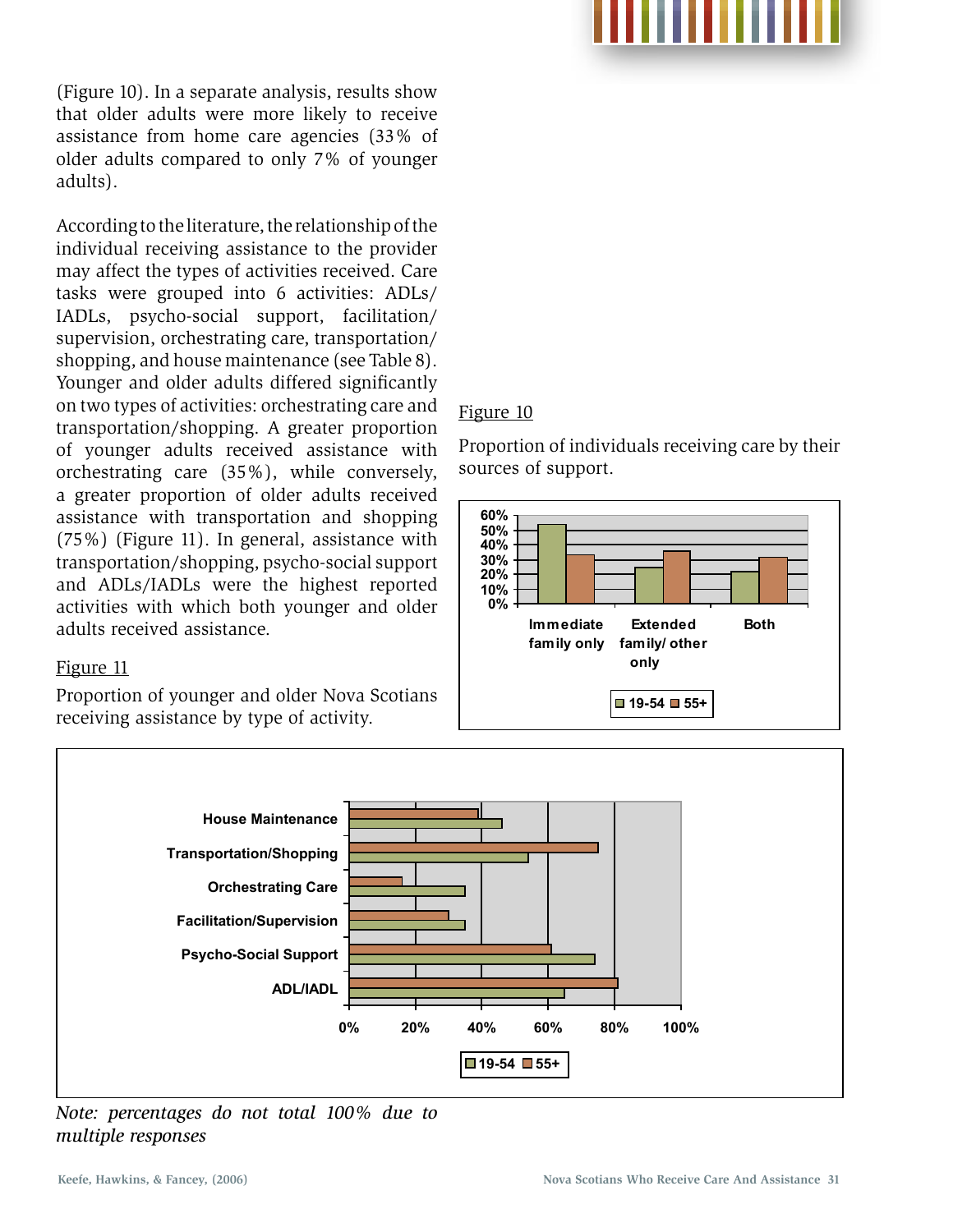To understand the extent of care received the number of activities and the frequency with which they were provided were calculated. The results show that for both younger and older adults, receiving assistance with ADLs/IADLs and psycho-social support required the greatest frequency compared to other activities (Table

|                           | 19-54<br>$n = 46$ | 55 and over<br>$n = 43$ | Chi-Square |
|---------------------------|-------------------|-------------------------|------------|
|                           | $\%$              | $\%$                    | $\chi^2$   |
| <b>Total tasks</b>        |                   |                         |            |
| Less than weekly          | 25                | 24                      | 1.6        |
| Weekly-daily              | 15                | 26                      |            |
| More than daily           | 60                | 50                      |            |
| <b>ADL/IADL</b>           |                   |                         |            |
| None                      | 25                | 17                      | 1.1        |
| Less than weekly          | 18                | 24                      |            |
| Weekly-more than daily    | 58                | 59                      |            |
| Psycho-social support     |                   |                         |            |
| None                      | 15                | 38                      | 5.7        |
| Less than weekly          | 28                | 17                      |            |
| Weekly-more than daily    | 58                | 45                      |            |
| Facilitation/supervision  |                   |                         |            |
| None                      | 60                | 69                      | .7         |
| Less than weekly          | 20                | 14                      |            |
| Weekly-more than daily    | 20                | 17                      |            |
| <b>Orchestrating care</b> |                   |                         |            |
| None                      | 60                | 83                      | $6.3*$     |
| Less than weekly          | 20                | 12                      |            |
| Weekly-more than daily    | 20                | 5                       |            |
| House maint./outdoor work |                   |                         |            |
| None                      | 48                | 60                      | 1.3        |
| Less than weekly          | 38                | 31                      |            |
| Weekly-m ore than daily   | 15                | 10                      |            |
| <b>Transportation</b>     |                   |                         |            |
| None                      | 38                | 24                      | 1.8        |
| Less than weekly          | 35                | 43                      |            |
| Weekly-more than daily    | 28                | 33                      |            |

11. These data are not standardized and are based on factors identified in factor analysis. The frequency of activity provision is in part resulting from the number of tasks included within each activity.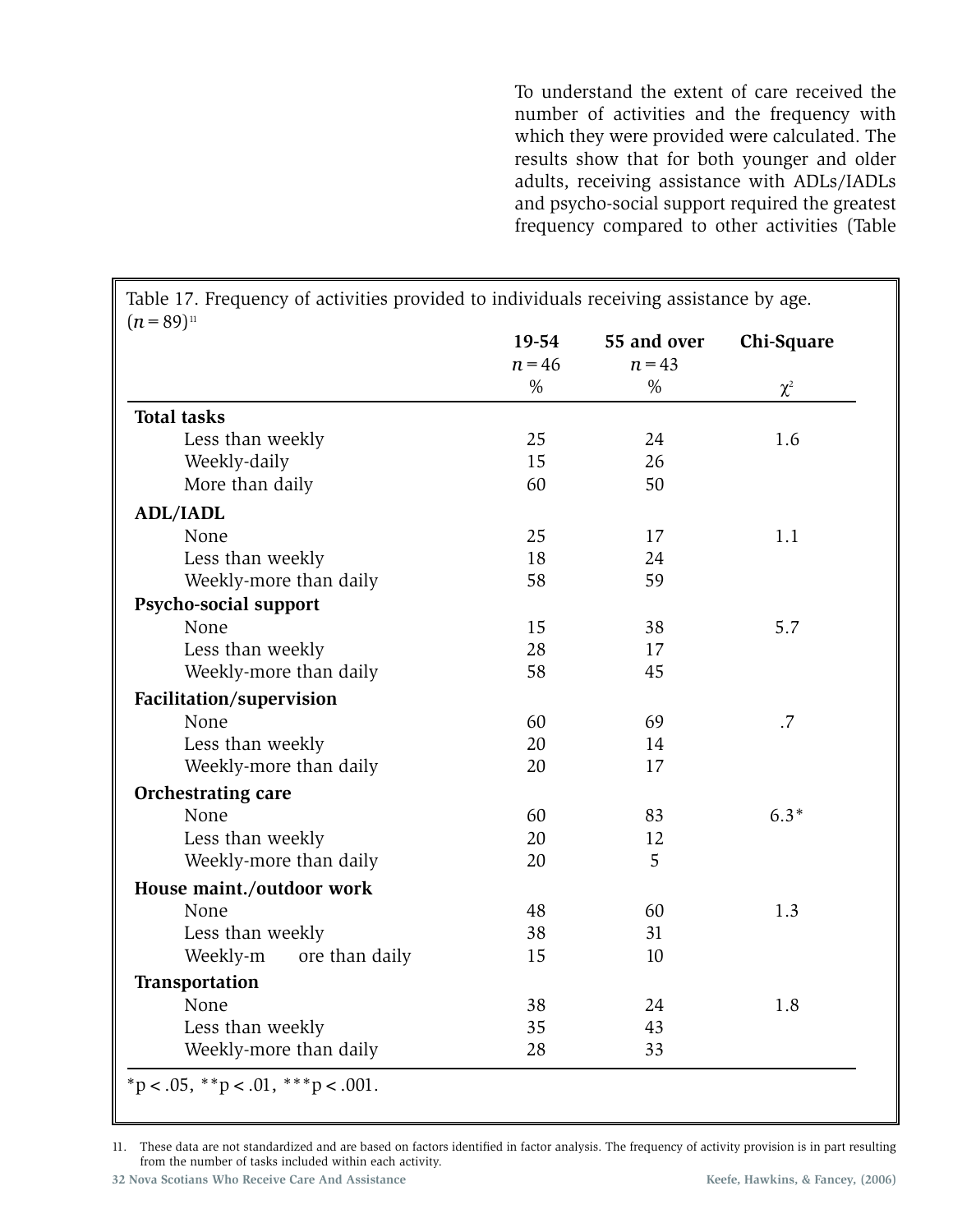

<span id="page-44-0"></span>17). The only activity in which frequency differed among younger and older adults was in the task area of orchestrating care, in that younger adults received this assistance more often than older adults.

### **EXPLORING GENDER DIFFERENCES AMONG INDIVIDUALS RECEIVING ASSISTANCE**

In addition to understanding how individuals in Nova Scotia may differ according to age, we examined whether gender contributes to the differential experiences of those receiving care in Nova Scotia.

### **Socio-demographic and Health Profile**

In this study, men and women in Nova Scotia who receive assistance with care do not appear to differ significantly in terms of their sociodemographic and health characteristics. A

greater proportion of both men and women receiving assistance were 65 years of age and under and perceived their health status as being lower (Table 18). Despite reporting a lower health status, both men and women, for the most part, were somewhat or very satisfied with life and had low levels of stress.

The majority of men (67%) and women (59%) lived with others, however, a much greater proportion of men than women were married or living common-law (61% versus 37% respectively). Alternatively, women were more likely to be widowed than men (28% versus 6% respectively) (Table 19). Men can then rely on their spouse for care provision, while women do not have the same benefit.

Results show that education, employment, and household incomes of men and women who receive assistance in Nova Scotia did not differ

| Table 18. Characteristics of individuals receiving assistance by gender. $(n = 90)$ |                 |                   |            |
|-------------------------------------------------------------------------------------|-----------------|-------------------|------------|
|                                                                                     | Men<br>$n = 36$ | Women<br>$n = 54$ | Chi-Square |
|                                                                                     | $\%$            | $\%$              | $\chi^2$   |
| Age                                                                                 |                 |                   |            |
| 19-44                                                                               | 29              | 33                | 1.9        |
| 45-64                                                                               | 46              | 32                |            |
| $65+$                                                                               | 26              | 35                |            |
| <b>Perceived health status</b>                                                      |                 |                   |            |
| Excellent/very good                                                                 | 22              | 32                | .96        |
| Good                                                                                | 33              | 28                |            |
| Fair/poor                                                                           | 44              | 41                |            |
| Life satisfaction                                                                   |                 |                   |            |
| Very satisfied                                                                      | 36              | 30                | .79        |
| Somewhat satisfied                                                                  | 50              | 50                |            |
| Somewhat/very dissatisfied                                                          | 14              | 20                |            |
| Level of stress                                                                     |                 |                   |            |
| Not at all/not very stressful                                                       | 43              | 20                | 5.4        |
| A bit stressful                                                                     | 26              | 41                |            |
|                                                                                     |                 |                   |            |
| Quite a bit/extremely stressful                                                     | 31              | 39                |            |
| $*p < .05, **p < .01, **p < .001.$                                                  |                 |                   |            |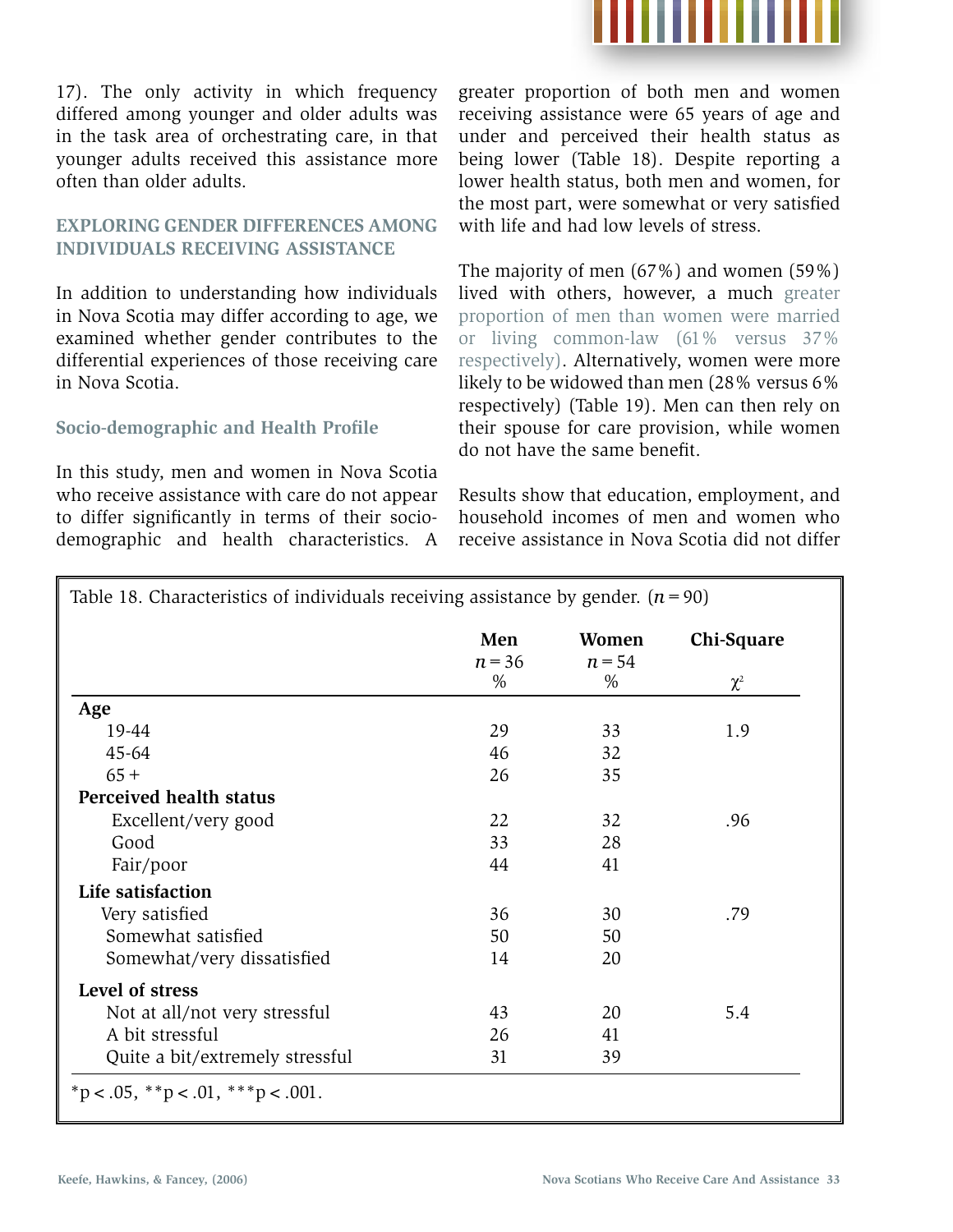|                       | Men<br>$n = 36$ | Women<br>$n = 54$ | Chi-Square |
|-----------------------|-----------------|-------------------|------------|
|                       | %               | $\%$              | $\chi^2$   |
| <b>Marital status</b> |                 |                   |            |
| Married/common-law    | 61              | 37                | $9.1*$     |
| Divorced/separated    | 19              | 15                |            |
| Widowed               | 6               | 28                |            |
| Never married/single  | 14              | 20                |            |
| Living arrangement    |                 |                   |            |
| Living alone          | 33              | 42                | .6         |
| Living with others    | 67              | 59                |            |
| Length in community   |                 |                   |            |
| $0 - 3$ yrs           | 17              | 13                | $\cdot$ 3  |
| $4 + yrs$             | 83              | 87                |            |

Table 19. Living context characteristics of individuals receiving assistance by gender.<sup>12</sup>  $(n = 90)$ 

Table 20. Socio-economic characteristics of individuals receiving assistance by gender. (*n*=90)

|                             | Men<br>$n = 36$ | <b>Women</b><br>$n = 54$ | Chi-Square |
|-----------------------------|-----------------|--------------------------|------------|
|                             | $\%$            | $\%$                     | $\chi^2$   |
| <b>Education level</b>      |                 |                          |            |
| High School diploma or less | 29              | 33                       | 1.1        |
| Some college or university  | 20              | 22                       |            |
| Diploma/certificate         | 26              | 17                       |            |
| At least post-secondary     | 26              | 28                       |            |
| Employment                  |                 |                          |            |
| Not employed                | 58              | 69                       | .98        |
| Employed                    | 42              | 32                       |            |
| Household gross income      |                 |                          |            |
| \$0-\$19,999                | 17              | 28                       | 7.6        |
| \$20,000-\$39,999           | 20              | 36                       |            |
| \$40,000-\$59,999           | 20              | 22                       |            |
| $$60,000 +$                 | 43              | 14                       |            |

12. Residency was not included in this analysis, as findings would be a direct result of stratification techniques using gender and rural/urban residency.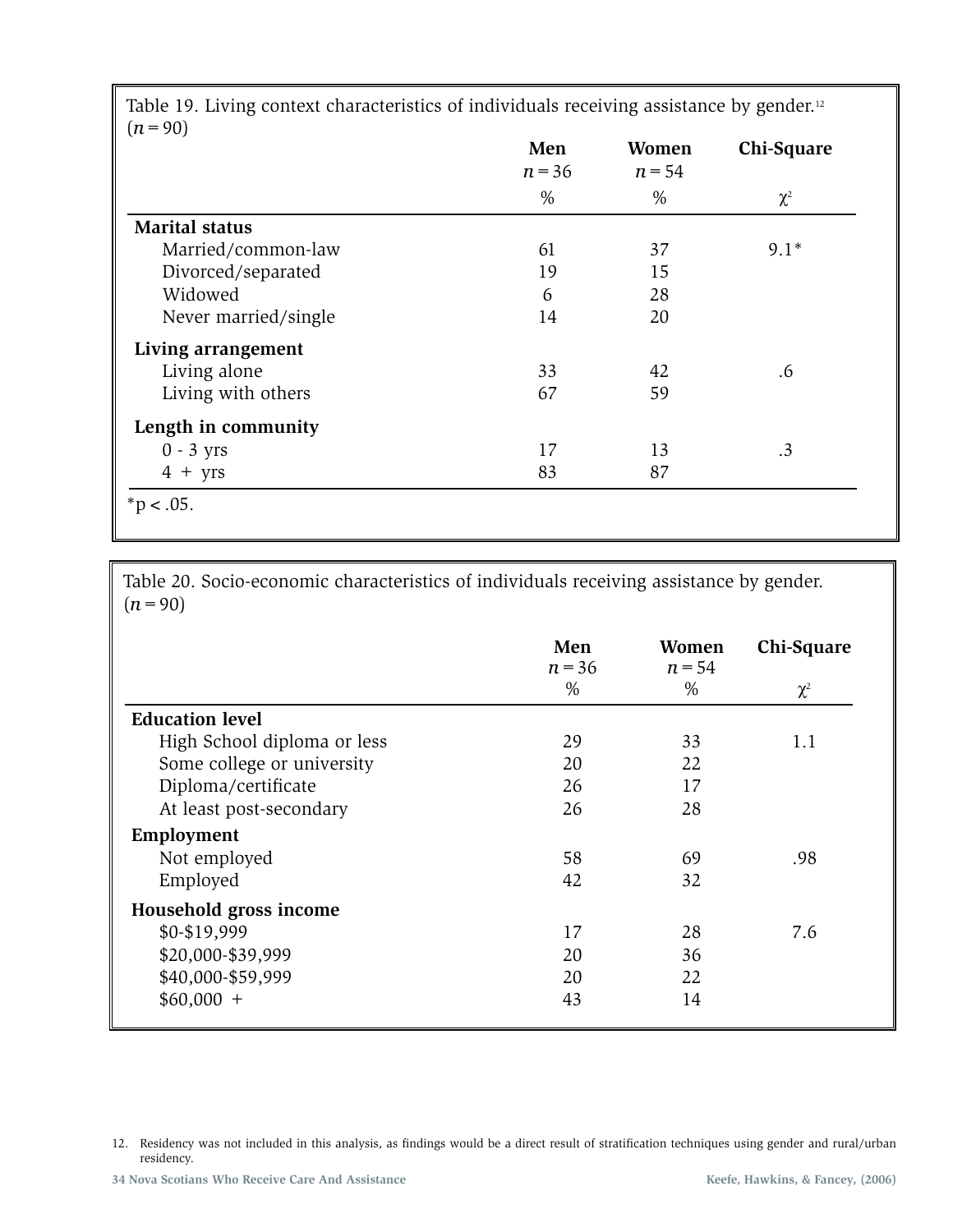

<span id="page-46-0"></span>significantly in some cases a function of the smaller sample size in this subsample (Table 20). For example, more men than women were employed, 42% and 32% respectively, although the difference was not statistically significant. Noting that women's employment generally is more likely to be part-time and in service sector industries, there may be gender differences in access to supportive workplace policies that are unable to be captured in this study.

### **Care Provision**

Finally, differences in the experience between men and women who receive care were examined. Results suggest that men and women did not differ in the type and amount of care they receive, the reason why they receive care, or who provides the care. This finding is different than expected and further analysis is needed to better understand important contextual variables such as age and income.

### **SUMMARY**

Findings from 2005 Healthy Balance Survey reveal that Nova Scotians who receive assistance, in comparison to the general Nova Scotia population, are older and mostly not employed. They perceive their health to be poorer and are more likely to experience higher levels of stress. These findings have implications

for their well-being and that of their families.

For the most part, age grouping and gender were not related to care provision characteristics. Results show that younger adults receiving care reported being less satisfied with life, more likely to be married or living common-law, living with others and in terms of care provision, a greater proportion reported receiving assistance with orchestrating care, and a smaller proportion receiving assistance with transportation and shopping. It appears from the data in this study that gender is not a useful characteristic in understanding care recipients. The marital status of men and women does differ; however, this gender difference transcends different populations. However, this finding does has implications, especially for women, because it means that they are more likely to be further disadvantage, as their support network may be smaller and household income lower, preventing them from accessing resources.

While such heterogeneity as well as the small sample size may result in few conclusive findings about these individuals, the recognition of such heterogeneity is important when considering strategies to support these individuals and their care providers. Policy makers should be mindful that one approach may not be suitable for all.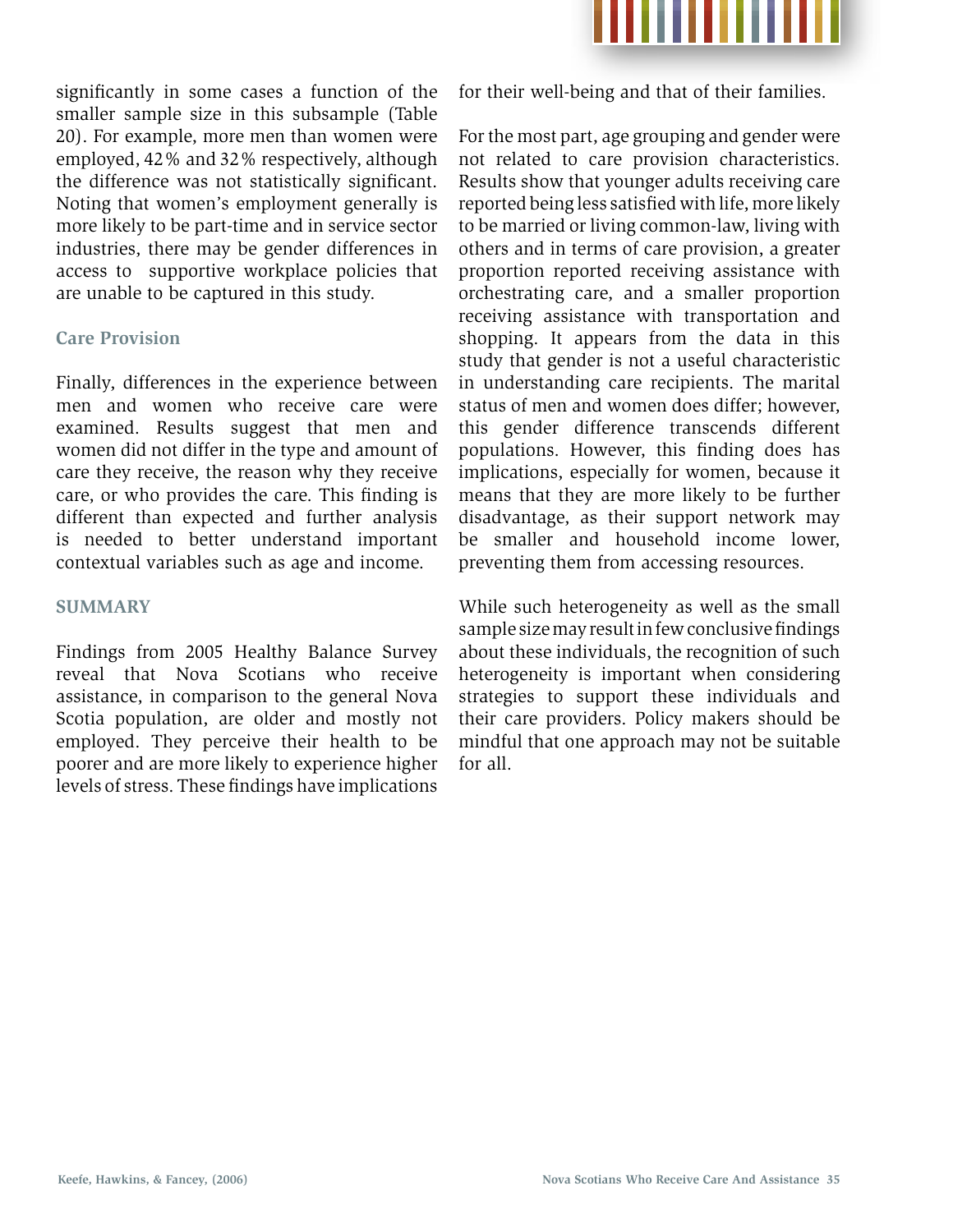# Issues For Policy **Consideration**

<span id="page-47-0"></span>ISsues For Political Consideration<br>
The prevalence of a<br>
m Nonts & cessering is<br>
and friends make to<br>
None Scotte and Scotter and Scotter<br>
(For the polity equation)<br>
orientation becomes.<br>
the polity equation<br>
orientation b *The prevalence of caregiving is higher in Nova Scotia than in Canada and points to essential support that family and friends make to the lives of many Nova Scotia residents. This finding is important because it places the need for adequate caregiver support high on the policy agenda. Intergovernmental arrangements, particularly those related to financing of health and caregiving initiatives, must take this higher prevalence of caregiving into account.*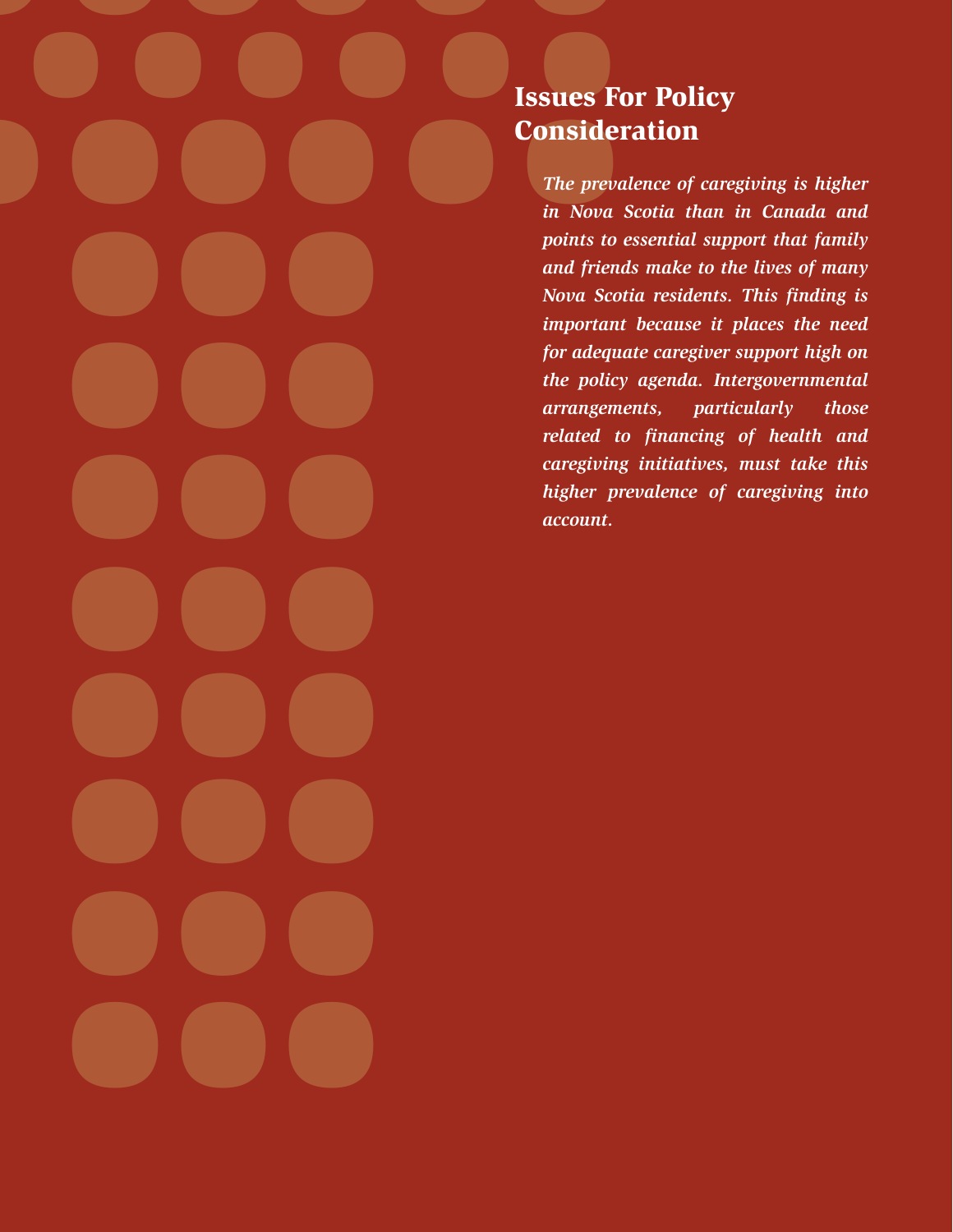

T he information gathered by the Healthy Balance Survey provides a valuable profile of unpaid care in Nova Scotia. These baseline data are essential to understanding provincial characteristics and will serve as a benchmark for other research in this area. While a full discussion of the policy implications of the survey caregiving has to await the completion of subsequent reports in the series, several findings of this report are of great importance. Highlighted below are the key findings of the survey and a brief discussion of the issues that have implications for policy consideration.

*More than one-third of the Nova Scotia population identifies as a 'caregiver' meaning that they are providing care for an individual due to a long-term condition, mental illness or temporary difficult time.* 

The prevalence of caregiving is higher in Nova Scotia than in Canada and points to essential support that family and friends make to the lives of many Nova Scotia residents. This higher prevalence reinforces that this is an important area where resources and policy needs to be directed in order to support Nova Scotians in their caregiver role. The survey findings are further supported by the work of Lethbridge and colleagues (2005) who found that women in Atlantic Canada as a whole spend much more time caregiving than other Canadians. This finding is important because it places the need for adequate caregiver support high on the policy agenda. Intergovernmental arrangements, particularly those related to financing of health and caregiving initiatives, must take this higher prevalence of caregiving into account.

Policy must reflect the diversity of caregiving situations. Whether individuals are relying on unpaid care because of a lack of formal

services or because of choice, policies should be developed to support unpaid caregiving. The challenge of trying to address the situation with one program or service is insurmountable. The practice of caregiver assessment is of crucial importance to understand their specific needs and best ways to support them. Flexibility and choice need to be embraced in policy discussions. In all cases the policies must reflect the diversity of caregivers and individuals who receive care within the Nova Scotia context and as such its implications reviewed through a gender, diversity and rural lens.

# *Nova Scotians receiving care are "aging in place" and do not co-reside with their caregiver.*

Almost 80% of Nova Scotia caregivers do not reside with the person for whom they provide care; although the majority live within a short distance. People who need assistance are choosing to age in place, living within their own homes for as long as possible, thereby delaying institutional care. This is consistent with current deinstitutionalization policies supported by the government.

Policy development can benefit from this knowledge of the physical location of caregivers in Nova Scotia. Policy that supports unpaid caregiving will need to address issues related to providing care for individuals living in their own homes, and for caregivers who travel short and long-distances. The distances to provide care, for the majority of caregivers who do not live with the care recipient is especially problematic, when considering the number of rural communities in Nova Scotia and the number of young persons who are migrating from their home towns to the city for employment. These migration patterns reduce the potential supply of available support in rural areas in the short-term and in the future. In this case policies need to be both reactive and proactive. Recognition of the "caregiver at a distance" model calls for initiatives that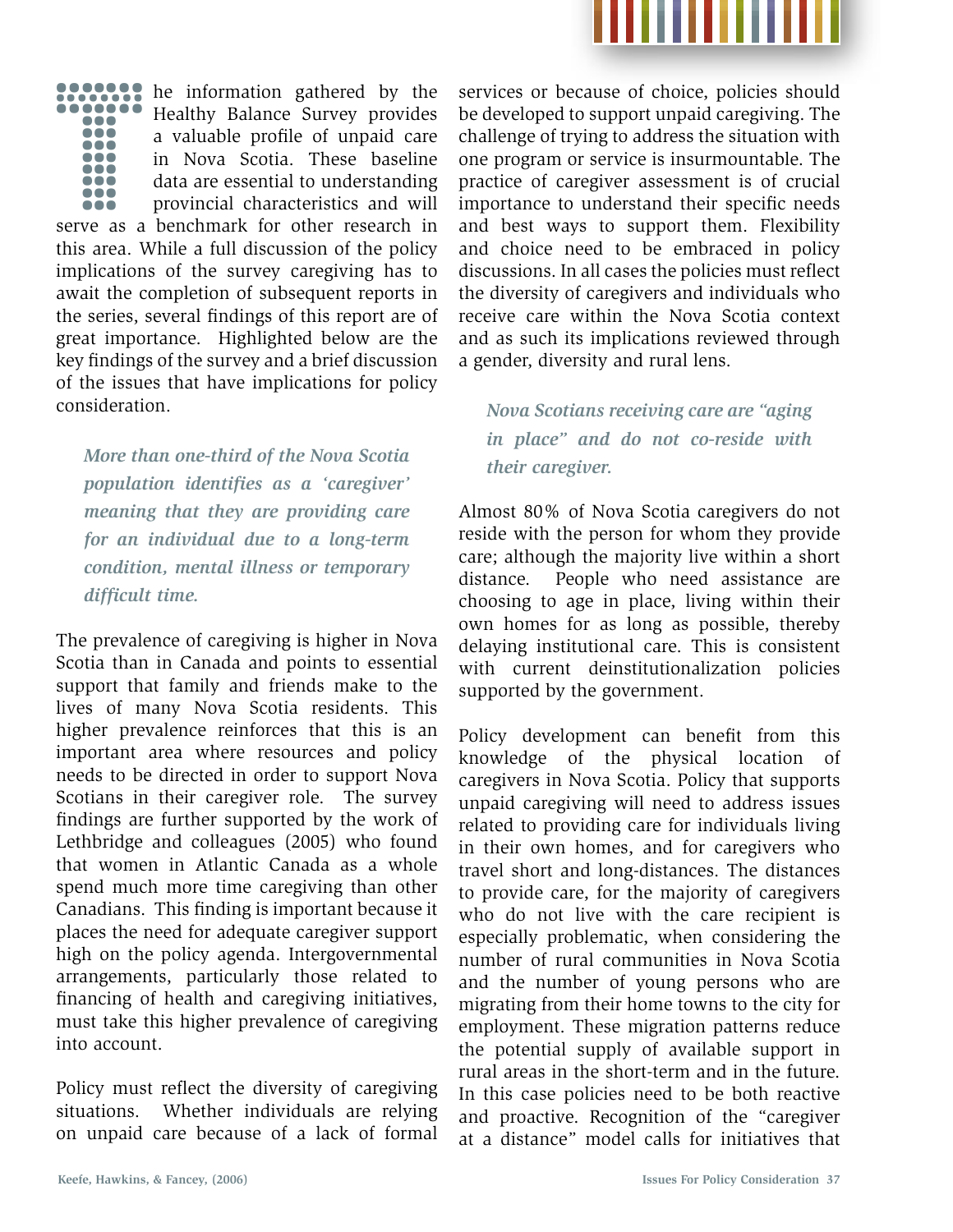support community programs and formal services, and build on potential support networks of individuals in need of assistance. Formal supports might include additional services, including expanding on independent and assistive living options. Finally, proactive policies to enable rural residents to earn a living without leaving their area will facilitate the availability of caregivers in the future.

### *A significant proportion of caregivers are baby boomers.*

Currently, baby boomers represent a significant proportion of the population and because they are middle aged, their likelihood of having elderly parents is very high. The highest proportion of Nova Scotia caregivers were in this middle aged group. Policy designed to support caregivers must be able to recognize the ways in which the additional responsibilities of caregivers affect and intersect with their caregiving. For example, caregivers in the baby boomer generation are likely to be combining caregiving with employment and childcare responsibilities. Some formal care policies are built on the assumption of caregiver availability; given the multiple roles/responsibilities of these caregivers the assumption becomes more problematic. It is believed that the baby boomer generation will not only need more support, but will also be more vocal than previous generations in demanding services that meet their individual needs.

Policy needs to be able to accommodate the various needs of different generations of caregivers. Flexibility and choice will be key to any support initiatives. Such initiatives should also encompass an understanding of changing definitions of family, the realities of combining different types of care, and changing perceptions of individual roles and responsibilities.

### *Caregivers feel high levels of stress.*

As individuals take on multiples roles, especially the role of caregiver, their stress levels may increase. Stress may be the result of trying to balance multiple roles, unfamiliarity with caregiving, burden and overload, and problems in the caregiver-receiver relationship. Increased levels of stress can negatively impact the health of the caregiver and may lead to the breakdown of the caregiving relationship. Increased levels of stress may also affect the caregiver's employment, and other responsibilities and relationships.

*Women and men have different experiences of caregiving. The caregiving tasks performed by women and men are different and therefore, their caregiving roles have different impacts on their lives.* 

The provision of care is still very much rooted in gender roles in today's society. Women are still primarily involved in the provision of care in the home whereas men are primarily involved in assisting with activities outside the home. Care within the home tends to be more intensive and requires greater time commitments. Policy developed to support caregivers must apply a gender lens in order to ensure that policies and programs support the different needs of women and men and take into account women's and men's differing access to resources. In doing so, policy must acknowledge the primary role of women in unpaid caregiving without entrenching caregiving as 'women's work'. Assessment of caregiver support needs will be of crucial importance so that those caregivers who most need support receive it.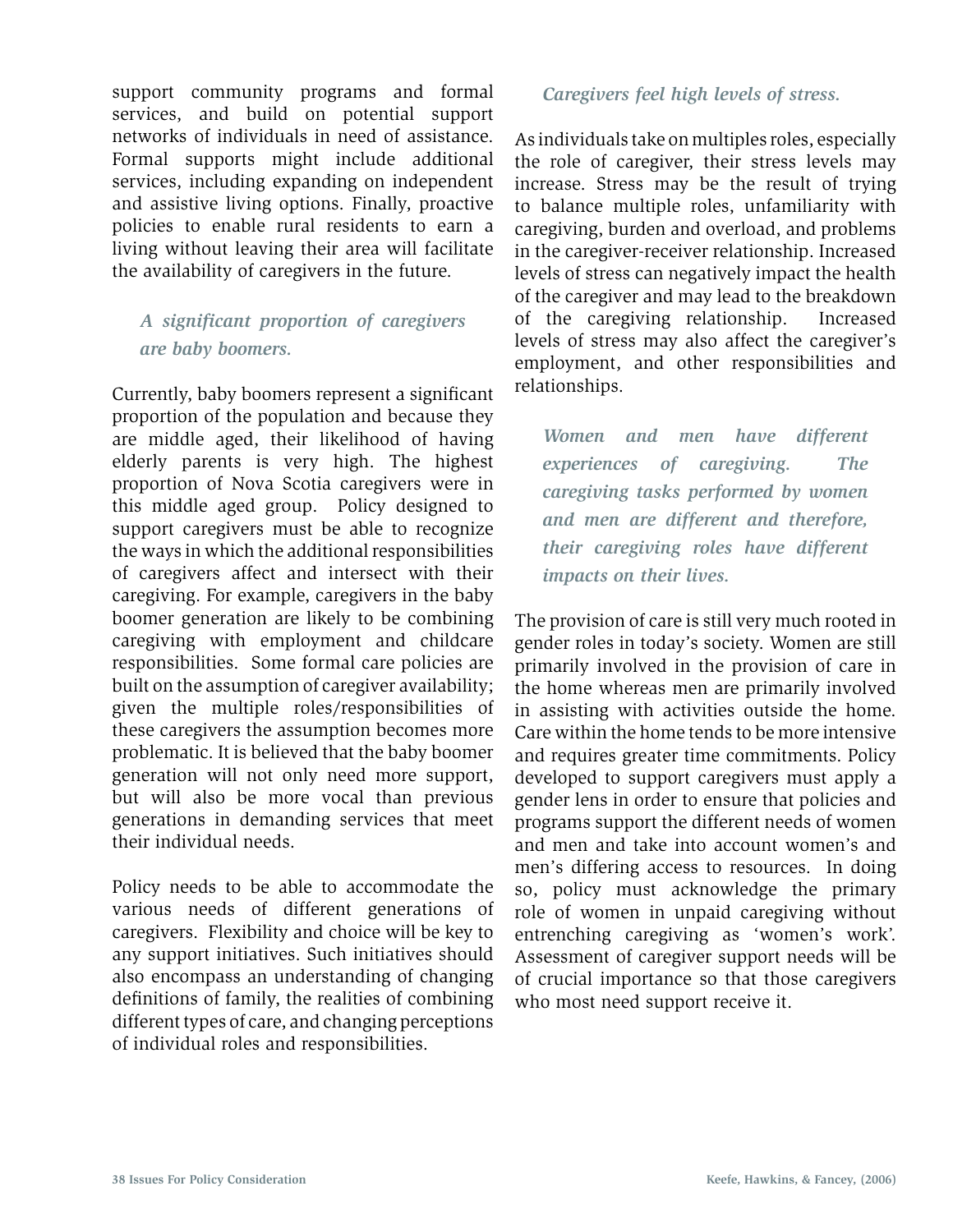

*Caregivers just as likely to be in labour force as non-caregivers, but women more likely than men to be employed part-time.*

While women caregivers are just as likely to be employed as men caregivers, their employment is more likely to be part-time. Whether part-time status was a result of caregiving responsibilities is unknown, but other research has demonstrated that women are more likely to experience employment costs because of caregiving. Such costs include reduced incomes, reduced hours of work, reduced savings, passing up promotions, training, etc.

Part-time employees, unlike full-time employees are less likely to have access to work place policies that may be supportive of caregiving responsibilities. One perceived benefit associated with part-time employment is flexibility. This flexibility may be a misconception however, as part-time workers may be working part-time at more than one job and accumulate fulltime hours with neither the full-time benefits nor the flexibility to provide care. The fact that about half of the caregivers in Nova Scotia are also employed for pay has implications for the type of supports they may need, for example, flexible schedules, employment paid leave, pension protection, and so on.

*Nova Scotians receiving assistance are not a homogenous group.* 

Nova Scotians receiving assistance range in age, socio-economic status, and care needs. The implications for policy are vast and far-reaching depending on the type of assistance needed and duration of care. Those needing assistance because of long-term health problems, will probably differ from those who need assistance because of temporary difficult times. Age is another factor that is important to consider for the policy implications of individuals receiving

assistance. Most of those under age 55 are married, receive assistance from someone in their household, and many are employed. Those aged 55 and older were living alone and receive assistance from others outside their household. Their needs may more closely represent the continuum of care model where they can move into increasingly supportive housing (in terms of the range of services).

This study has demonstrated that Nova Scotians receiving assistance represent a very diverse group of individuals. Therefore this diversity must be considered in order to ensure that policy and programs are effective. One approach to addressing the diversity is to create policies that are flexible, and to offer several policies options so Nova Scotians receiving assistance can choose support policies which best suit their caregiving situation.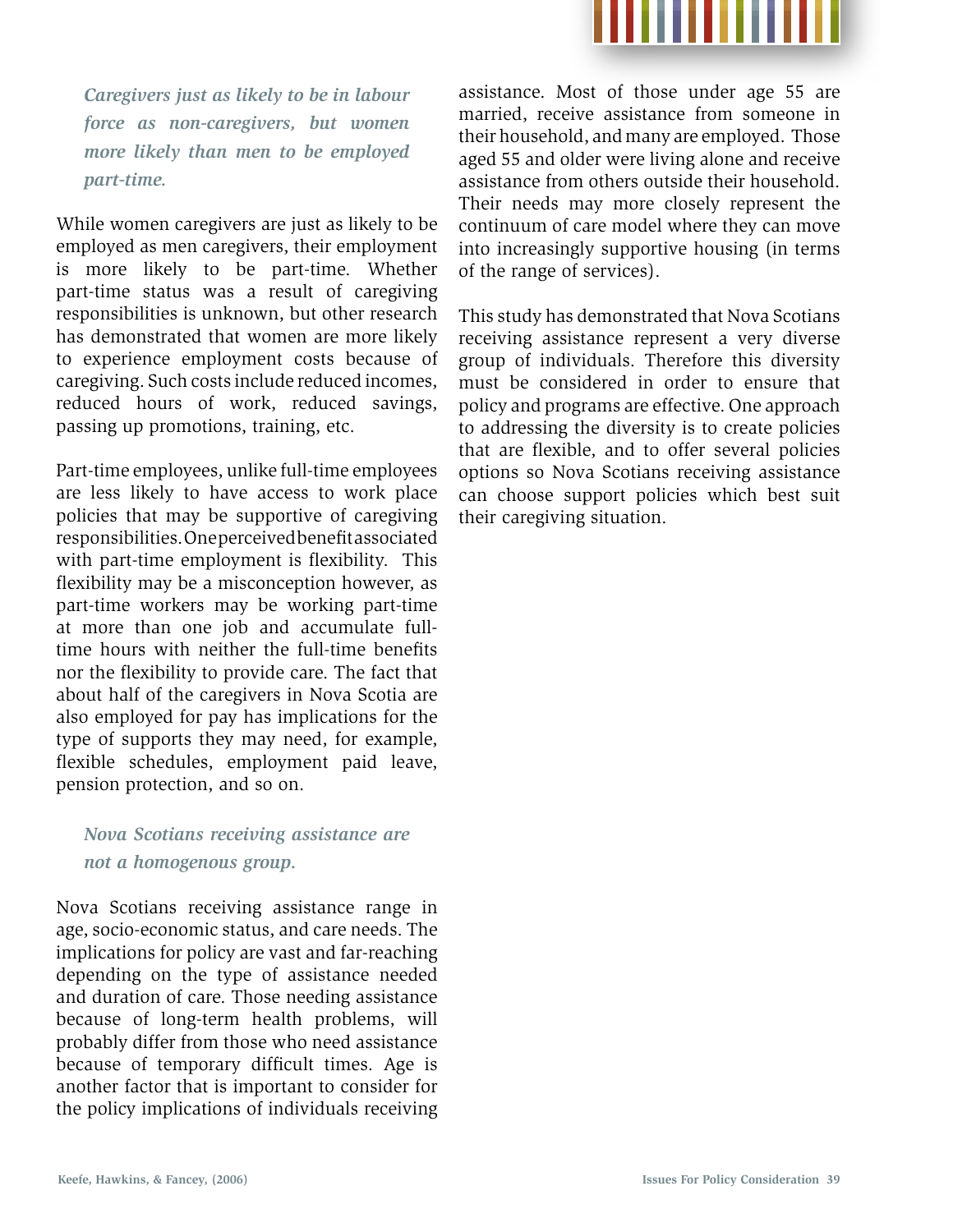<span id="page-51-0"></span>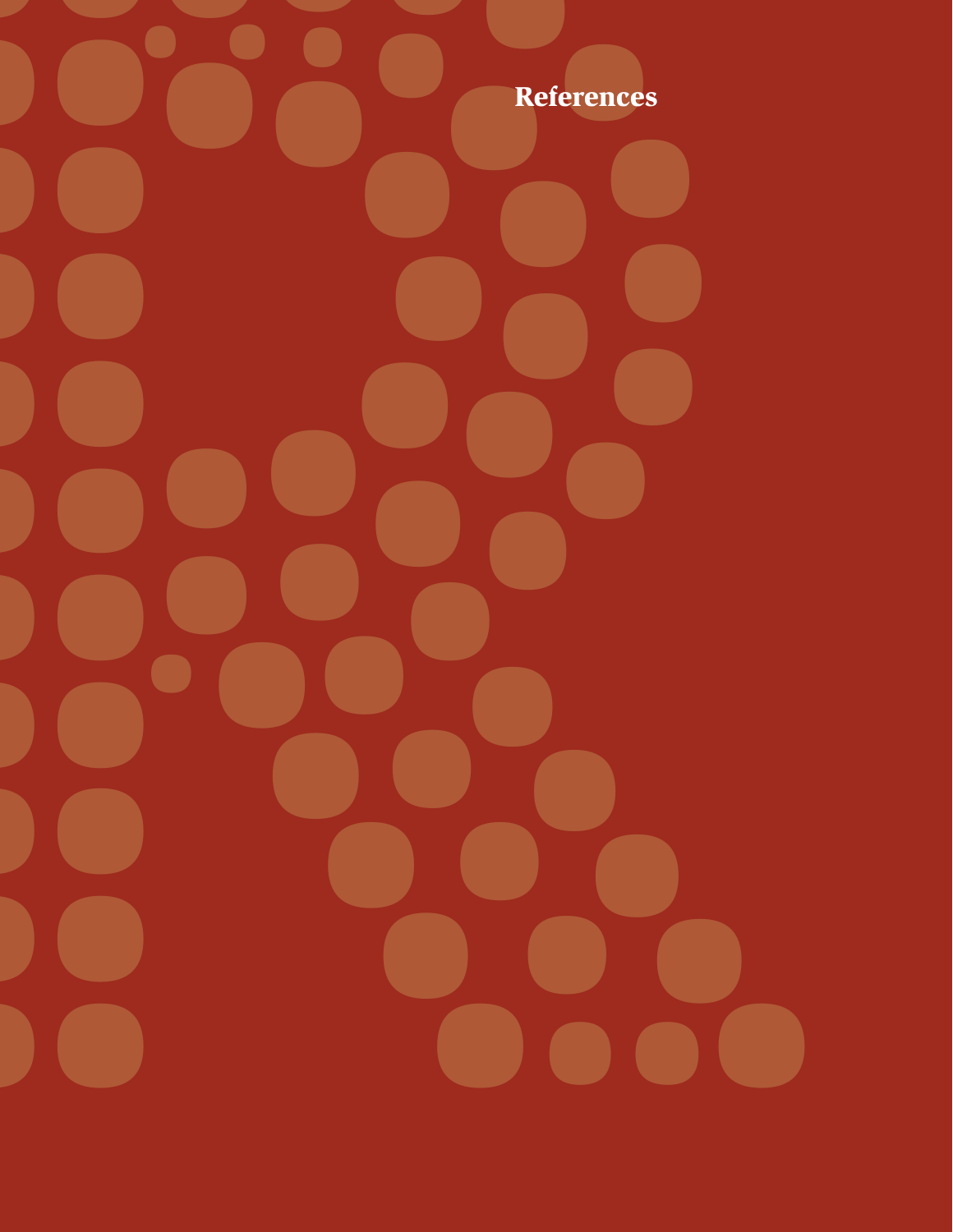

Beagan, B., Stadnyk, R., Loppie, C., MacDonald, N., Hamilton-Hinch, B., & MacDonald, J. (2005). *"I do it because I love her and I care": Snapshots of the lives of caregivers.* Halifax, NS: Atlantic Centre of Excellence for Women's Health.

Chappell, N.L. (1992). *Social support and aging.* Toronto: Butterworths.

Cranswick, K. (2002). *General Social Survey Cycle 16: Caring for an aging society.* Statistics Canada. Catalogue no. 89-582-XIE

De Peuter, J. & Sorensen, M. (2005). *Rural Nova Scotia profile: A ten-year Census analysis (1991-2001).* Report prepared for Rural Secretariat, Ottawa. Catalogue no. A114-13/8-2001E-PDF

Evans, R.G., McGrail, K.M., Morgan, S.G., Barer, M.L. & Hertzman, C. (2001). Apocalypse now: Population aging and the future of health care systems. *Canadian Journal on Aging*, 20(1), 160-191.

Fast, J. (2005). Caregiving: A fact of life. *Transitions*, Summer 2005. The Vanier Institute of the Family.

Gahagan, J., Loppie, C., MacLellan, M., Rehman, L., & Side, K. (2004). *Caregiver resilience and the quest for balance: A report on findings from focus groups.* Halifax, NS: Atlantic Centre of Excellence for Women's Health.

Guberman, N. & Maheu, P. (1999). Combining employment and caregiving: An intricate juggling act. *Canadian Journal on Aging*, 18(1), 84-106.

Hayward, K., & Colman, R. (2003). *The tides of change: Addressing inequity and chronic disease in Atlantic Canada. A Discussion Paper.* Prepared for Population and Public Health Branch, Atlantic Regional Office, Health Canada.

Hébert, R., Dubuc, N., Buteau, M., Desrosiers, J., Bravo, G., Trottier, L., St-Hillaire, C., & Roy, C. (2001). Resources and costs associated with disabilities of elderly people living at home and in institutions. *Canadian Journal of Aging*, 20(1), 1-21.

Joseph, A. & Hallman, B. (1996). Caught in the Triangle: The influence of home, work, and elder location on work-family balance. *Canadian Journal on Aging* 15(3), 393-412.

Keating, N., Fast, J., Frederick, J., Cranswick, K., & Perrier, C. (1999). *Eldercare in Canada: Context, content and consequences.* Statistics Canada. Catalogue no. 89- 570-XPE

Keating, N., Kerr, K., Warren, S., Grace, M., & Wertenberger, D. (1994). Who's the family in family caregiving. *Canadian Journal on Aging*, 13(2) 268-286.

Keefe, J., Légaré, J., & Carrière, Y. (2005). Developing new strategies to support future caregivers of the aged in Canada: Projections of need and their policy implications. *Social and Economic Dimensions of an Aging Population* (SEDAP: Research Papers Series).

Keefe, J.M., & Medjuck, S. (1997). The contribution of long term economic costs to predicting strain among employed women caregivers. *Journal of Women &Aging*, 9(3), 3-25.

Keefe, J.M., & Side, K. (2003). *Net loss population settlement patterns and maintenance of rural health status: A case study in Atlantic Canada.* Final Report. Halifax, NS: Mount Saint Vincent University.

Kramer, B. J., & Kipnis, S. (1995). Eldercare and work-role conflict: Toward an understanding of gender differences in caregiver burden. *The Gerontologist*, 35(3), 340-348.

Lafreniere, S., Carriere, Y., Martel, L., & Belanger, A. (2003). Dependent seniors at home- formal and informal help. *Health Reports*, 14(4), 31-40.

Lethbridge, L., MacDonald, M., & Phipps, S. (2005) Taking its toll: Implications of paid and unpaid work responsibilities for women's well-being. *Feminist Economics*, 11(1), 65-96.

MacDonald, M., Phipps, S., & Lethbridge, L. (2005). Total packages of work: Women living in Atlantic Canada compared to the rest of Canada. *Atlantis*, 30(1), 105- 121.

Matud, M.P., Ibanez, I., Marrero, R., & Carballeira, M. (2003). Structural gender

differences in perceived social support. *Personality and Individual Differences*, 35(8), 1919-1929.

Nova Scotia Advisory Council on the Status of Women. (2004). *Women and economic autonomy in Nova Scotia.* Facts and Figures.

Roeher Institute. (2003). *Caregivers of persons with disabilities in Canada and policy implications.* Unpublished paper prepared for Canadian Association for Community Living.

Sawatzky, J. E., & Fowler-Kerry, S. (2003). Impact of caregiving: Listening to the voice of informal caregivers. *Journal of Psychiatric and Mental Health Nursing*, 10, 277-286.

Statistics Canada. (2002). *A national overview: Population and dwelling counts, 2001*

*Census.* Ottawa: Author. Catalogue No. 93-360-XPB

Statistics Canada. (2004). Profile of disability in 2001. *Canadian Social Trends.* Ottawa: Author. Catalogue no. 11-008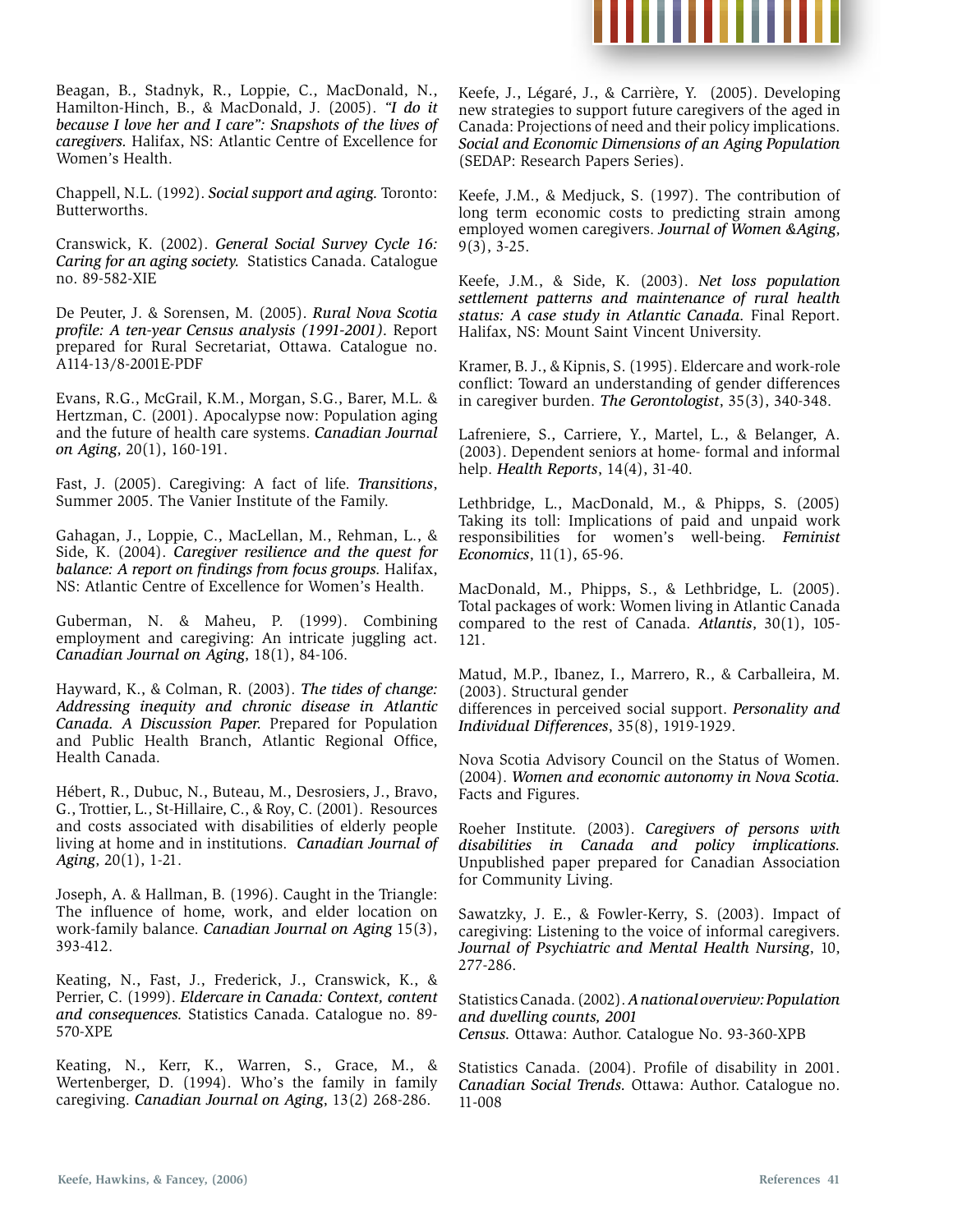<span id="page-53-0"></span>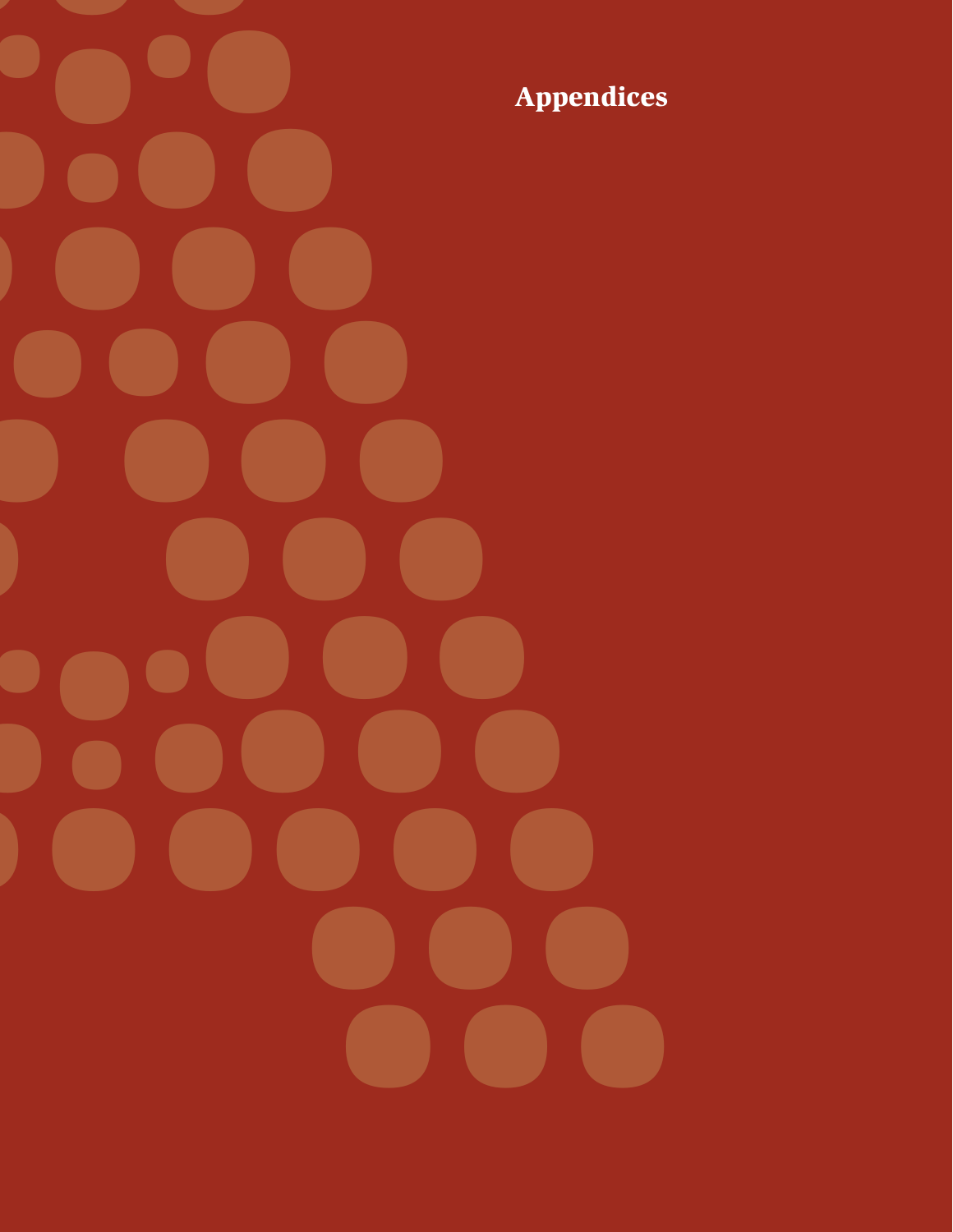

### <span id="page-54-0"></span>**APPENDIX A**

### **Healthy Balance Research Program**

The Healthy Balance Research Program (HBRP) is funded by the Canadian Institutes of Health Research (CIHR). This community-researcher alliance program is under the direction of the Atlantic Centre of Excellence for Women's Health located at Dalhousie University, the Nova Scotia Advisory Council on the Status of Women, Province of Nova Scotia, and the Women's Health Research Unit of the Institute of Population Health at the University of Ottawa.

The HBRP is a collaborative community-based research program comprised of academic researchers, stakeholder organizations, and community members. The organizational structure consists of four research teams, three co-directors, trainees (postdoctoral fellow and graduate students) and support staff. The program is managed by the three co-directors

and the program coordinator. At the heart of Healthy Balance is the Equity Reference Groups. These advisory groups consist of members of the four targeted groups of Healthy Balance: African-Nova Scotian women, women with disabilities, immigrant women, and Aboriginal women.

The four research teams investigated caregiving from diverse methodological perspectives and conducted research on the impact of caregiving on women's well-being. One team examined existing secondary data to better understand the time involved in caregiving and the associated impacts on women's lives. Using a qualitative methodological approach, a second team conducted 18 focus groups on women's unpaid caregiving across a wide variety of situations. The Caregiver Portrait's team created 14 ethnographical portraits on the caregiving relationships of two women from each Equity Reference Group. This monograph is the first report of a fourth group - the population-based survey team.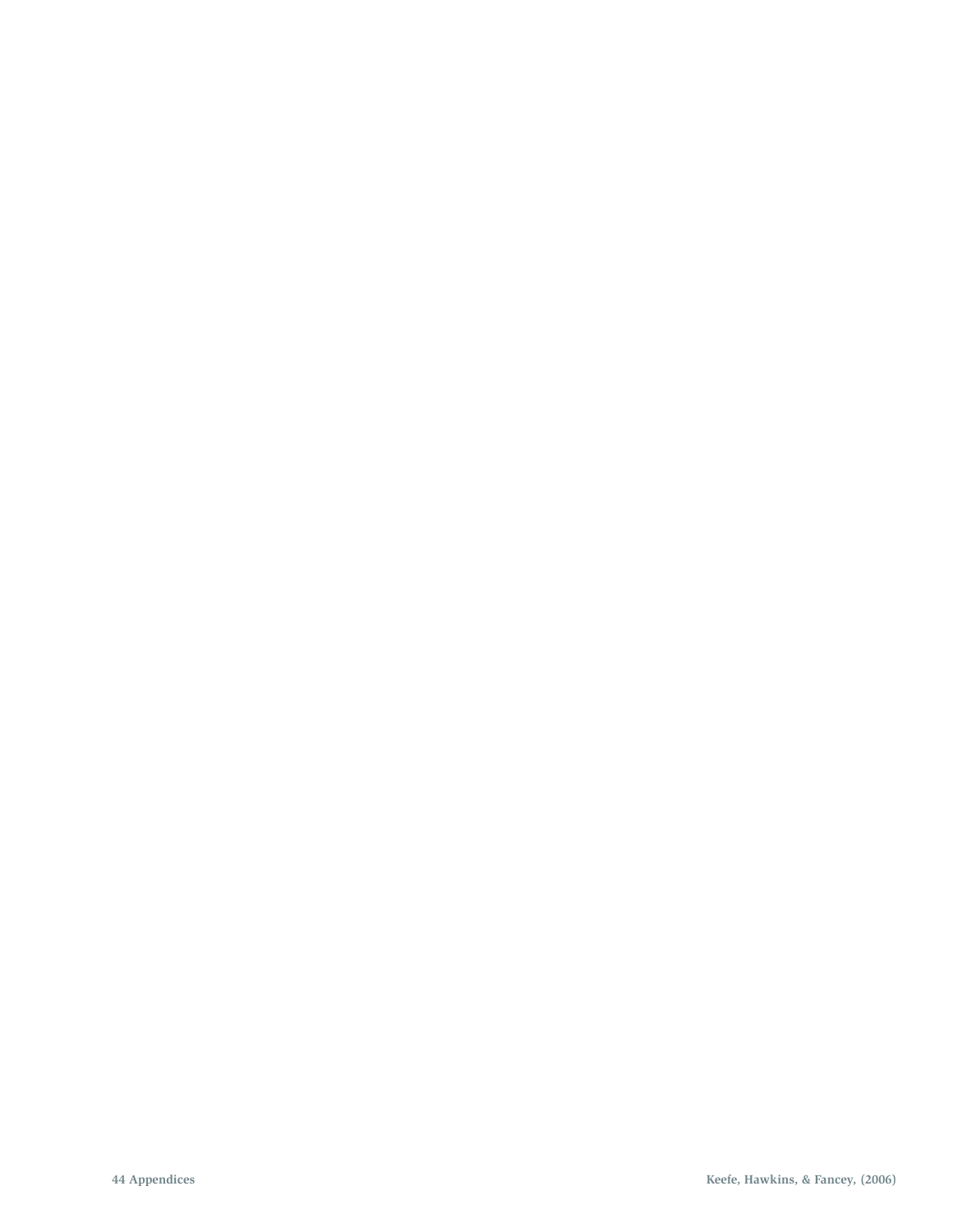

### <span id="page-56-0"></span>**APPENDIX B- RESEARCH DESIGN**

### **Telephone Survey**

Members of the HBRP Phase II Team developed the HBRP Phase II Telephone Survey during 2003-04 with input from key stakeholders, particularly the Equity Reference Groups, described above (Appendix A). The survey is comprised of mostly close-ended questions. In addition to original questions developed by the research team, it includes select questions from national surveys (e.g., General Social Survey, Census) and validated scales<sup>13</sup>.

The survey has two parts. Part 1 contains 15 questions and was asked of all respondents to gather information on basic demographic characteristics (employment, gender, age, rural/urban residency, ethnicity, health, stress, life satisfaction, unpaid work) of Nova Scotians. Part 2 was asked only of caregivers or care recipients, and contains detailed questions on household composition, caregiving relations, physical and mental health, employment, resiliency and stress, and demographics.

### **Sampling**

The University of Alberta's Population Research Laboratory administered the survey between February and May 2005. Almost 10,000 Nova Scotia households were contacted using a random digit dialing approach. The target population for the survey was English speaking Nova Scotians 19 years of age or older.

The sample in Part I consisted of 1,988 Englishspeaking Nova Scotians 19 years of age and older. Only those individuals who indicated they gave and/or received care in Part I were invited to participate in Part II. The sample for Part II was also stratified on the basis of give/receive care, rural/urban residency, and male/female. To ensure equal representation by gender and to strengthen comparative analysis, males were over sampled. Part II was completed by 465

respondents. The response rate for Part I was 42% and for Part II was 74%. The difference in response rates between Part I and Part II suggests that those who were eligible were interested in continuing with the survey. Of Nova Scotians who gave care and who were eligible and could continue on to complete survey, 74% did so. On the other hand, only 38% Nova Scotians who received care and were eligible and could continue on to complete the survey did. A Computer Assisted Telephone Interviewing System (CATI) was used to conduct the survey and track responses. On average Part I took 7 minutes to complete, and Part II was completed in 23 minutes.

### **Analysis**

Data were analyzed using the Statistical Package for the Social Sciences, (v.13) (SPSS). Estimates produced from Part I data were calculated by using weights for age, gender, and rural/urban residency (based on 2001 Census results). The results of various univariate (frequencies) and bivariate analyses (chi-square test) by caregiver/ non-caregiver, men/women, and age groups are presented to gain a deeper understanding of unpaid care in Nova Scotia.

For presentation purposes, descriptive characteristics are grouped as follows:

*Individual characteristics* – refers to demographic characteristics such as sex, age, perceived health status, life satisfaction, and stress.

*Living context* – refers to characteristics that measure household context in terms of available social support such as rural/urban residency, marital status, living arrangement, and length in community.

*Socio-economic status* – refers to characteristics that are indicators of social status and resource availability, including employment, education, and household income.

<sup>13.</sup> Copies of the Healthy Balance Survey questionnaire are available upon request.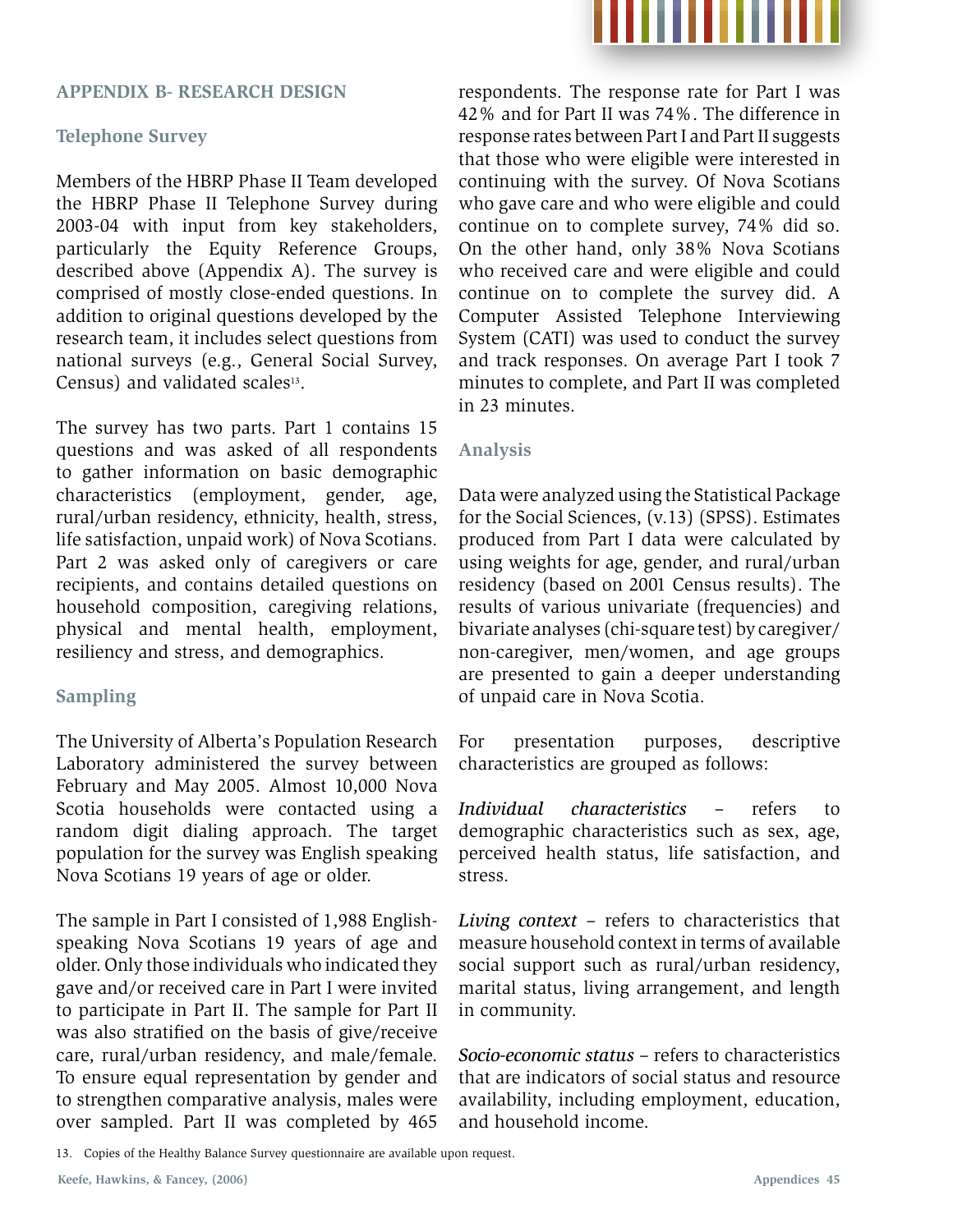*Care provision* – refers to the attributes that define the care relationship such as activities, reason for care, and information on the person receiving or providing care.

Definitions key to understanding sample populations are outlined in Table 1.

Table B displays a comparison of the Healthy Balance Survey data to Nova Scotia 2001 Census data according to key demographic variables. Results in this table indicate that the Healthy Balance data are mostly representative of the Nova Scotia adult population according to age, gender, rural/urban residency, and ethnic group, with the exception of those identifying Canadian as a single origin. This discrepancy on "Canadian" may have resulted due to the nature of the Census survey (written) compared to the Healthy Balance survey (telephone). Participants may have been more likely to check off multiple responses since the options were

all outlined on the questionnaire. In 2005, just over half of the Nova Scotia population were female, lived in urban areas, and self-identified their ethnicity as just Canadian (see Table 2). Almost 20% of adult Nova Scotians were 65 years of age and older.

### *Regional Comparisons of Unpaid Work*

In 1996 and 2001, the Canadian Census included questions on unpaid work in an effort to capture information on the prevalence and amount of assistance Canadians give to others. The same questions were included in the 2005 Healthy Balance Survey. The provision of unpaid work (household and childcare) in Nova Scotia, Atlantic Canada, and Canada was compared using data from the 2005 Healthy Balance Survey and the 2001 Census. These data on unpaid work provide insight into the patterns and prevalence of caregiving in Nova Scotia.

### Table B-1. Definitions.

**Caregiver:** person who provided care, attention, or errands for any individuals who have a long-term condition, mental illness or temporary difficult time or who is ill, frail or disabled within the last 12 months.

**Individuals receiving care/assistance:** person who received care, attention, or errands from any organization or anyone because of a long-term condition, mental illness or temporary difficult time or because they were ill, frail or disabled within the last 12 months.

**Long-term health problem:** a condition(s) that has lasted or is expected to last 6 months or more and which can be either chronic or permanent.

**Temporary difficult time:** a condition(s) that is not expected to last more than 6 months. Causes of temporary difficult time may include: financial problems; unemployment; birth of child/pregnancy/adoption; problems with children; separation/divorce; short-term illness or minor injury of self, spouse/partner, or family member; serious injury of self, spouse/partner, family member or friend; death of spouse/partner or close friend; or other.

**Rural/urban residency:** Nova Scotians within the Halifax Regional Municipality or Cape Breton County were designated as having urban residency; Nova Scotians from other areas were designated as having rural residency.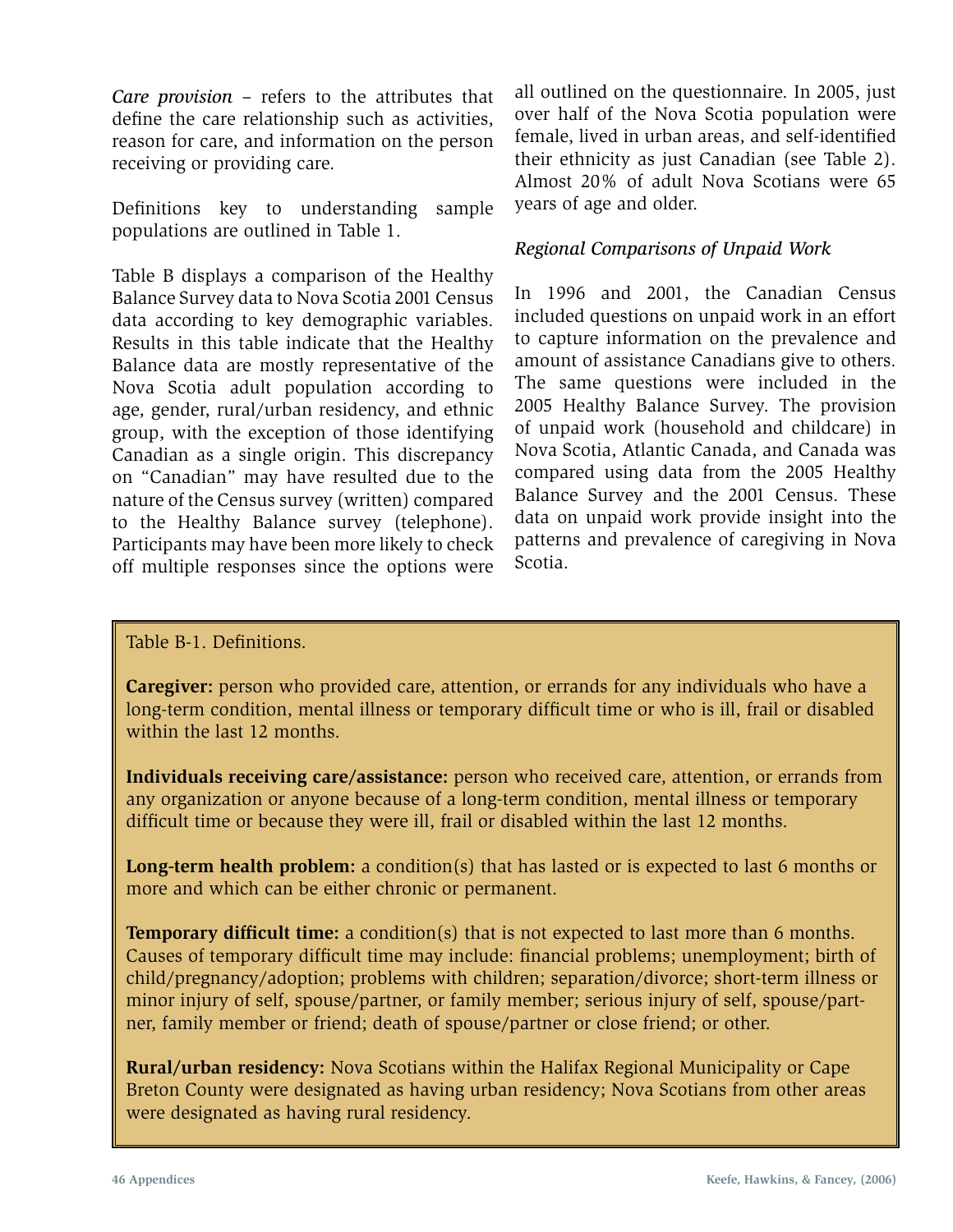

Table B-2. Comparison of adult Nova Scotians from the Healthy Balance Survey and the 2001 Census according to age, gender, ethnic group and residency.

|                               | <b>HB</b> Survey        | 2001 Census    |
|-------------------------------|-------------------------|----------------|
|                               | $n = 1988$ <sup>a</sup> | $n = 683,669$  |
|                               | %                       | %              |
| Age                           |                         |                |
| 19-44                         | 48                      | 49             |
| 45-64                         | 36                      | 34             |
| 65-74                         | 9                       | 10             |
| 75-84                         | 6                       | 6              |
| $85 +$                        | $\mathbf{1}$            | $\overline{2}$ |
| Gender                        |                         |                |
| Female                        | 52                      | 52             |
| Male                          | 48                      | 48             |
| Ethnic group (single origins) |                         |                |
| African                       | .8                      | $\cdot$        |
| <b>British</b>                | 12                      | 19             |
| French                        | $\overline{7}$          | $\overline{3}$ |
| Aboriginal                    | $\overline{2}$          | .9             |
| Canadian                      | 50 <sup>b</sup>         | 27             |
| <b>Residency</b> <sup>c</sup> |                         |                |
| Urban                         | 52                      | 52             |
| Rural                         | 48                      | 48             |

a Adjusted weights (n=1988).

b This may be higher than the Census reports because the survey was conducted only in English; as a telephone survey, the respondent did not see the many categories as is in the case of the Census long survey form and may have been less likely to chose multiple ethnicies.

c 2001 Census data for residency are based on Nova Scotians of all ages.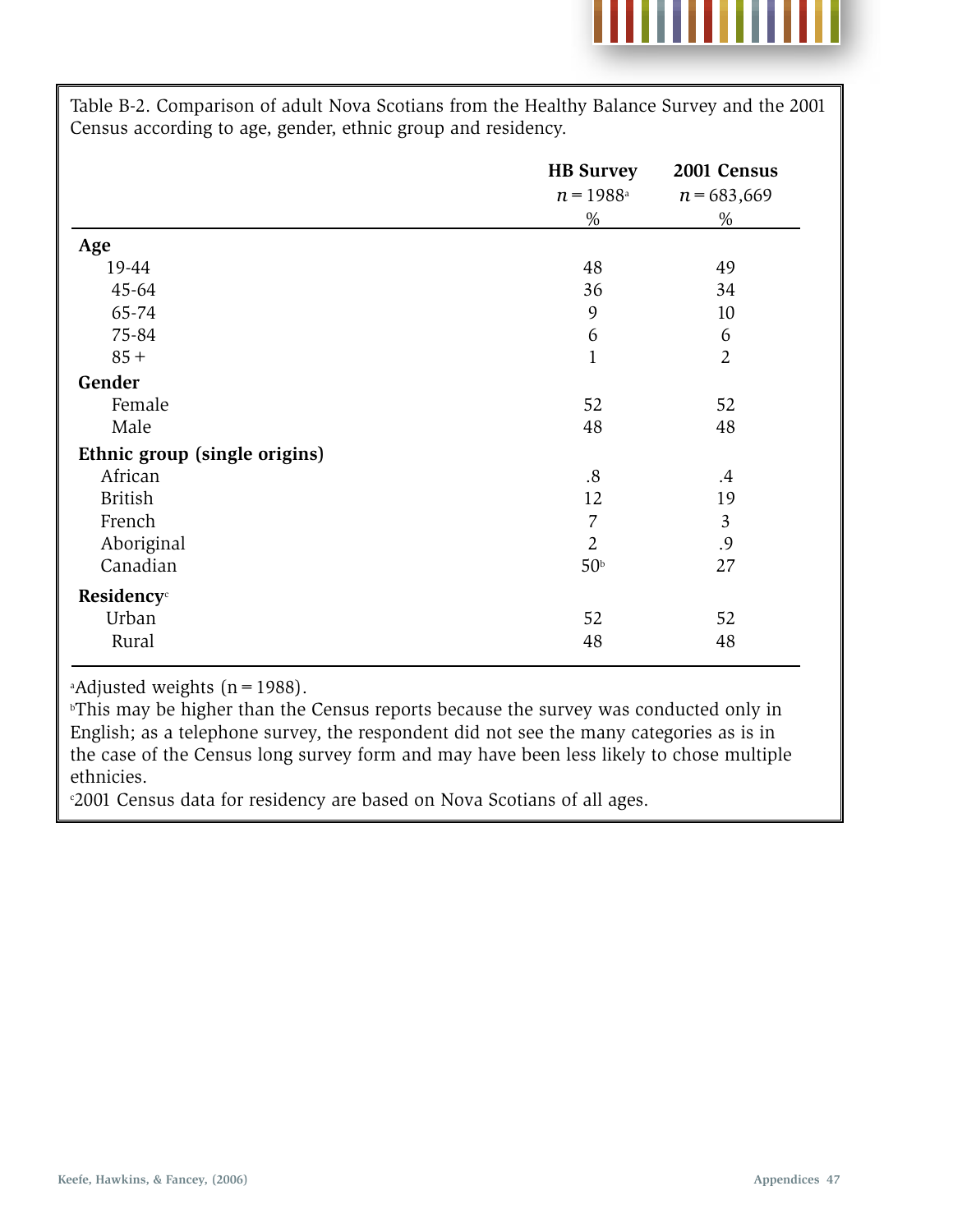### Figure B-1

Regional comparisons of the proportion participating in unpaid household and childcare work.



Census data for Nova Scotia, Atlantic Canada, and Canada (Figure 1) do not show substantial differences. In comparison, a slightly greater proportion of Nova Scotians in the Healthy Balance Survey reported providing assistance with unpaid household work, 92% compared to 89% in the Census. Similarly, the Healthy Balance Survey shows 48% of Nova Scotians providing unpaid childcare compared to 37% in the Census. These results may be a function of different data collection methodologies



and the four year difference between survey administration. Regardless, Nova Scotians compared to other Canadians generally engaged in similar if not more unpaid assistance to others. Furthermore, based on data from the 1998 General Social Survey, Lethbridge, MacDonald, and Phipps, (2005) noted that a greater proportion of women in Atlantic Canada reported providing eldercare (30%) than Canadian women overall (26%).